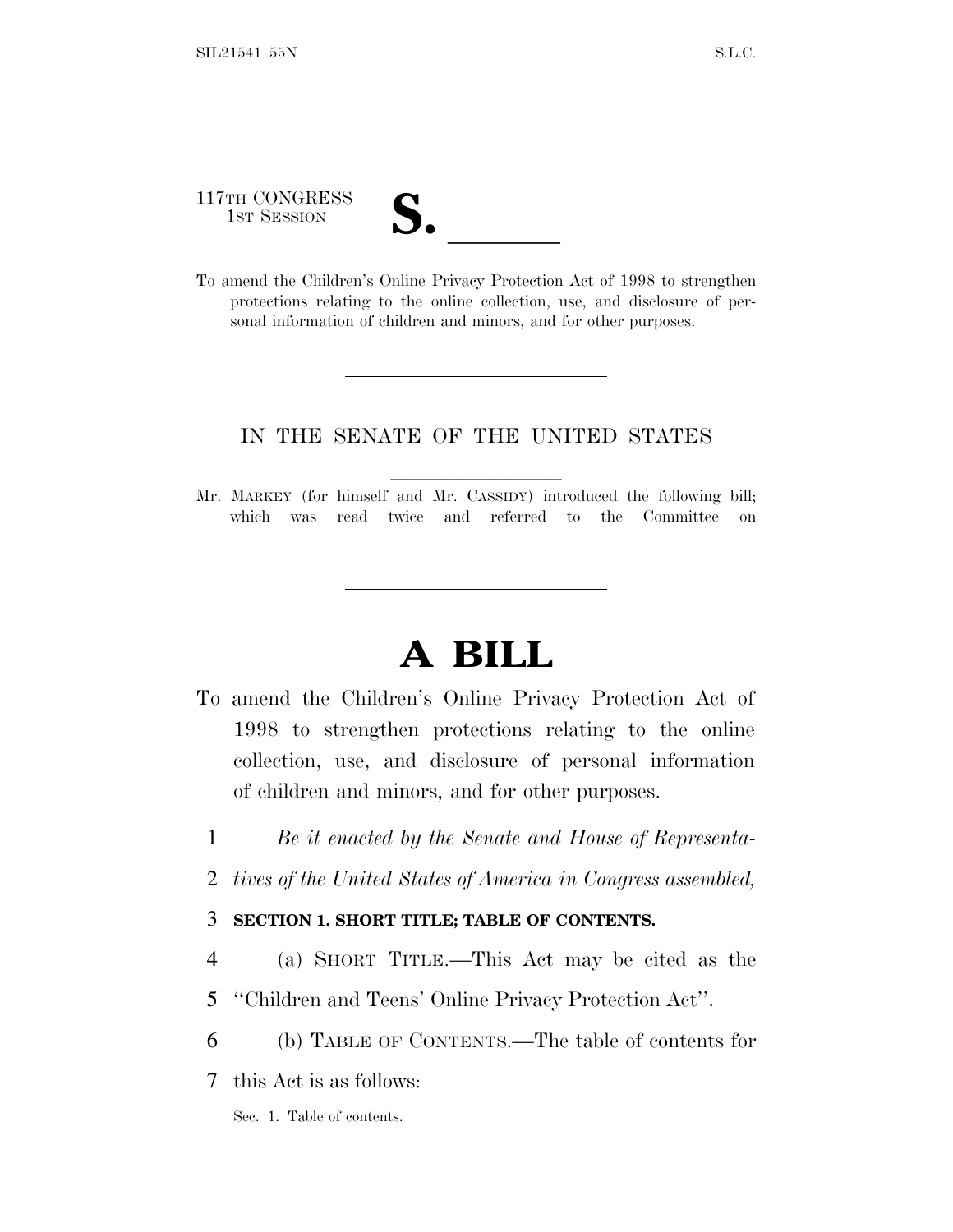|    | $\overline{2}$                                                                                                                                                                                                                                                                                                                                                                                                                      |
|----|-------------------------------------------------------------------------------------------------------------------------------------------------------------------------------------------------------------------------------------------------------------------------------------------------------------------------------------------------------------------------------------------------------------------------------------|
|    | Sec. 2. Definitions.<br>Sec. 3. Online collection, use, and disclosure of personal information of children<br>and minors.                                                                                                                                                                                                                                                                                                           |
|    | Sec. 4. Fair Information Practices Principles.<br>Sec. 5. Digital Marketing Bill of Rights for Minors.<br>Sec. 6. Targeted marketing to children or minors.<br>Sec. 7. Removal of content.<br>Sec. 8. Privacy dashboard for connected devices for children and minors.<br>Sec. 9. Prohibition on sale of connected devices for children and minors that<br>fail to meet appropriate cybersecurity and data security stand-<br>ards. |
|    | Sec. 10. Rule for treatment of users of websites, services, and applications di-<br>rected to children or minors.<br>Sec. 11. Study of mobile and online application oversight.<br>Sec. 12. Youth Privacy and Marketing Division.<br>Sec. 13. Enforcement and applicability.                                                                                                                                                        |
| 1  | SEC. 2. DEFINITIONS.                                                                                                                                                                                                                                                                                                                                                                                                                |
| 2  | (a) IN GENERAL.—In this Act:                                                                                                                                                                                                                                                                                                                                                                                                        |
| 3  | (1) COMMISSION.—The term "Commission"                                                                                                                                                                                                                                                                                                                                                                                               |
| 4  | means the Federal Trade Commission.                                                                                                                                                                                                                                                                                                                                                                                                 |
| 5  | (2) CONSTRUCTIVE KNOWLEDGE.—                                                                                                                                                                                                                                                                                                                                                                                                        |
| 6  | (A) IN GENERAL.—The term "constructive                                                                                                                                                                                                                                                                                                                                                                                              |
| 7  | knowledge" means that knowledge that a minor                                                                                                                                                                                                                                                                                                                                                                                        |
| 8  | is a minor under section $5(a)(1)(A)(i)(II)$ shall                                                                                                                                                                                                                                                                                                                                                                                  |
| 9  | be imputed, at a minimum, to an operator if—                                                                                                                                                                                                                                                                                                                                                                                        |
| 10 | (i) the operator directly or indirectly                                                                                                                                                                                                                                                                                                                                                                                             |
| 11 | collects, uses, profiles, buys, sells, classi-                                                                                                                                                                                                                                                                                                                                                                                      |
| 12 | fies, or analyzes (using an algorithm or                                                                                                                                                                                                                                                                                                                                                                                            |
| 13 | other form of data analytics) data about a                                                                                                                                                                                                                                                                                                                                                                                          |
| 14 | user or groups of users to estimate, iden-                                                                                                                                                                                                                                                                                                                                                                                          |
| 15 | tify, or classify the age, age range, or                                                                                                                                                                                                                                                                                                                                                                                            |
| 16 | proxy thereof;                                                                                                                                                                                                                                                                                                                                                                                                                      |

17 (ii) the operator directly or indirectly 18 collects, uses, profiles, buys, sells, classifies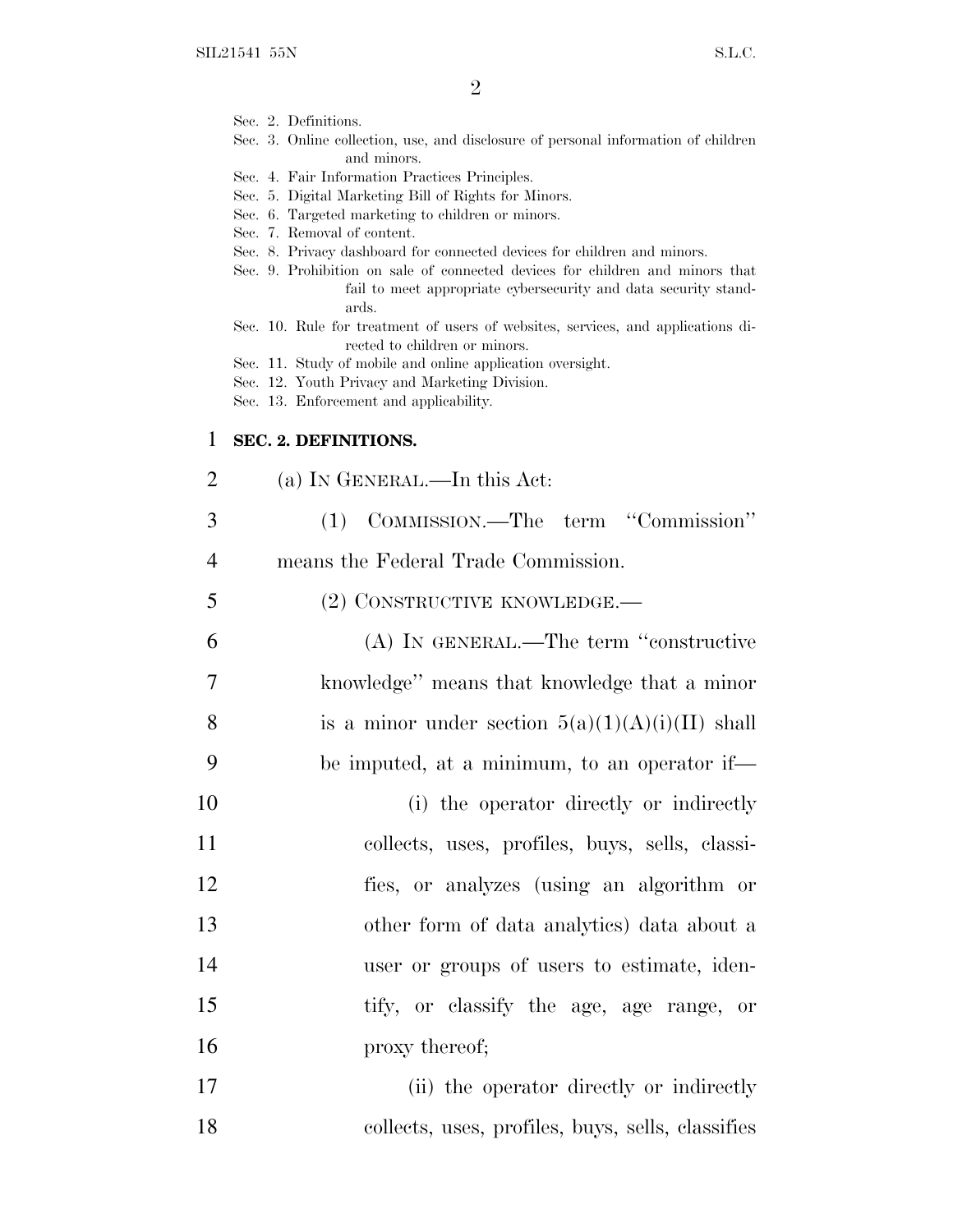SIL21541 55N S.L.C.

| $\mathbf{1}$   | or analyzes (using an algorithm or other        |
|----------------|-------------------------------------------------|
| $\overline{2}$ | form of data analytics) data about the na-      |
| 3              | ture of the content of the website, online      |
| $\overline{4}$ | service, online application, or mobile appli-   |
| 5              | cation that estimates, identifies, or classi-   |
| 6              | fies the content as directed to users of a      |
| 7              | particular age range or similarly estimates,    |
| 8              | identifies, or classifies the intended or like- |
| 9              | ly audience for the content;                    |
| 10             | (iii) the operator has or receives data         |
| 11             | or reporting related to the age of users on     |
| 12             | the website, online service, online applica-    |
| 13             | tion, or mobile application under the self-     |
| 14             | regulatory guidelines described in section      |
| 15             | 1304 of the Children's Online Privacy Pro-      |
| 16             | tection Act of $1998$ (15 U.S.C. 6503) that     |
| 17             | documents risks and controls, including the     |
| 18             | existence of operator-controlled data ana-      |
| 19             | lytics and content analytics capabilities and   |
| 20             | functions or outputs;                           |
| 21             | (iv) the operator has or receives com-          |
| 22             | plaints from parents or other third parties     |
| 23             | about the age of users using its service,       |
| 24             | whether through the operators' complaint        |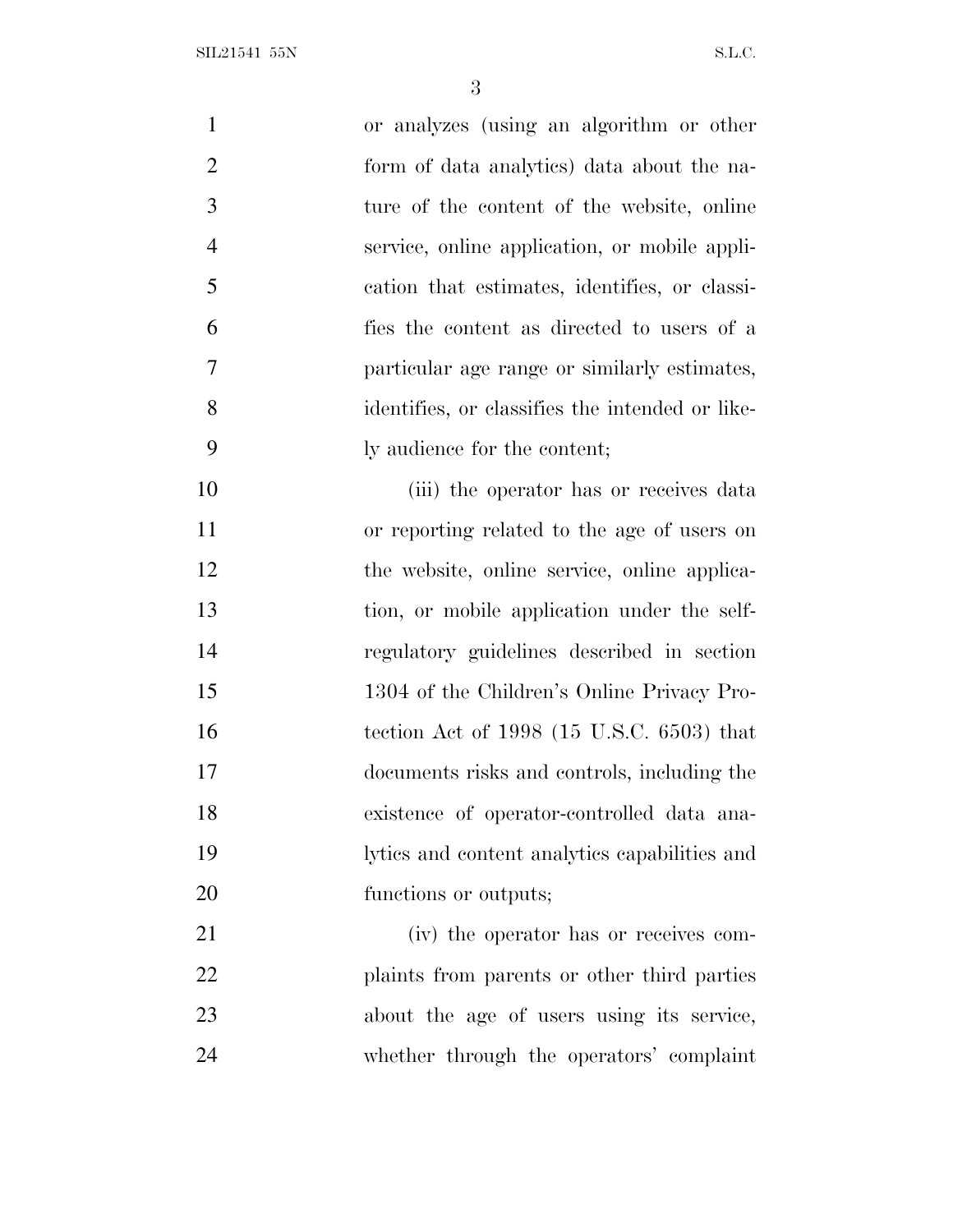| $\mathbf{1}$   | mechanism, by email, or other means con-       |
|----------------|------------------------------------------------|
| $\overline{2}$ | veniently accessible by the user;              |
| 3              | (v) the operator has or receives data          |
| $\overline{4}$ | or reporting or information from the oper-     |
| 5              | ator's internal communications, including      |
| 6              | documentation about its advertising prac-      |
| $\overline{7}$ | tices, such as an advertisement insertion      |
| 8              | order, or other promotional material to        |
| 9              | marketers, that indicates that data is being   |
| 10             | collected from users of a particular age       |
| 11             | range that are using the product or serv-      |
| 12             | ice;                                           |
| 13             | (vi) the operator has publicly available       |
| 14             | data or reporting regarding the operator's     |
| 15             | product or service indicating that users of    |
| 16             | a particular age range are using the prod-     |
| 17             | uct or service; or                             |
| 18             | (vii) a content provider on the opera-         |
| 19             | tor's website, online service, online applica- |
| 20             | tion, or mobile application communicates       |
| 21             | to an ad-network that the content is in-       |
| 22             | tended for users of a particular age range     |
| 23             | or likely to appeal to users of a particular   |
|                |                                                |
| 24             | age range, whether directly or indirectly.     |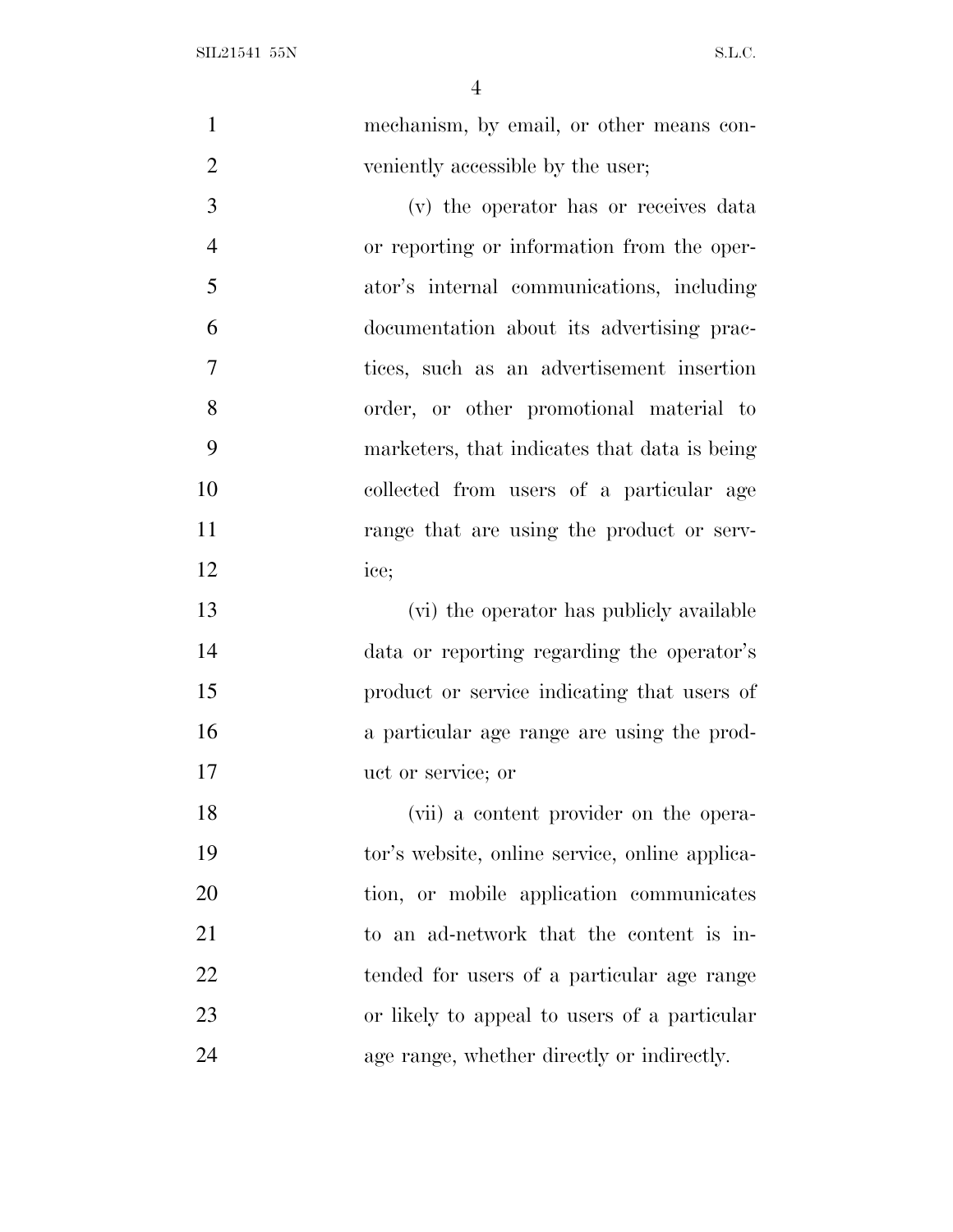$SLL21541$  55N S.L.C.

 (B) ADDITIONAL FACTORS.—The Commis- sion may issue guidance or promulgate rules that indicate factors, in addition to those de- scribed in subparagraph (A), that should be considered to be constructive knowledge for purposes of this Act. (3) STANDARDS.—The term ''standards'' means benchmarks, guidelines, best practices, methodolo- gies, procedures, and processes. (b) OTHER DEFINITIONS.—The definitions set forth in section 1302 of the Children's Online Privacy Protec- tion Act of 1998 (15 U.S.C. 6501), as amended by section 3(a) of this Act, shall apply in this Act, except to the ex- tent the Commission provides otherwise by regulations issued under section 553 of title 5, United States Code. **SEC. 3. ONLINE COLLECTION, USE, AND DISCLOSURE OF PERSONAL INFORMATION OF CHILDREN AND MINORS.** (a) DEFINITIONS.—Section 1302 of the Children's Online Privacy Protection Act of 1998 (15 U.S.C. 6501) is amended— (1) by amending paragraph (2) to read as fol- lows: 24 "(2) OPERATOR.—The term 'operator'—

25 "(A) means any person-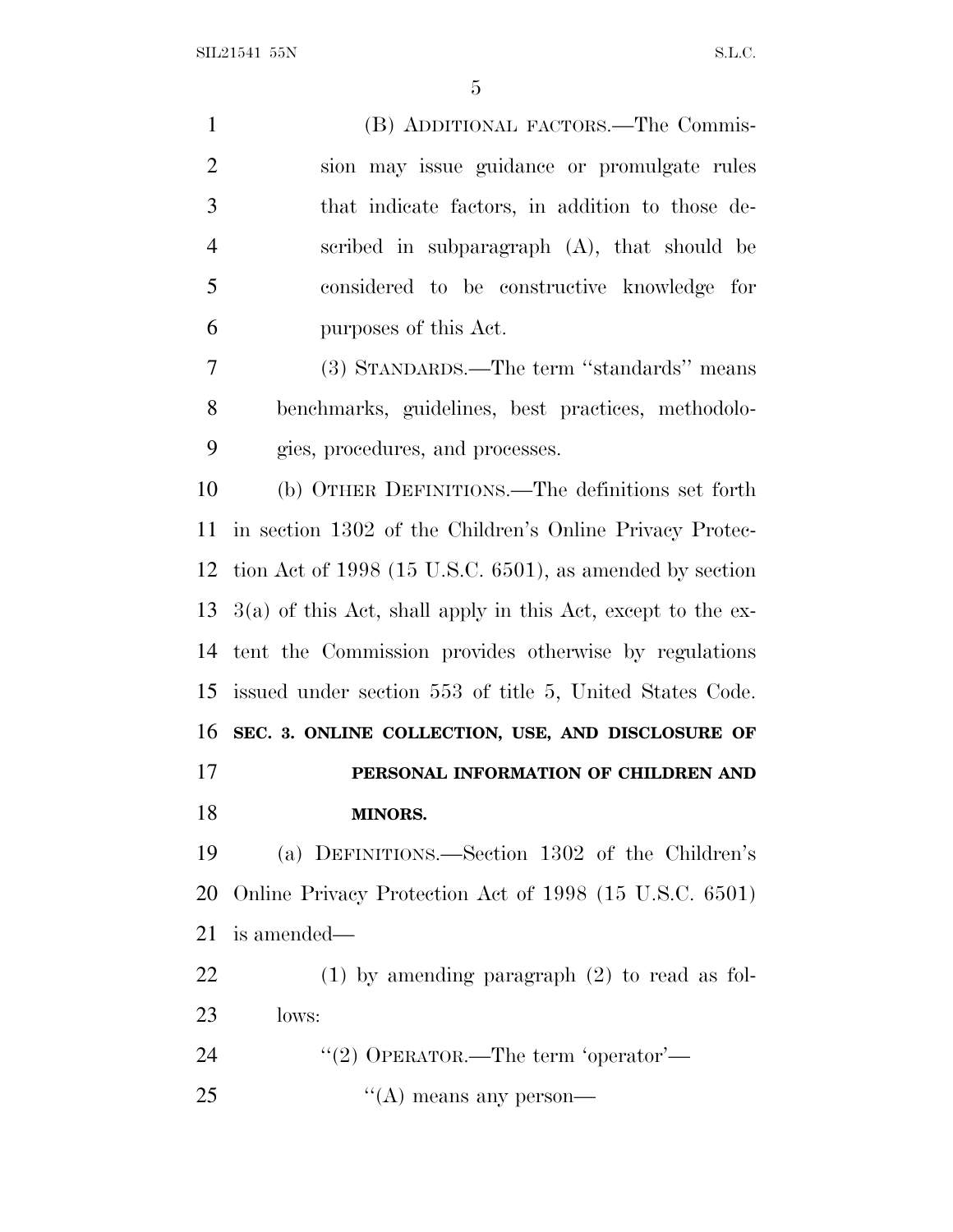| $\mathbf{1}$   | "(i) who, for commercial purposes, in         |
|----------------|-----------------------------------------------|
| $\overline{2}$ | interstate or foreign commerce operates or    |
| 3              | provides a website on the internet, an on-    |
| $\overline{4}$ | line service, an online application, or a mo- |
| 5              | bile application; and                         |
| 6              | $``(ii)$ who-                                 |
| $\overline{7}$ | "(I) collects or maintains, either            |
| 8              | directly or through a service provider,       |
| 9              | personal information from or about            |
| 10             | the users of that website, service, ap-       |
| 11             | plication, or connected device;               |
| 12             | $\lq\lq$ (II) allows another person to        |
| 13             | collect personal information directly         |
| 14             | from users of that website, service,          |
| 15             | application, or connected device (in          |
| 16             | which case, the operator is deemed to         |
| 17             | have collected the information); or           |
| 18             | "(III) allows users of that                   |
| 19             | website, service, application, or con-        |
| 20             | nected device to publicly disclose per-       |
| 21             | sonal information (in which case, the         |
| 22             | operator is deemed to have collected          |
| 23             | the information); and                         |
| 24             | "(B) does not include any nonprofit entity    |
| 25             | that would otherwise be exempt from coverage  |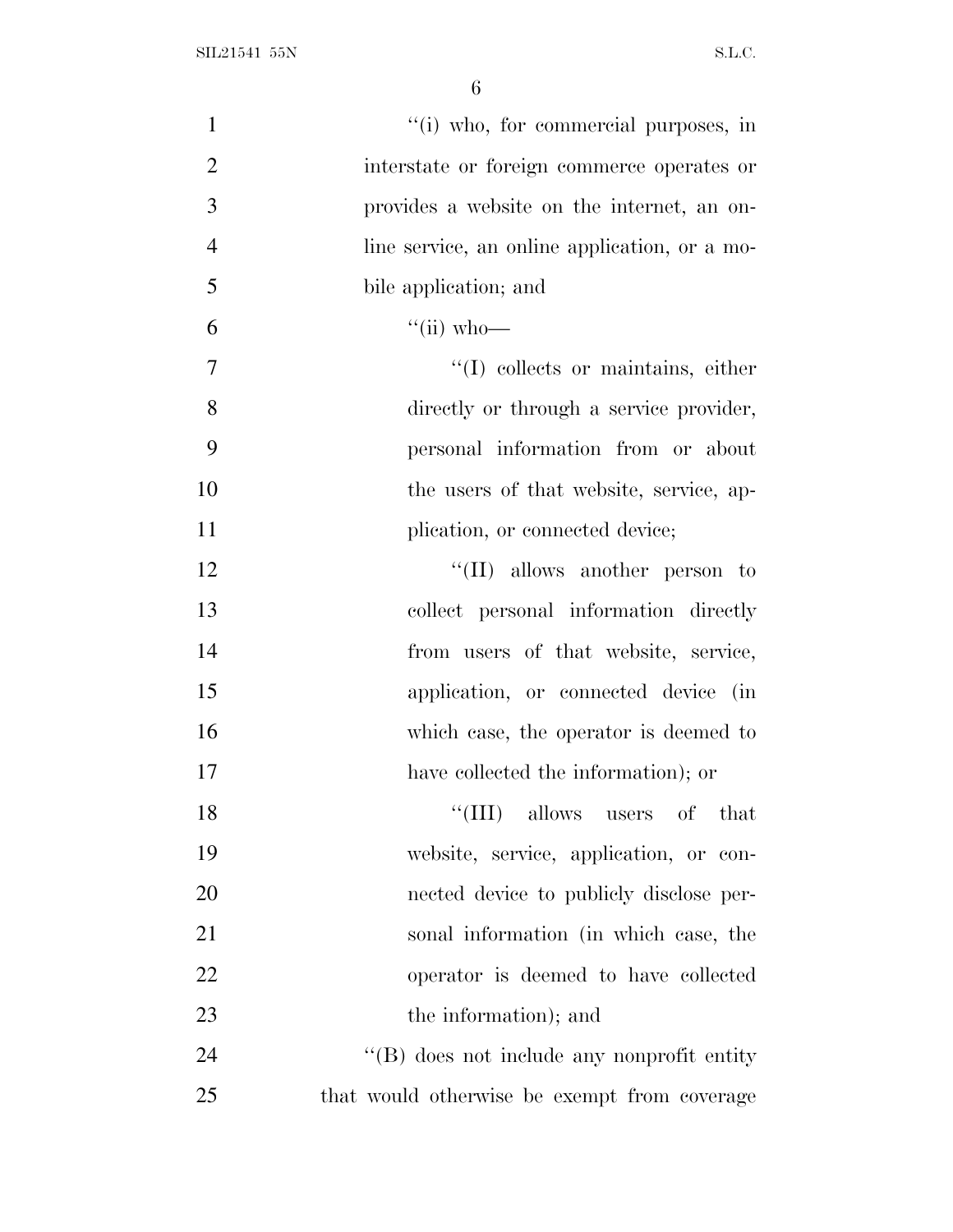| $\mathbf{1}$   | under section 5 of the Federal Trade Commis-     |
|----------------|--------------------------------------------------|
| $\overline{2}$ | sion Act $(15 \text{ U.S.C. } 45)$ .";           |
| 3              | $(2)$ in paragraph $(4)$ —                       |
| $\overline{4}$ | $(A)$ by amending subparagraph $(A)$ to read     |
| 5              | as follows:                                      |
| 6              | "(A) the release of personal information         |
| 7              | collected from a child or minor for any purpose, |
| 8              | except where the personal information is pro-    |
| 9              | vided to a person other than an operator who-    |
| 10             | "(i) provides support for the internal           |
| 11             | operations of the website, online service,       |
| 12             | online application, or mobile application of     |
| 13             | the operator, excluding any activity relat-      |
| 14             | ing to targeted marketing directed to chil-      |
| 15             | dren, minors, or connected devices; and          |
| 16             | "(ii) does not disclose or use that per-         |
| 17             | sonal information for any other purpose;         |
| 18             | and"; and                                        |
| 19             | $(B)$ in subparagraph $(B)$ —                    |
| 20             | (i) by inserting "or minor" after                |
| 21             | "child" each place the term appears;             |
| 22             | (ii) by inserting "or minors" after              |
| 23             | "children"; and                                  |
| 24             | (iii) by striking "website or online             |
| 25             | service" and inserting "website, online          |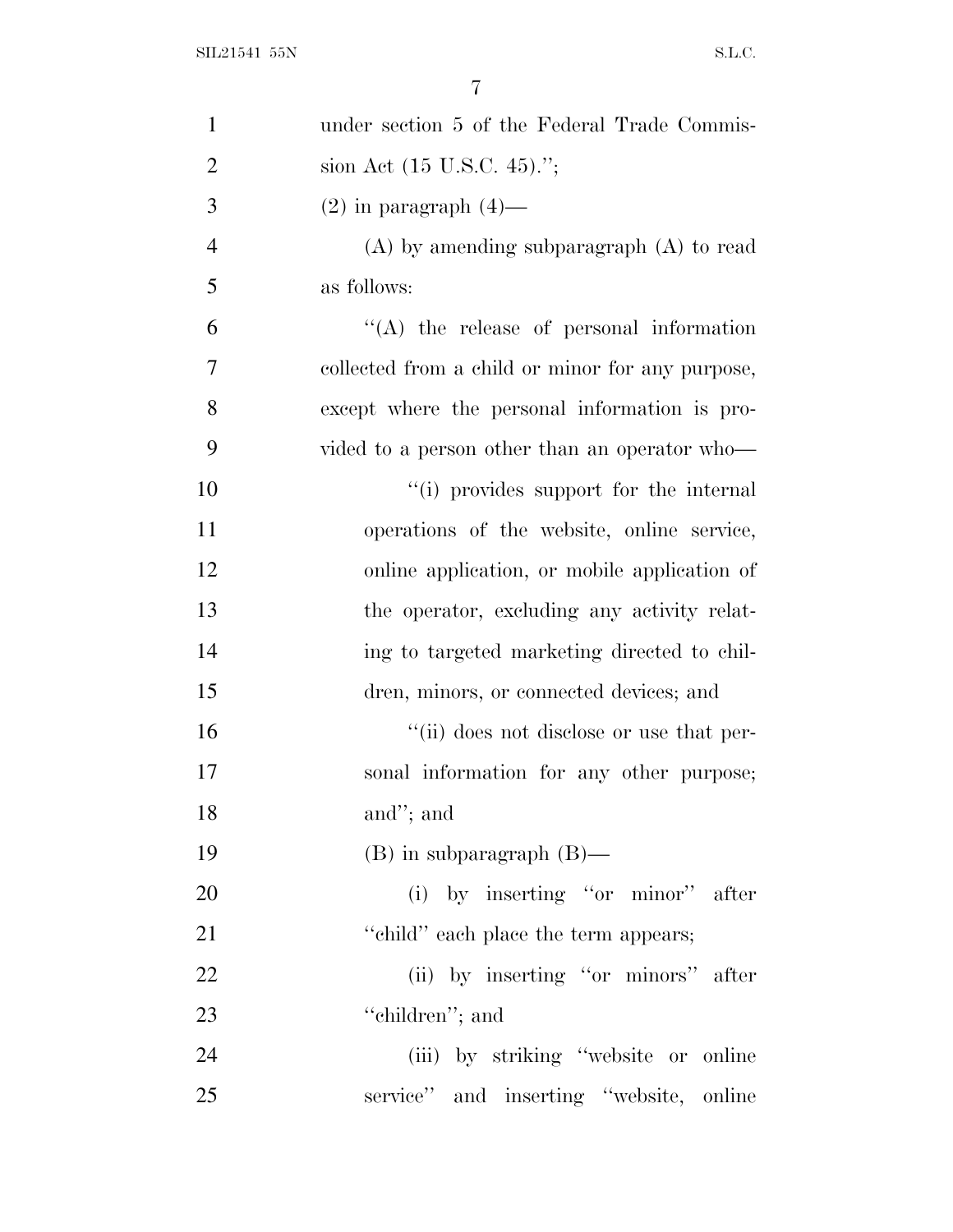| $\mathbf{1}$   | service, online application, or mobile appli-        |
|----------------|------------------------------------------------------|
| $\overline{2}$ | cation";                                             |
| 3              | $(3)$ in paragraph $(8)$ , by striking subparagraphs |
| $\overline{4}$ | $(F)$ and $(G)$ and inserting the following:         |
| 5              | $\lq\lq(F)$ geolocation information;                 |
| 6              | $\lq\lq(G)$ information used for biometric identi-   |
| 7              | fication, as defined in section $70123$ of title 46, |
| 8              | United States Code, of an individual;                |
| 9              | "(H) information reasonably associated               |
| 10             | with or attributed to an individual;                 |
| 11             | $\lq\lq$ information (including an internet          |
| 12             | protocol address) that permits the identification    |
| 13             | $of$ —                                               |
| 14             | "(i) an individual; or                               |
| 15             | "(ii) any device used by an individual               |
| 16             | to directly or indirectly access the internet        |
| 17             | or an online service, online application, or         |
| 18             | mobile application; or                               |
| 19             | "(J) information concerning a child or               |
| 20             | minor or the parents of that child or minor (in-     |
| 21             | cluding any unique or substantially unique iden-     |
| 22             | tifier, such as a customer number) that an op-       |
| 23             | erator collects online from the child or minor       |
| 24             | and combines with an identifier described in         |
| 25             | this paragraph.";                                    |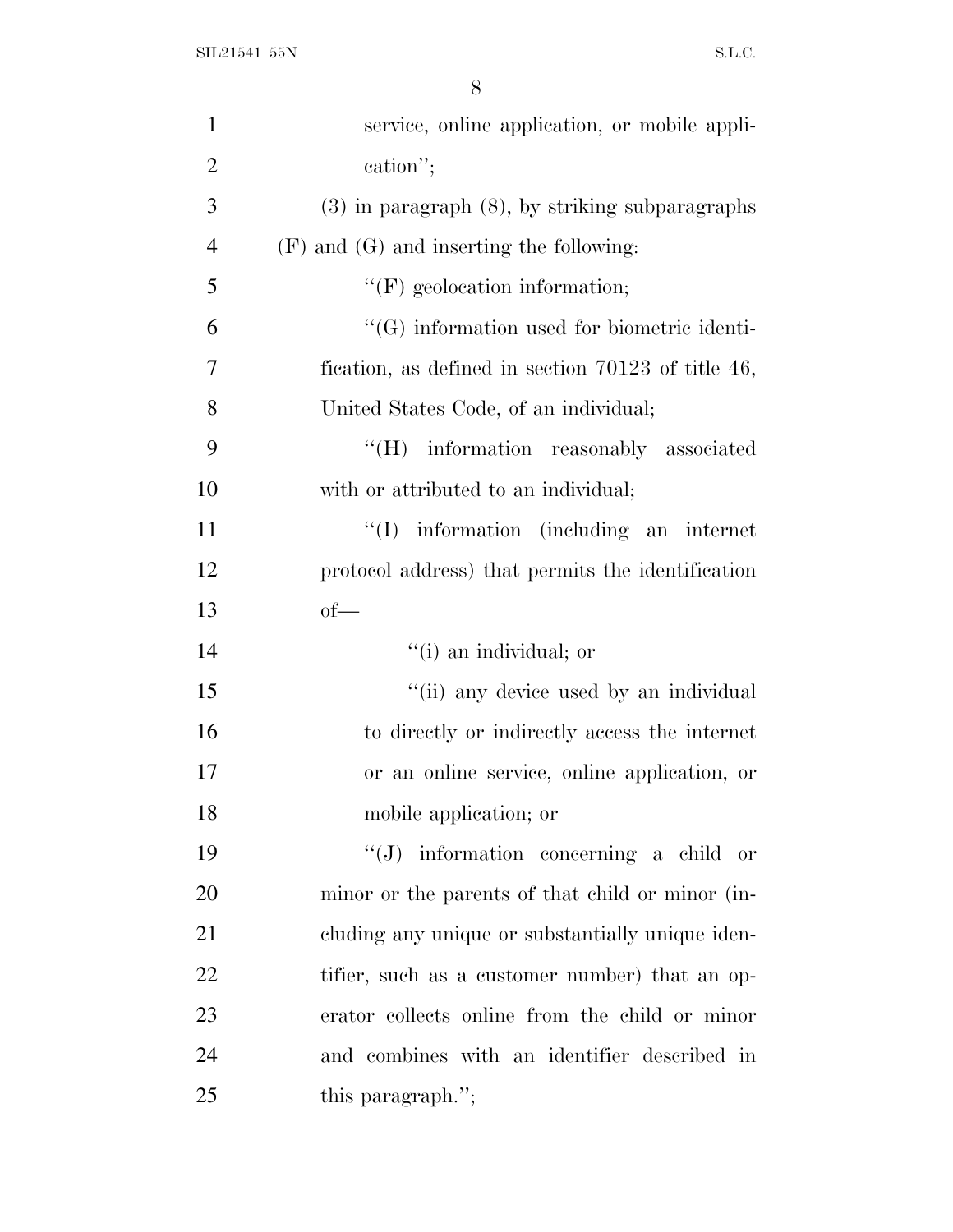| $\mathbf{1}$   | $(4)$ by amending paragraph $(9)$ to read as fol-        |
|----------------|----------------------------------------------------------|
| $\overline{2}$ | lows:                                                    |
| 3              | VERIFIABLE CONSENT.—The<br>(9)<br>term                   |
| $\overline{4}$ | 'verifiable consent' means any reasonable effort (tak-   |
| 5              | ing into consideration available technology), includ-    |
| 6              | ing a request for authorization for future collection,   |
| 7              | use, and disclosure described in the notice, to ensure   |
| 8              | that, in the case of a child, a parent of the child,     |
| 9              | or, in the case of a minor, the minor—                   |
| 10             | $\lq\lq$ receives specific notice of the personal        |
| 11             | information collection, use, and disclosure prac-        |
| 12             | tices of the operator; and                               |
| 13             | $\lq\lq (B)$ before the personal information of the      |
| 14             | child or minor is collected, freely and unambig-         |
| 15             | uously authorizes—                                       |
| 16             | "(i) the collection, use, and disclosure,                |
| 17             | as applicable, of that personal information;             |
| 18             | and                                                      |
| 19             | "(ii) any subsequent use of that per-                    |
| 20             | sonal information.";                                     |
| 21             | $(5)$ by striking paragraph $(10)$ and redesig-          |
| 22             | nating paragraphs $(11)$ and $(12)$ as paragraphs $(10)$ |
| 23             | and $(11)$ , respectively; and                           |
| 24             | $(6)$ by adding at the end the following:                |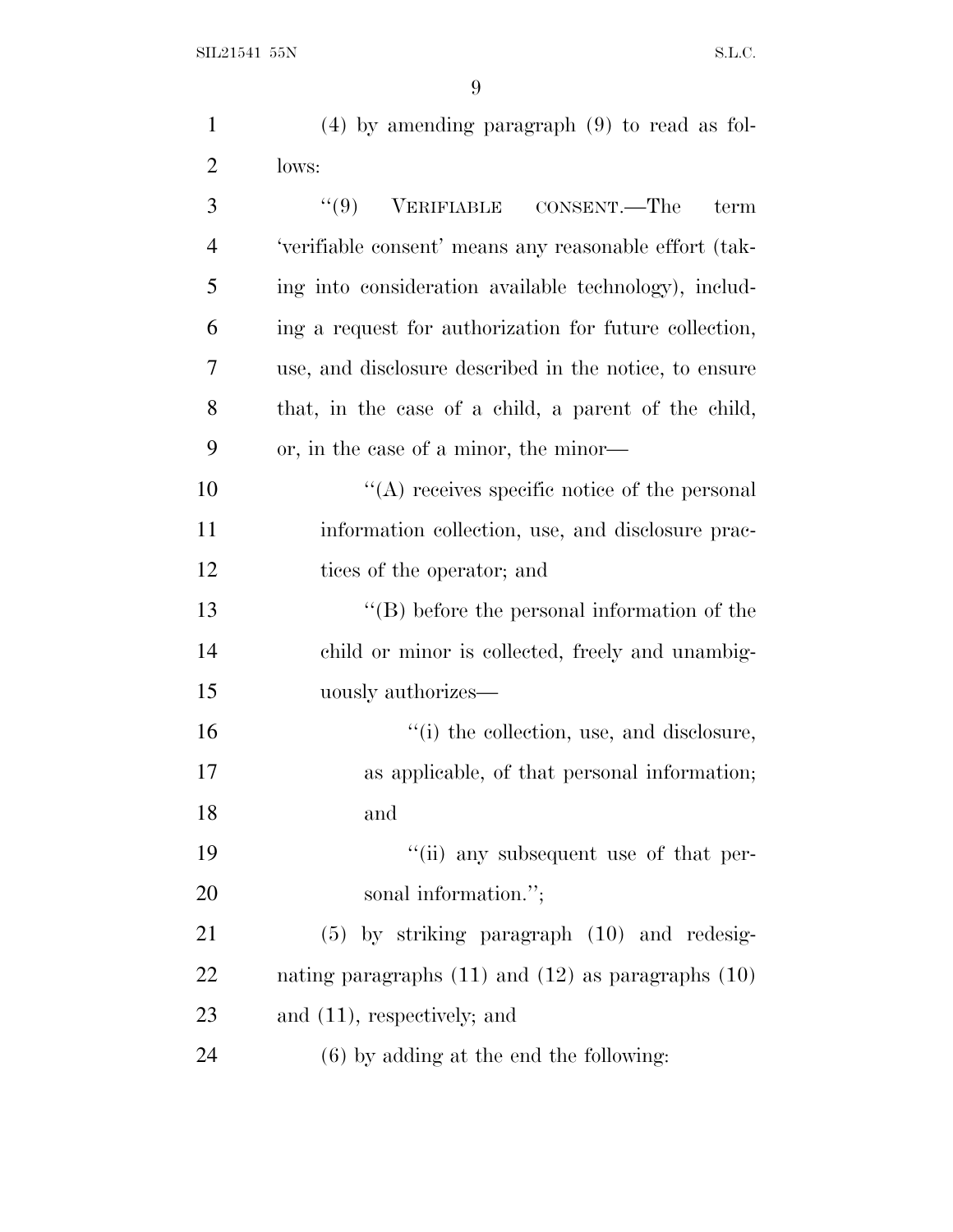| $\mathbf{1}$   | $``(12)$ CONNECTED DEVICE.—The term $'$ con-           |
|----------------|--------------------------------------------------------|
| $\overline{2}$ | nected device' means a device that is capable of con-  |
| 3              | necting to the internet, directly or indirectly, or to |
| $\overline{4}$ | another connected device.                              |
| 5              | "(13) ONLINE.—The term 'online' means—                 |
| 6              | $\lq\lq$ connected to or compatible with the           |
| $\overline{7}$ | internet; or                                           |
| 8              | $\lq\lq (B)$ via the internet.                         |
| 9              | "(14) ONLINE APPLICATION.—The term 'online             |
| 10             | application'—                                          |
| 11             | $\lq\lq$ means an internet-connected software          |
| 12             | program; and                                           |
| 13             | $\lq\lq (B)$ includes a service or application of-     |
| 14             | fered via a connected device.                          |
| 15             | $(15)$ ONLINE SERVICE.—The term 'online                |
| 16             | service'—                                              |
| 17             | ``(A)<br>means broadband internet access               |
| 18             | service, as defined in the Report and Order on         |
| 19             | Remand, Declaratory Ruling, and Order in the           |
| 20             | matter of protecting and promoting the open            |
| 21             | internet, adopted by the Federal Communica-            |
| 22             | tions Commission on February 26, 2015 (FCC             |
| 23             | $15-24$ ; and                                          |
| 24             | $\lq\lq$ . Service or application of-                  |
| 25             | fered via a connected device.                          |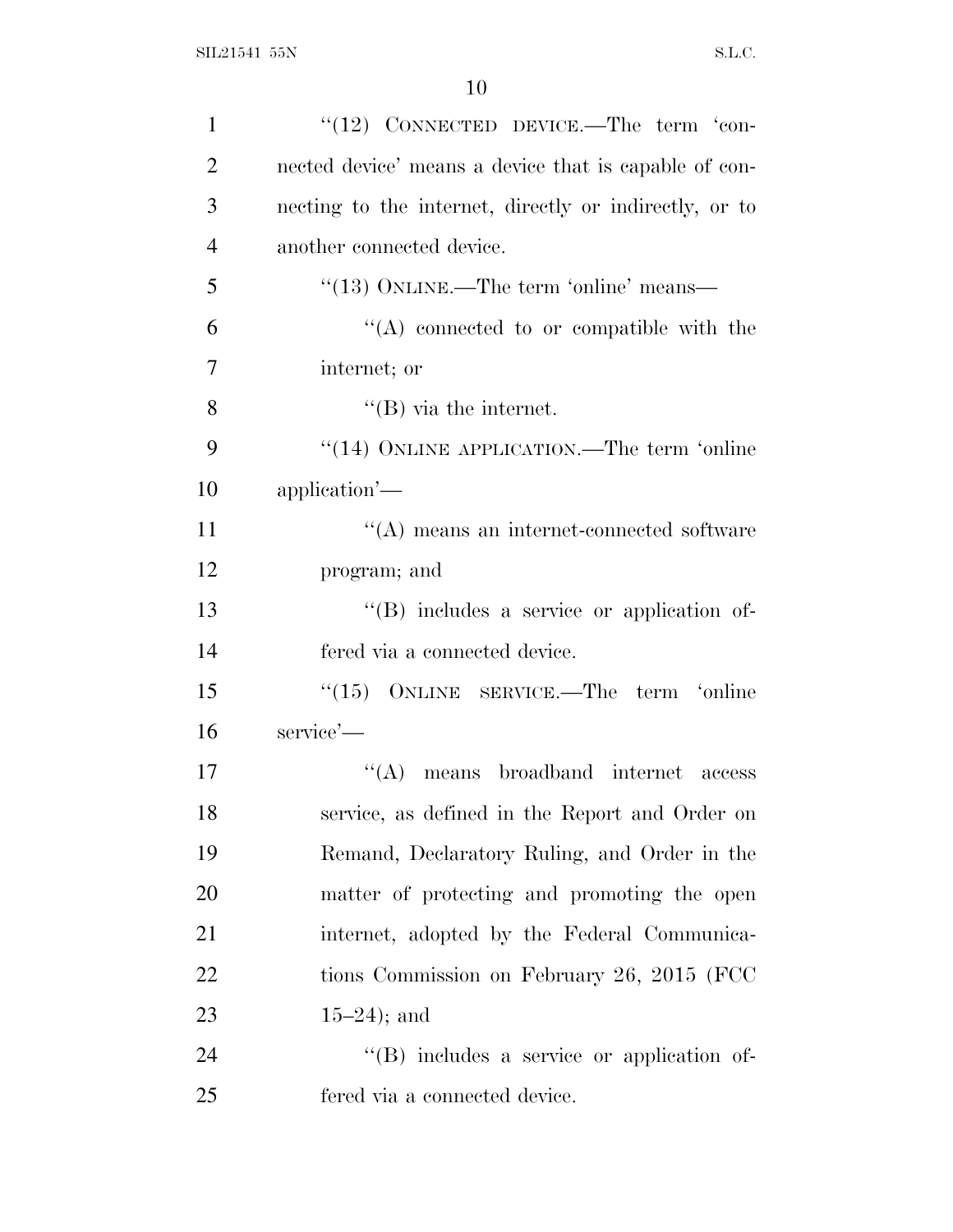| $\mathbf{1}$   | $``(16)$ DIRECTED TO A CHILD OR MINOR.—             |
|----------------|-----------------------------------------------------|
| $\overline{2}$ | "(A) IN GENERAL.—The terms 'directed to             |
| 3              | a child' or 'directed to a minor' means, with re-   |
| $\overline{4}$ | spect to a website, online service, online applica- |
| 5              | tion, or mobile application, the website, online    |
| 6              | service, online application, or mobile application  |
| 7              | is targeted to children or minors, as the case      |
| 8              | may be, as demonstrated by—                         |
| 9              | "(i) the subject matter of the website,             |
| 10             | online service, online application, or mobile       |
| 11             | application;                                        |
| 12             | "(ii) the visual content of the website,            |
| 13             | online service, online application, or mobile       |
| 14             | application;                                        |
| 15             | "(iii) the use of animated characters               |
| 16             | or child-oriented activities for children, or       |
| 17             | the use of minor-oriented characters or             |
| 18             | minor-oriented activities for minors, and           |
| 19             | related incentives on the website, online           |
| 20             | service, online application, or mobile appli-       |
| 21             | cation;                                             |
| 22             | "(iv) the music or other audio content              |
| 23             | on the website, online service, online appli-       |
| 24             | cation, or mobile application;                      |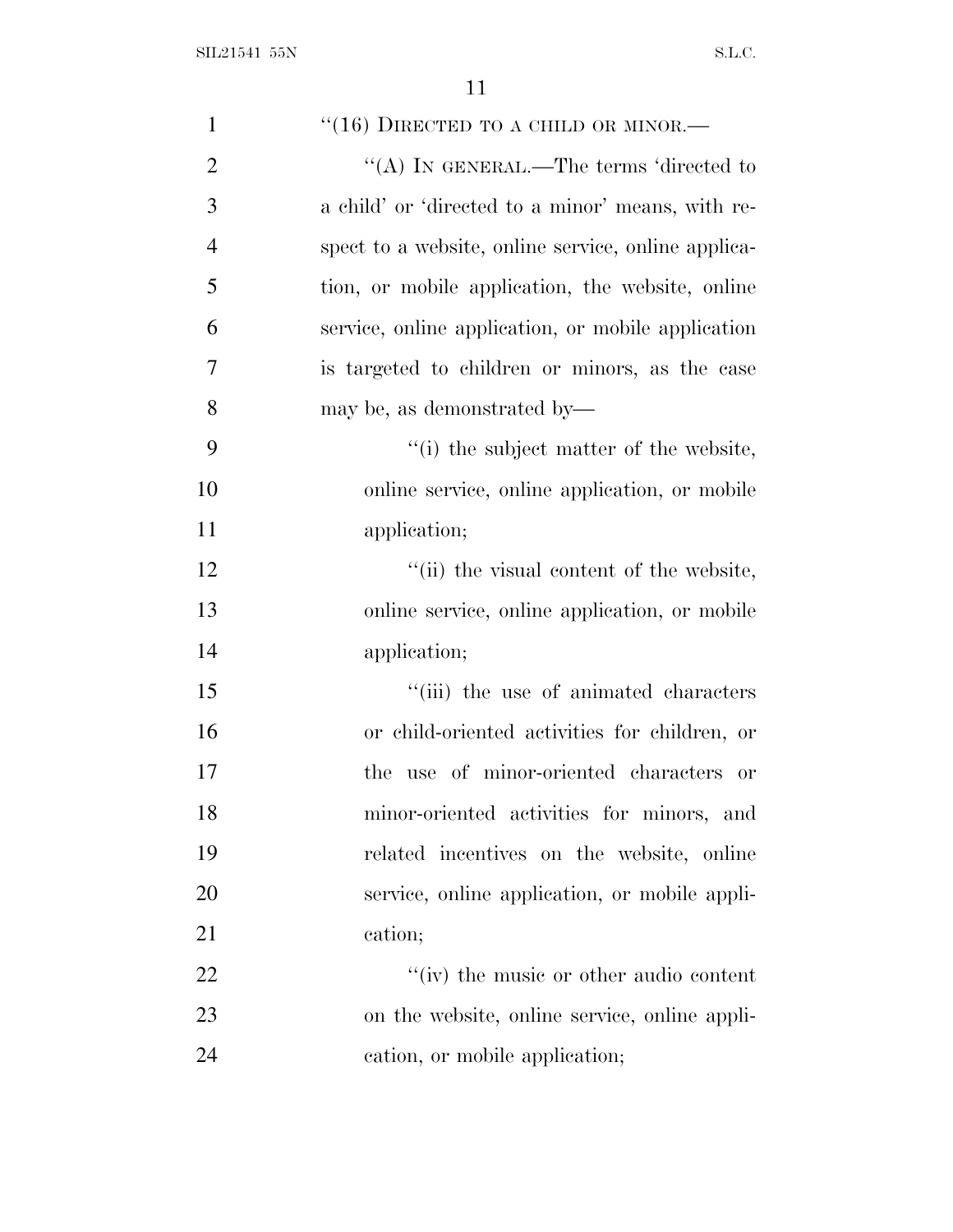| $\mathbf{1}$   | $f'(v)$ the age of models on the website,       |
|----------------|-------------------------------------------------|
| $\overline{2}$ | online service, online application, or mobile   |
| 3              | application;                                    |
| $\overline{4}$ | $\lq\lq$ (vi) the presence, on the website, on- |
| 5              | line service, online application, or mobile     |
| 6              | application, of-                                |
| $\tau$         | $\lq\lq$ (I) child celebrities;                 |
| 8              | $\lq\lq$ (II) celebrities who appeal to         |
| 9              | children;                                       |
| 10             | "(III) teen celebrities; or                     |
| 11             | $\lq\lq$ (IV) celebrities who appeal to         |
| 12             | minors;                                         |
| 13             | "(vii) the language used on the                 |
| 14             | website, online service, online application,    |
| 15             | or mobile application;                          |
| 16             | "(viii) advertising content used on, or         |
| 17             | used to advertise, the website, online serv-    |
| 18             | ice, online application, or mobile applica-     |
| 19             | tion; or                                        |
| 20             | "(ix) reliable empirical evidence relat-        |
| 21             | $\frac{1}{2}$ to —                              |
| 22             | "(I) the composition of the audi-               |
| 23             | ence of the website, online service, on-        |
| 24             | line application, or mobile application;        |
| 25             | and                                             |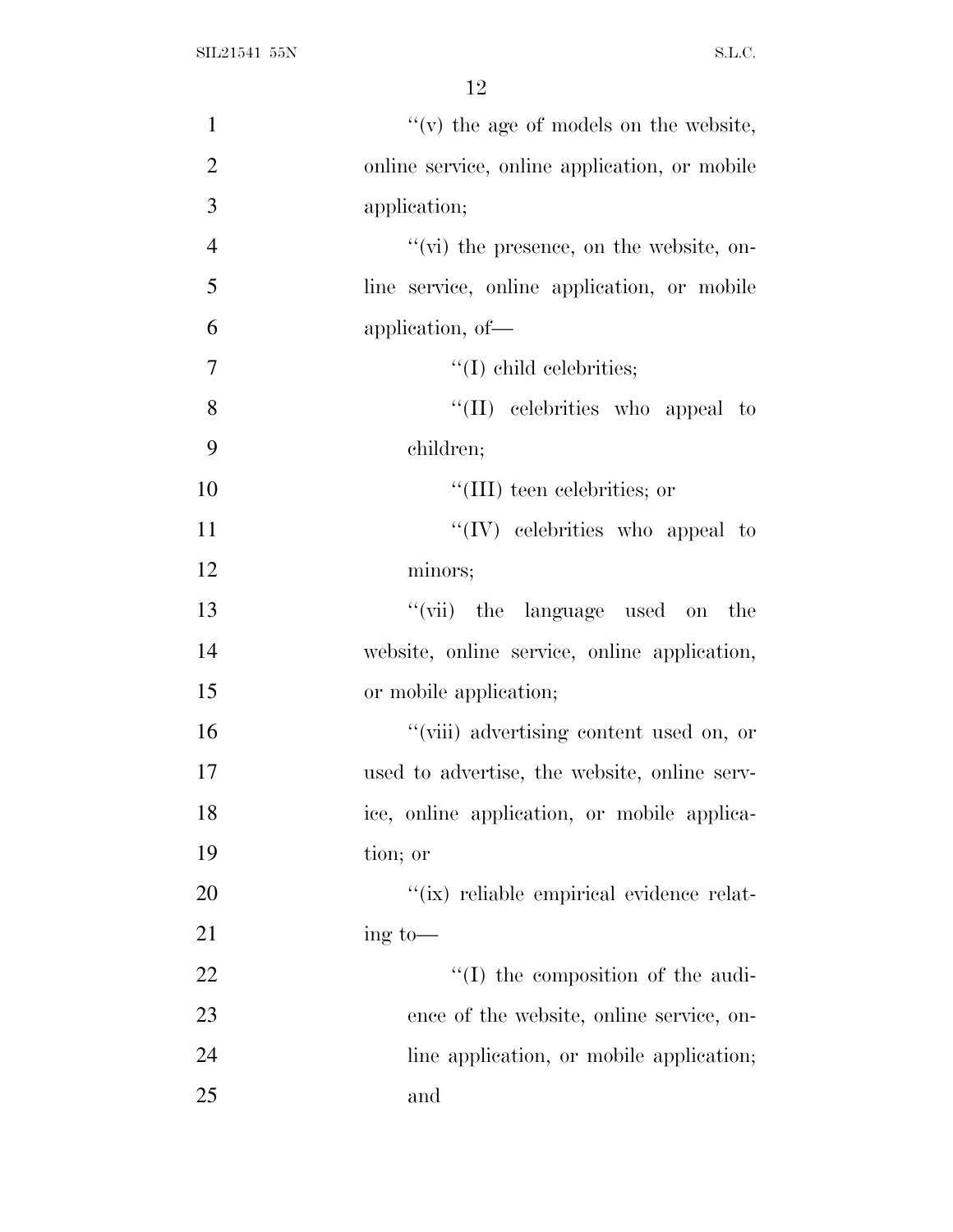$\text{SIL21541 55N} \tag{S.L.C.}$ 

| $\mathbf{1}$   | "(II) the intended audience of                |
|----------------|-----------------------------------------------|
| $\overline{2}$ | the website, online service, online ap-       |
| 3              | plication, or mobile application.             |
| $\overline{4}$ | "(B) RULES OF CONSTRUCTION.—                  |
| 5              | "(i) SERVICES DEEMED DIRECTED TO              |
| 6              | CHILDREN OR MINORS.—For the purposes          |
| 7              | of this title, a website, online service, on- |
| 8              | line application, or mobile application shall |
| 9              | be deemed to be directed to children or mi-   |
| 10             | nors if the operator of the website, online   |
| 11             | service, online application, or mobile appli- |
| 12             | cation has constructive knowledge that the    |
| 13             | website, online service, online application,  |
| 14             | or mobile application collects personal in-   |
| 15             | formation directly from users of any other    |
| 16             | website, online service, online application,  |
| 17             | or mobile application that is directed to     |
| 18             | children or minors under the criteria de-     |
| 19             | scribed in subparagraph $(A)$ .               |
| 20             | "(ii) SERVICES DEEMED DIRECTED TO             |
| 21             | MIXED AUDIENCES.-                             |
| 22             | "(I) IN GENERAL.—A website,                   |
| 23             | online service, online application, or        |
| 24             | mobile application that is directed to        |
| 25             | children or minors under the criteria         |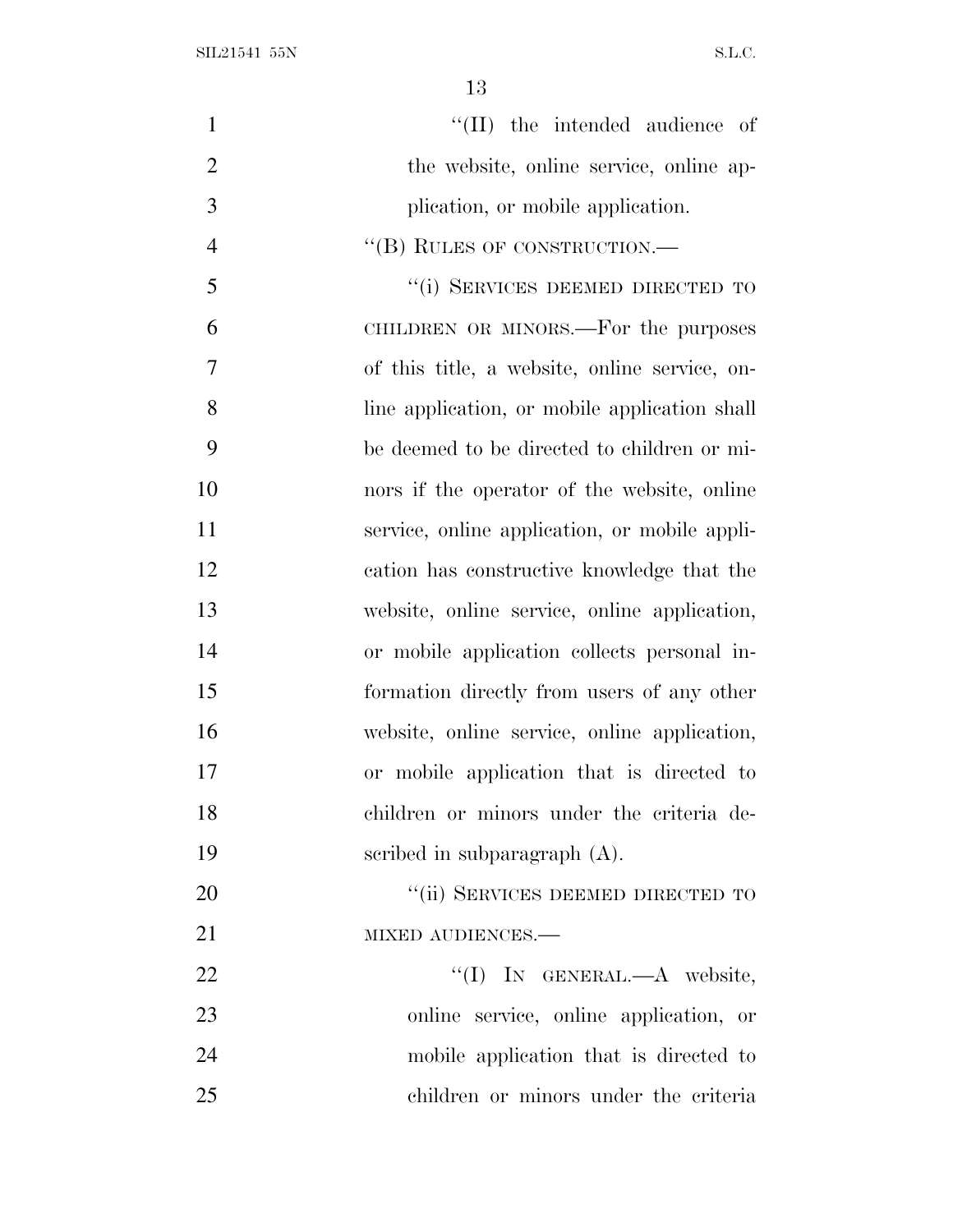| $\mathbf{1}$   | described in subparagraph (A), but       |
|----------------|------------------------------------------|
| $\overline{2}$ | that does not target children or mi-     |
| 3              | nors as the primary audience of the      |
| $\overline{4}$ | website, online service, online applica- |
| 5              | tion, or mobile application, shall not   |
| 6              | be deemed to be directed to children     |
| 7              | or minors for purposes of this title if  |
| 8              | the website, online service, online ap-  |
| 9              | plication, or mobile application—        |
| 10             | "(aa) does not collect per-              |
| 11             | sonal information from any user          |
| 12             | of the website, online service, on-      |
| 13             | line application, or mobile appli-       |
| 14             | cation before verifying age infor-       |
| 15             | mation of the user; and                  |
| 16             | "(bb) does not, without first            |
| 17             | complying with any relevant no-          |
| 18             | tice and consent provision under         |
| 19             | this title, collect, use, or disclose    |
| 20             | personal information of any user         |
| 21             | who identifies themselves to the         |
| 22             | website, online service, online ap-      |
| 23             | plication, or mobile application as      |
| 24             | an individual who is under the           |
| 25             | age of 16.                               |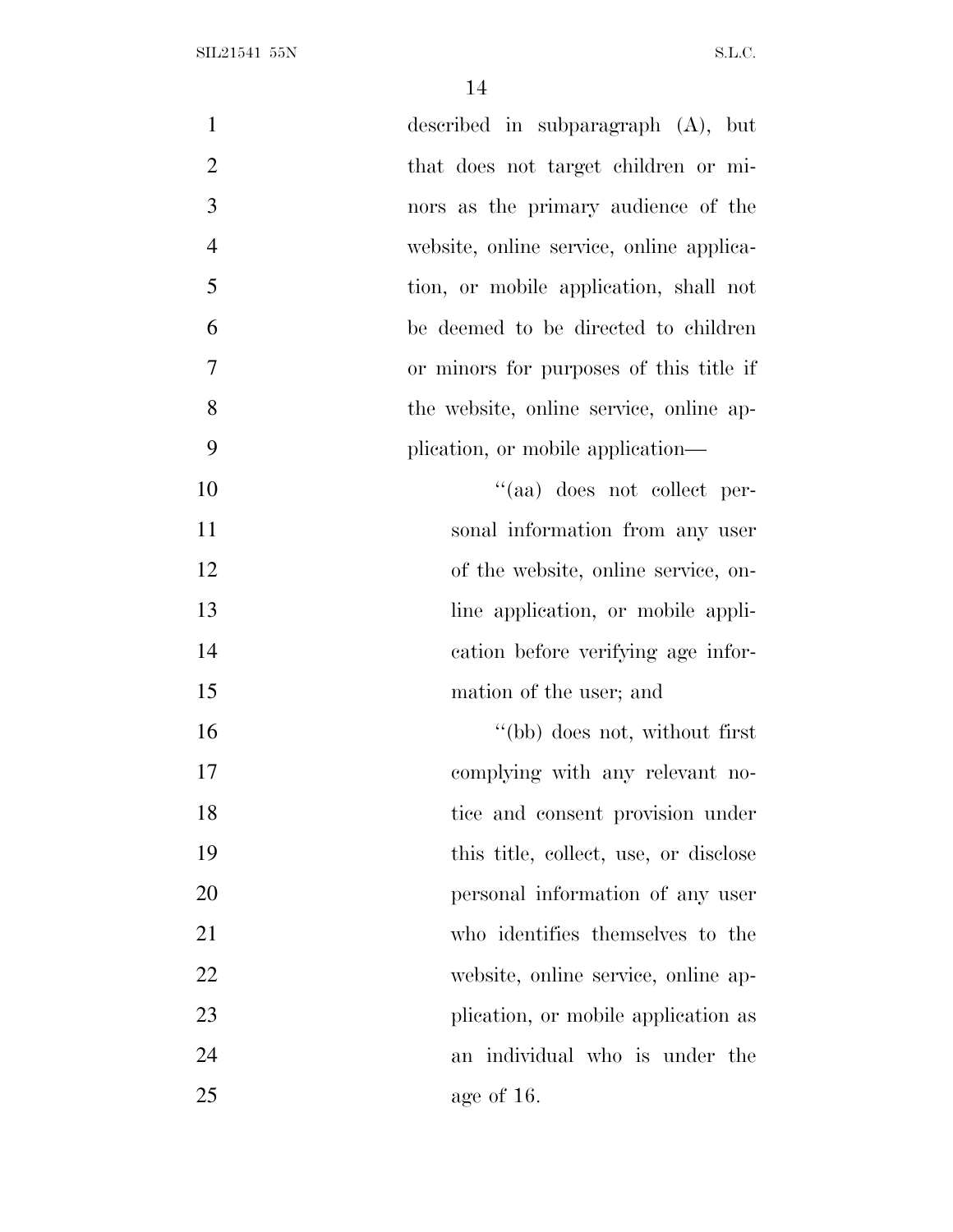| $\mathbf{1}$   | "(II) USE OF CERTAIN TOOLS.-                |
|----------------|---------------------------------------------|
| $\overline{2}$ | For purposes of this title, a website,      |
| 3              | online service, online application, or      |
| $\overline{4}$ | application, shall not<br>mobile<br>be      |
| 5              | deemed directed to children or minors       |
| 6              | solely because the website, online serv-    |
| 7              | ice, online application, or mobile appli-   |
| 8              | cation refers or links to any other         |
| 9              | website, online service, online applica-    |
| 10             | tion, or mobile application directed to     |
| 11             | children or minors by using informa-        |
| 12             | tion location tools, including—             |
| 13             | "(aa) a directory;                          |
| 14             | $"$ (bb) an index;                          |
| 15             | $``(ce)$ a reference;                       |
| 16             | "(dd) a pointer; or                         |
| 17             | "(ee) a hypertext link.                     |
| 18             | "(17) MOBILE APPLICATION.—The term 'mo-     |
| 19             | bile application'-                          |
| 20             | $\lq\lq$ means a software program that runs |
| 21             | on the operating system of—                 |
| 22             | $f(i)$ a cellular telephone;                |
| 23             | "(ii) a tablet computer; or                 |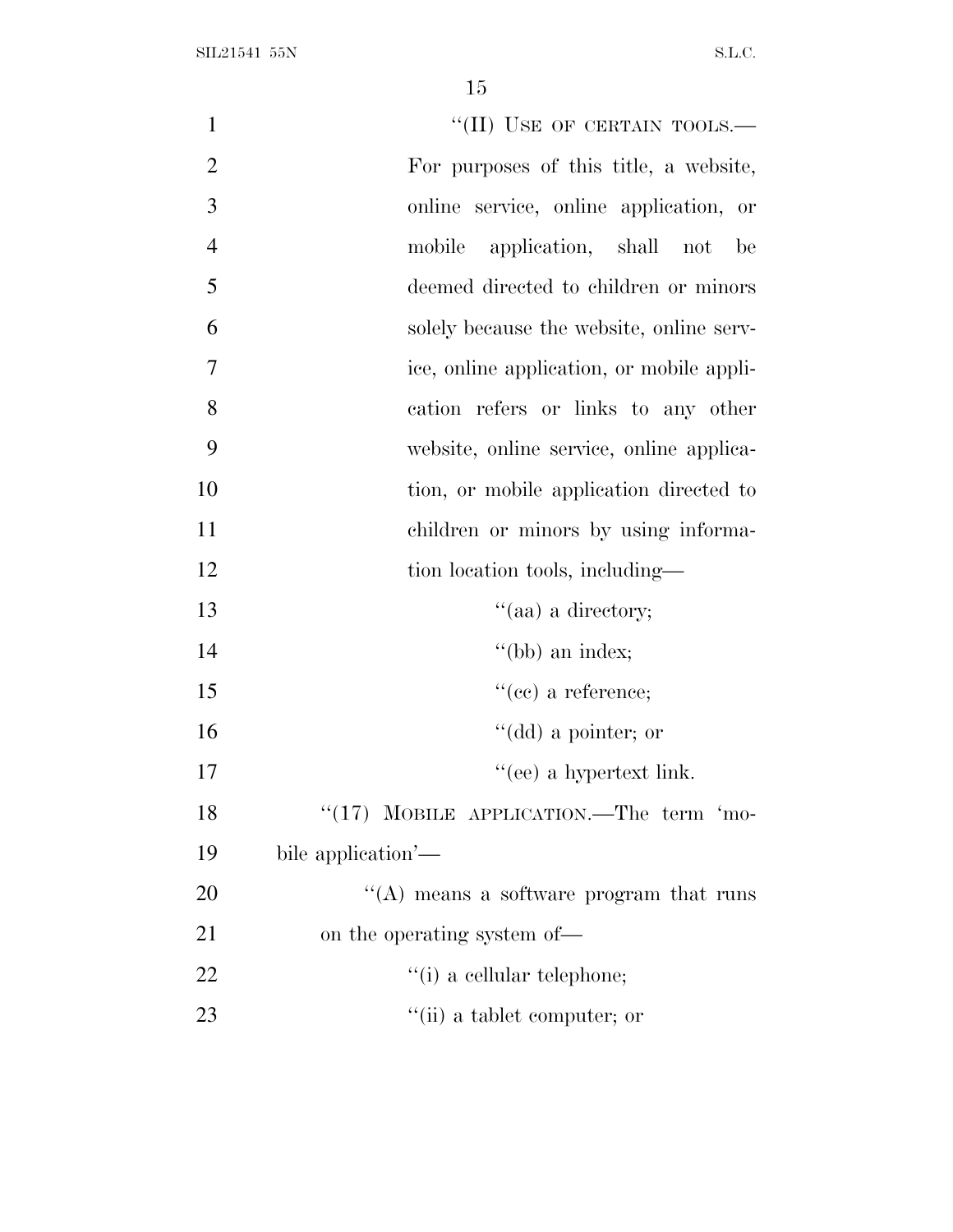SIL21541 55N S.L.C.

| $\mathbf{1}$   | "(iii) a similar portable computing de-              |
|----------------|------------------------------------------------------|
| $\overline{2}$ | vice that transmits data over a wireless             |
| 3              | connection; and                                      |
| $\overline{4}$ | $\lq\lq$ includes a service or application of-       |
| 5              | fered via a connected device.                        |
| 6              | "(18) GEOLOCATION INFORMATION.—The term              |
| 7              | 'geolocation information' means information suffi-   |
| 8              | cient to identify a street name and name of a city   |
| 9              | or town.                                             |
| 10             | "(19) MINOR.—The term 'minor' means an in-           |
| 11             | dividual over the age of 12 and under the age of 16. |
| 12             | "(20) TARGETED MARKETING.—The term 'tar-             |
| 13             | geted marketing' means advertising or any other ef-  |
| 14             | fort to market a product or service that is directed |
| 15             | to a specific individual or device—                  |
| 16             | "(A) based on—                                       |
| 17             | "(i) the personal information of—                    |
| 18             | $\lq\lq$ (I) the individual; or                      |
| 19             | "(II) a group of individuals who                     |
| 20             | are similar in gender, age, income                   |
| 21             | level, race, or ethnicity to the specific            |
| <u>22</u>      | individual to whom the product or                    |
| 23             | service is marketed;                                 |
| 24             | "(ii) psychological profiling; or                    |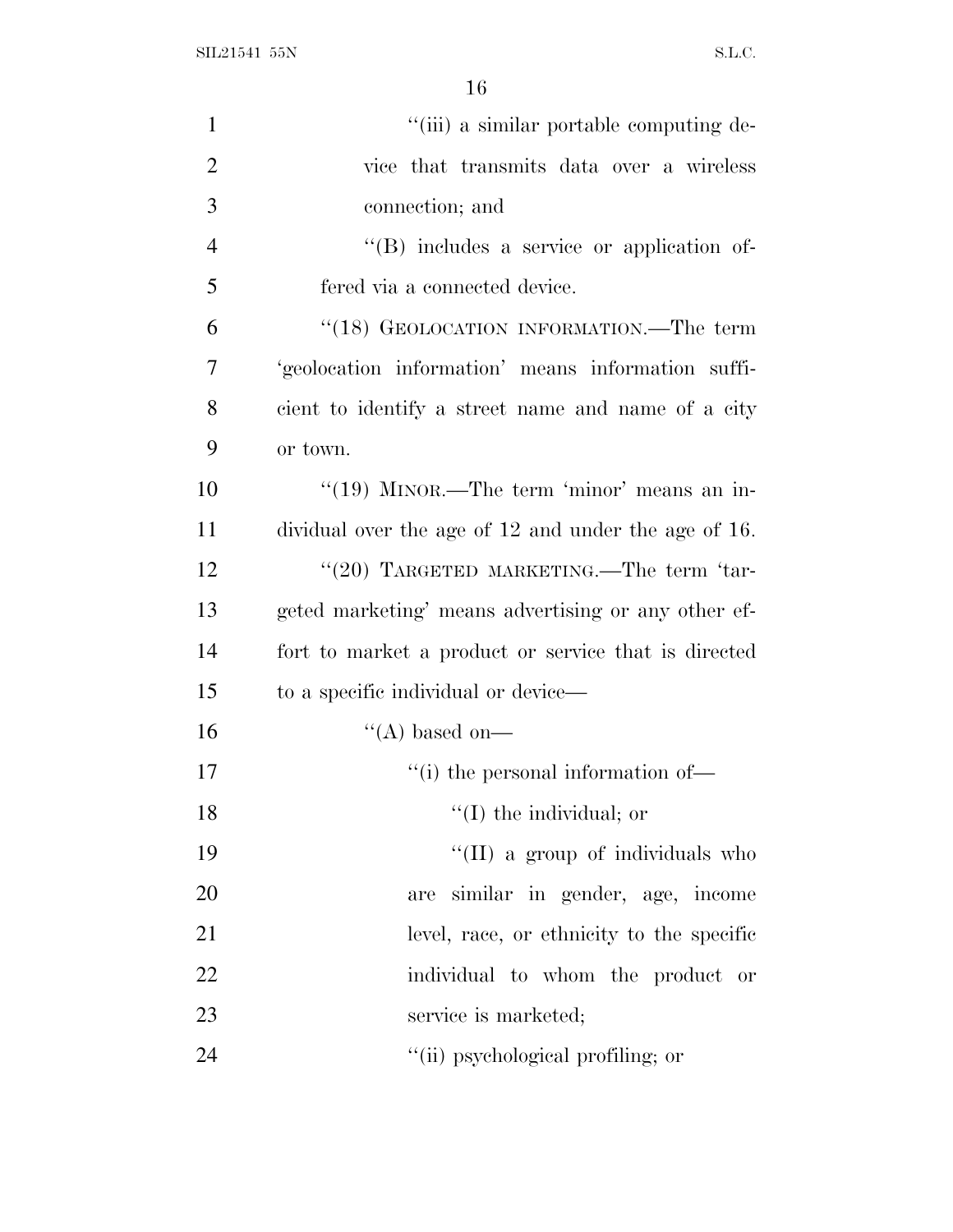| $\mathbf{1}$   | "(iii) a unique identifier of the device;                |
|----------------|----------------------------------------------------------|
| $\overline{2}$ | <b>or</b>                                                |
| 3              | $\lq\lq$ (B) as a result of use by the individual,       |
| $\overline{4}$ | access by any device of the individual, or use by        |
| 5              | a group of individuals who are similar to the            |
| 6              | specific individual, of-                                 |
| 7              | $``(i)$ a website;                                       |
| 8              | "(ii) an online service;                                 |
| 9              | "(iii) an online application;                            |
| 10             | $``(iv)$ a mobile application; or                        |
| 11             | $f'(v)$ an operating system.".                           |
| 12             | (b) ONLINE COLLECTION, USE, AND DISCLOSURE OF            |
| 13             | PERSONAL INFORMATION OF CHILDREN AND MINORS.-            |
| 14             | Section 1303 of the Children's Online Privacy Protection |
| 15             | Act of 1998 (15 U.S.C. 6502) is amended—                 |
| 16             | (1) by striking the heading and inserting the            |
| 17             | following: "ONLINE COLLECTION, USE, AND DIS-             |
| 18             | PERSONAL INFORMATION<br><b>CLOSURE</b><br>OF<br>OF       |
| 19             | <b>CHILDREN AND MINORS."</b> ;                           |
| 20             | $(2)$ in subsection $(a)$ —                              |
| 21             | $(A)$ by amending paragraph $(1)$ to read as             |
| 22             | follows:                                                 |
| 23             | "(1) IN GENERAL.—It is unlawful for an oper-             |
| 24             | ator of a website, online service, online application,   |
| 25             | or mobile application directed to a child or minor, or   |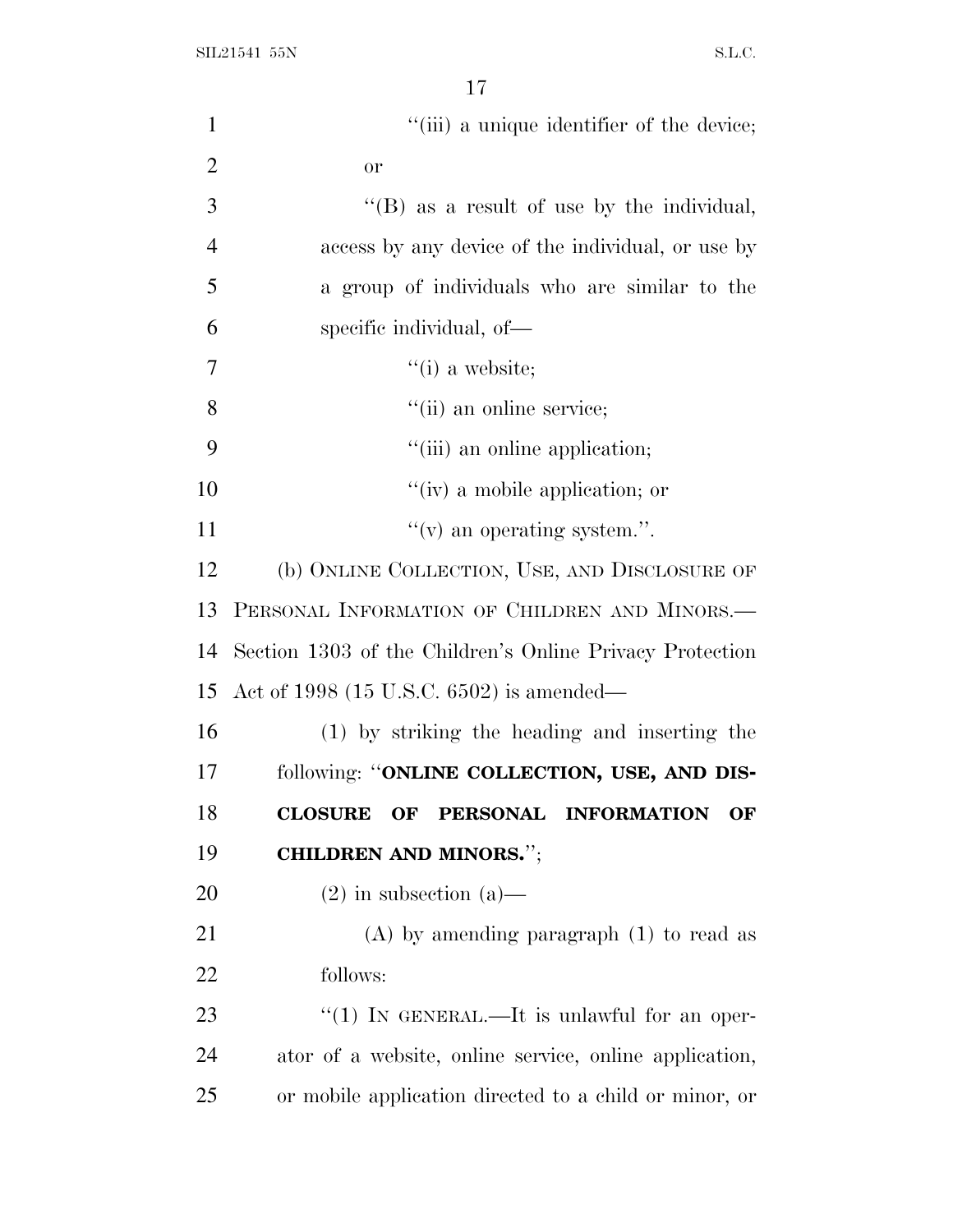| $\mathbf{1}$   | an operator having constructive knowledge that per-  |
|----------------|------------------------------------------------------|
| $\overline{2}$ | sonal information being collected is from a child or |
| 3              | minor, to collect personal information from a child  |
| $\overline{4}$ | or minor in a manner that violates the regulations   |
| 5              | prescribed under subsection (b)."; and               |
| 6              | $(B)$ in paragraph $(2)$ —                           |
| 7              | (i) by striking "of such a website or                |
| 8              | online service"; and                                 |
| 9              | by striking "subsection"<br>(ii)                     |
| 10             | $(b)(1)(B)(iii)$ to the parent of a child" and       |
| 11             | inserting "subsection $(b)(1)(A)(iii)$ to the        |
| 12             | parent of a child or under subsection                |
| 13             | $(b)(1)(A)(iv)$ to a minor";                         |
| 14             | $(3)$ in subsection $(b)$ —                          |
| 15             | $(A)$ by amending paragraph $(1)$ to read as         |
| 16             | follows:                                             |
| 17             | $\cdot\cdot(1)$ REGULATIONS.—                        |
| 18             | "(A) IN GENERAL.—Not later than 1 year               |
| 19             | after the date of the enactment of the Act enti-     |
| 20             | tled 'An Act to amend the Children's Online          |
| 21             | Privacy Protection Act of 1998 to strengthen         |
| 22             | protections relating to the online collection, use,  |
| 23             | and disclosure of personal information of chil-      |
| 24             | dren and minors, and for other purposes', the        |
| 25             | Commission shall promulgate, under section           |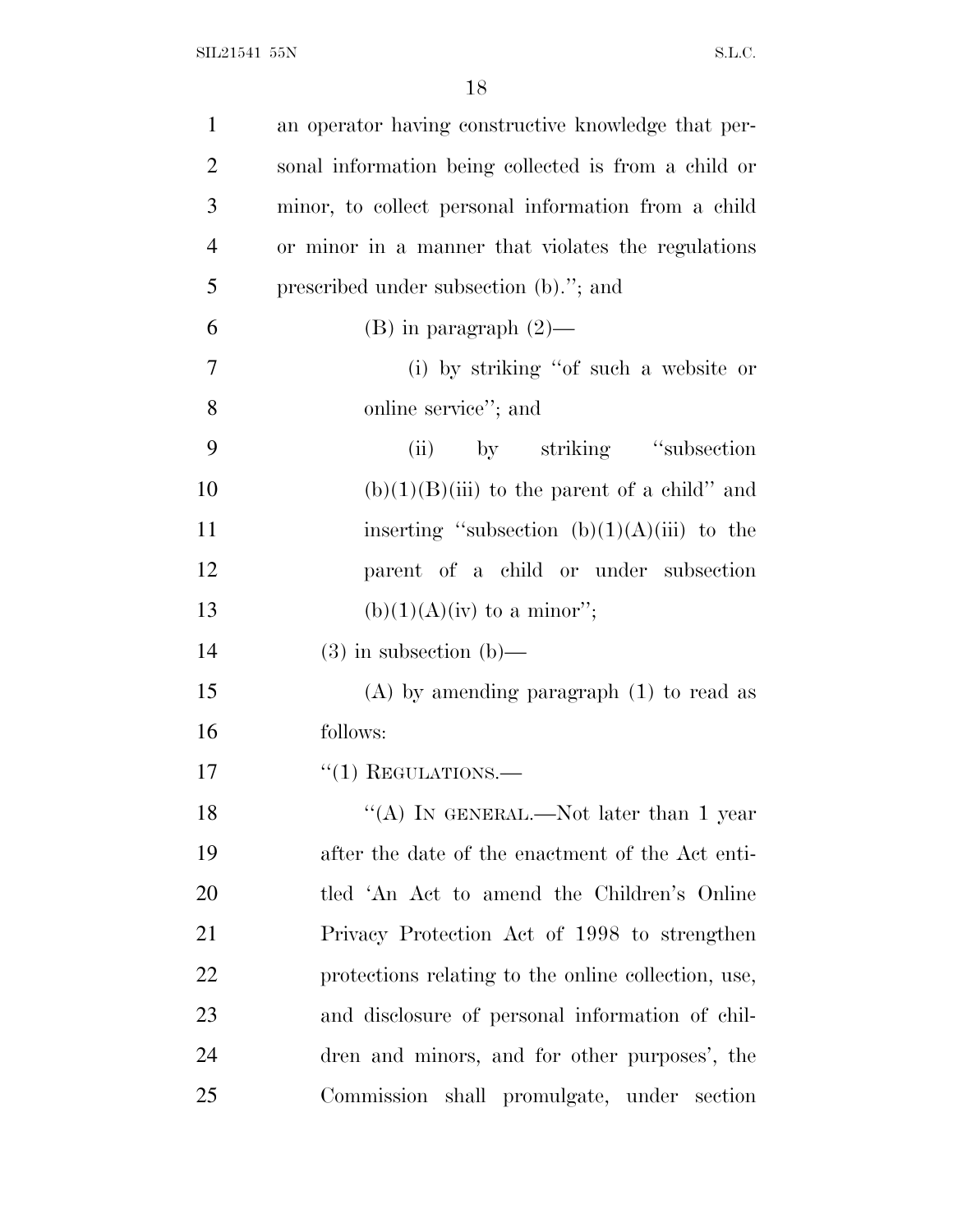| $\mathbf{1}$   | 553 of title 5, United States Code, regulations    |
|----------------|----------------------------------------------------|
| $\overline{2}$ | to require an operator of a website, online serv-  |
| 3              | ice, online application, or mobile application di- |
| $\overline{4}$ | rected to children or minors, or an operator       |
| 5              | having constructive knowledge that personal in-    |
| 6              | formation being collected is from a child or       |
| 7              | minor-                                             |
| 8              | "(i) to provide clear and conspicuous              |
| 9              | notice in clear and plain language of—             |
| 10             | $\lq\lq$ (I) the types of personal infor-          |
| 11             | mation the operator collects;                      |
| 12             | $\lq\lq$ (II) how the operator uses the            |
| 13             | information;                                       |
| 14             | "(III) whether and why the oper-                   |
| 15             | ator discloses the information; and                |
| 16             | $\lq\lq (IV)$ the procedures or mecha-             |
| 17             | nisms the operator uses to ensure that             |
| 18             | personal information is not collected              |
| 19             | from children or minors except in ac-              |
| 20             | cordance with the regulations promul-              |
| 21             | gated under this paragraph;                        |
| 22             | "(ii) to obtain verifiable consent for             |
| 23             | the collection, use, or disclosure of personal     |
| 24             | information of a child or minor;                   |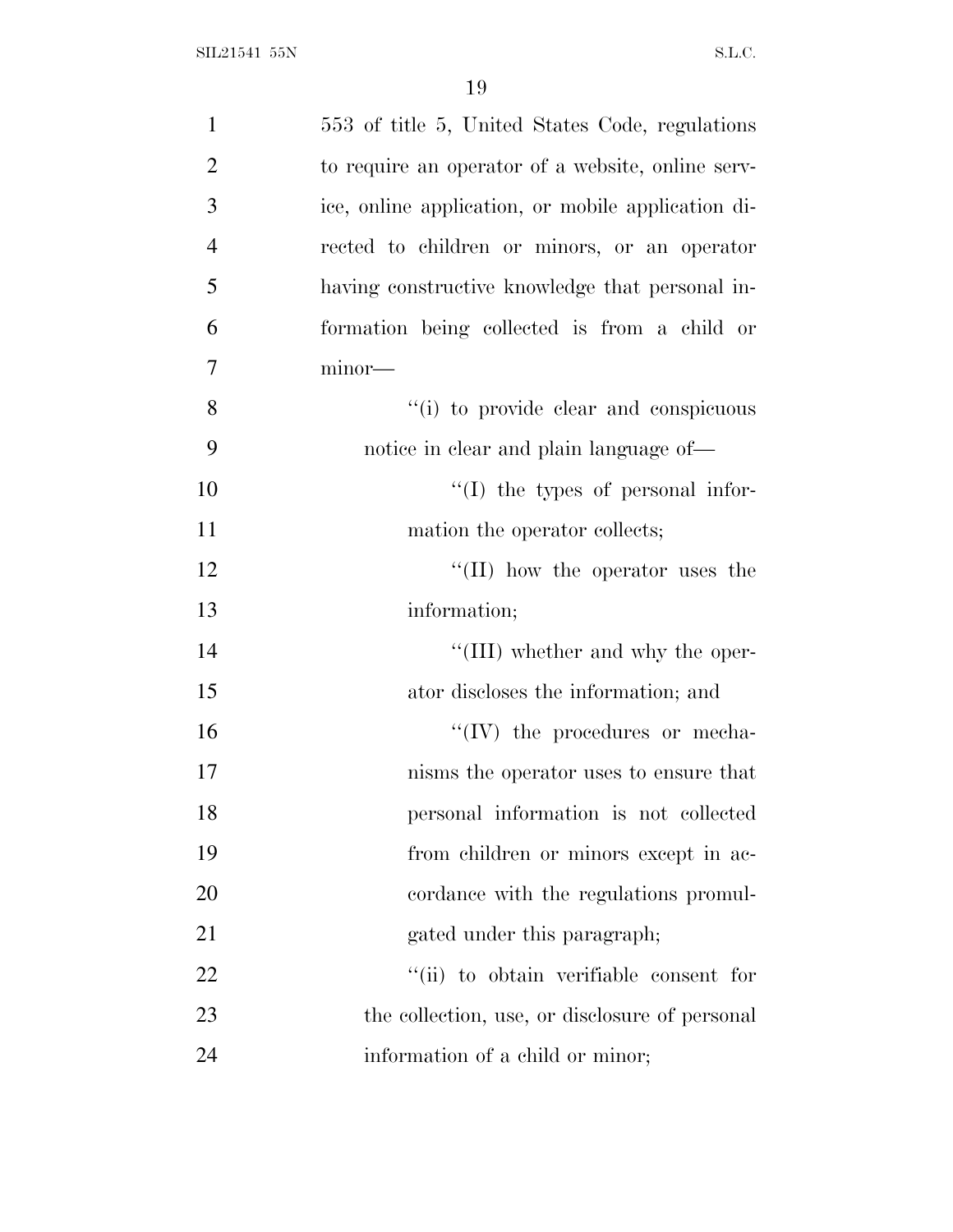| "(iii) to provide to a parent whose<br>$\mathbf{1}$<br>$\overline{2}$<br>child has provided personal information to<br>3<br>the operator, upon request by and proper<br>$\overline{4}$<br>identification of the parent—<br>5<br>$\lq\lq$ (I) a description of the specific<br>6<br>types of personal information collected<br>$\overline{7}$<br>from the child by the operator;<br>8<br>$\lq\lq$ (II) the opportunity at any time<br>9<br>to delete personal information col-<br>10<br>lected from the child; and<br>11<br>"(III) a means that is reasonable<br>12<br>under the circumstances for the par-<br>13<br>ent to obtain any personal information<br>14<br>collected from the child, if such infor-<br>15<br>mation is available to the operator at<br>16<br>the time the parent makes the re-<br>17<br>quest;<br>"(iv) to provide to a minor who has<br>18<br>19<br>provided personal information to the oper-<br>20<br>ator, upon request by and proper identi-<br>21<br>fication of the minor—<br>22<br>$\lq\lq$ (I) a description of the specific<br>23<br>types of personal information collected<br>24<br>from the minor by the operator; |  |
|----------------------------------------------------------------------------------------------------------------------------------------------------------------------------------------------------------------------------------------------------------------------------------------------------------------------------------------------------------------------------------------------------------------------------------------------------------------------------------------------------------------------------------------------------------------------------------------------------------------------------------------------------------------------------------------------------------------------------------------------------------------------------------------------------------------------------------------------------------------------------------------------------------------------------------------------------------------------------------------------------------------------------------------------------------------------------------------------------------------------------------------------------------|--|
|                                                                                                                                                                                                                                                                                                                                                                                                                                                                                                                                                                                                                                                                                                                                                                                                                                                                                                                                                                                                                                                                                                                                                          |  |
|                                                                                                                                                                                                                                                                                                                                                                                                                                                                                                                                                                                                                                                                                                                                                                                                                                                                                                                                                                                                                                                                                                                                                          |  |
|                                                                                                                                                                                                                                                                                                                                                                                                                                                                                                                                                                                                                                                                                                                                                                                                                                                                                                                                                                                                                                                                                                                                                          |  |
|                                                                                                                                                                                                                                                                                                                                                                                                                                                                                                                                                                                                                                                                                                                                                                                                                                                                                                                                                                                                                                                                                                                                                          |  |
|                                                                                                                                                                                                                                                                                                                                                                                                                                                                                                                                                                                                                                                                                                                                                                                                                                                                                                                                                                                                                                                                                                                                                          |  |
|                                                                                                                                                                                                                                                                                                                                                                                                                                                                                                                                                                                                                                                                                                                                                                                                                                                                                                                                                                                                                                                                                                                                                          |  |
|                                                                                                                                                                                                                                                                                                                                                                                                                                                                                                                                                                                                                                                                                                                                                                                                                                                                                                                                                                                                                                                                                                                                                          |  |
|                                                                                                                                                                                                                                                                                                                                                                                                                                                                                                                                                                                                                                                                                                                                                                                                                                                                                                                                                                                                                                                                                                                                                          |  |
|                                                                                                                                                                                                                                                                                                                                                                                                                                                                                                                                                                                                                                                                                                                                                                                                                                                                                                                                                                                                                                                                                                                                                          |  |
|                                                                                                                                                                                                                                                                                                                                                                                                                                                                                                                                                                                                                                                                                                                                                                                                                                                                                                                                                                                                                                                                                                                                                          |  |
|                                                                                                                                                                                                                                                                                                                                                                                                                                                                                                                                                                                                                                                                                                                                                                                                                                                                                                                                                                                                                                                                                                                                                          |  |
|                                                                                                                                                                                                                                                                                                                                                                                                                                                                                                                                                                                                                                                                                                                                                                                                                                                                                                                                                                                                                                                                                                                                                          |  |
|                                                                                                                                                                                                                                                                                                                                                                                                                                                                                                                                                                                                                                                                                                                                                                                                                                                                                                                                                                                                                                                                                                                                                          |  |
|                                                                                                                                                                                                                                                                                                                                                                                                                                                                                                                                                                                                                                                                                                                                                                                                                                                                                                                                                                                                                                                                                                                                                          |  |
|                                                                                                                                                                                                                                                                                                                                                                                                                                                                                                                                                                                                                                                                                                                                                                                                                                                                                                                                                                                                                                                                                                                                                          |  |
|                                                                                                                                                                                                                                                                                                                                                                                                                                                                                                                                                                                                                                                                                                                                                                                                                                                                                                                                                                                                                                                                                                                                                          |  |
|                                                                                                                                                                                                                                                                                                                                                                                                                                                                                                                                                                                                                                                                                                                                                                                                                                                                                                                                                                                                                                                                                                                                                          |  |
|                                                                                                                                                                                                                                                                                                                                                                                                                                                                                                                                                                                                                                                                                                                                                                                                                                                                                                                                                                                                                                                                                                                                                          |  |
|                                                                                                                                                                                                                                                                                                                                                                                                                                                                                                                                                                                                                                                                                                                                                                                                                                                                                                                                                                                                                                                                                                                                                          |  |
|                                                                                                                                                                                                                                                                                                                                                                                                                                                                                                                                                                                                                                                                                                                                                                                                                                                                                                                                                                                                                                                                                                                                                          |  |
|                                                                                                                                                                                                                                                                                                                                                                                                                                                                                                                                                                                                                                                                                                                                                                                                                                                                                                                                                                                                                                                                                                                                                          |  |
|                                                                                                                                                                                                                                                                                                                                                                                                                                                                                                                                                                                                                                                                                                                                                                                                                                                                                                                                                                                                                                                                                                                                                          |  |
|                                                                                                                                                                                                                                                                                                                                                                                                                                                                                                                                                                                                                                                                                                                                                                                                                                                                                                                                                                                                                                                                                                                                                          |  |
|                                                                                                                                                                                                                                                                                                                                                                                                                                                                                                                                                                                                                                                                                                                                                                                                                                                                                                                                                                                                                                                                                                                                                          |  |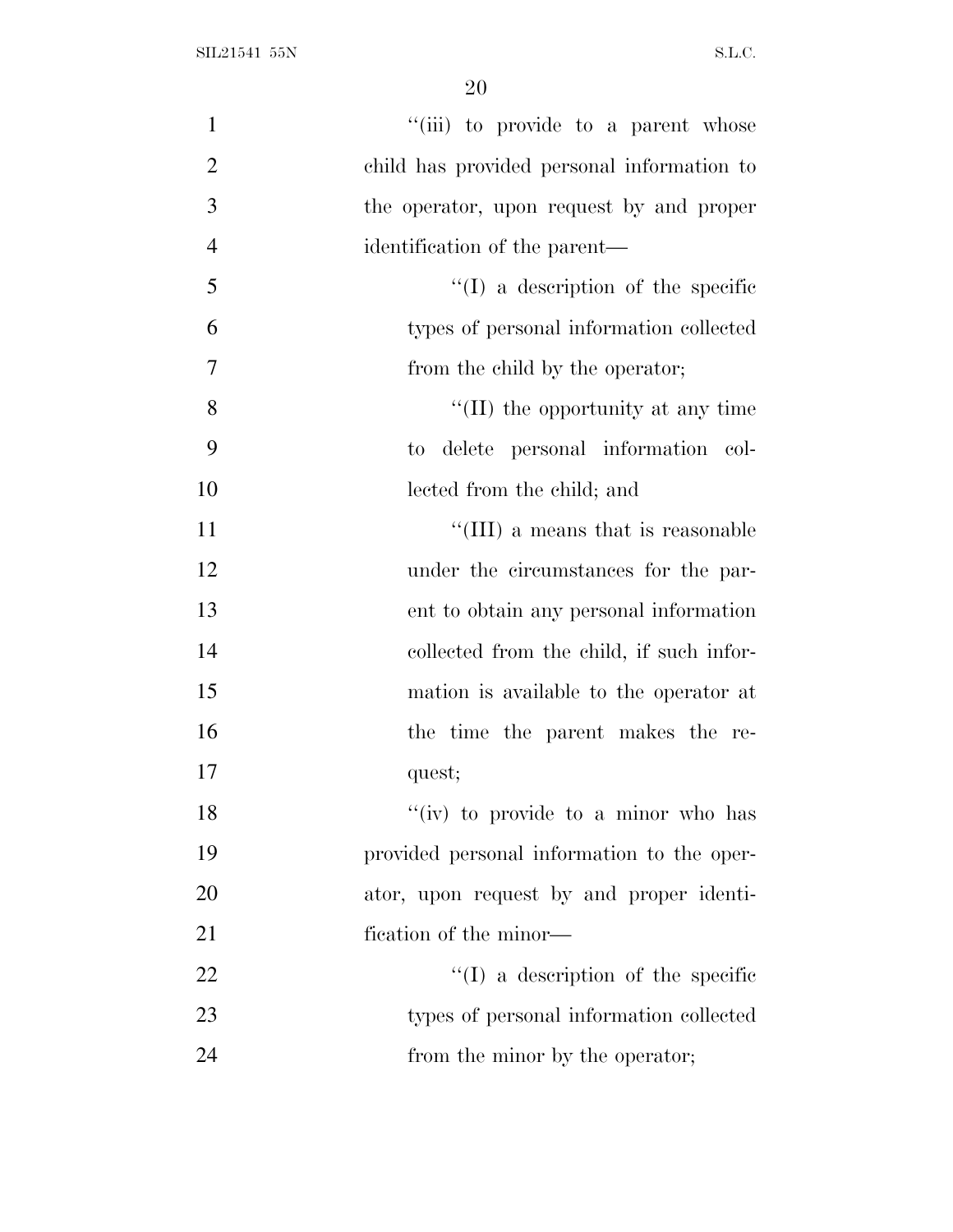| $\mathbf{1}$   | $\lq$ (II) the opportunity at any time                     |
|----------------|------------------------------------------------------------|
| $\overline{2}$ | delete personal information col-<br>$\mathop{\mathrm{to}}$ |
| 3              | lected from the minor; and                                 |
| $\overline{4}$ | "(III) a means that is reasonable                          |
| 5              | under the circumstances for the minor                      |
| 6              | to obtain any personal information                         |
| 7              | collected from the minor, if such in-                      |
| 8              | formation is available to the operator                     |
| 9              | at the time the minor makes the re-                        |
| 10             | quest;                                                     |
| 11             | $f'(v)$ not to condition participation in                  |
| 12             | a game, or use of a website, service, or ap-               |
| 13             | plication, by a child or minor on the provi-               |
| 14             | sion by the child or minor of more personal                |
| 15             | information than is reasonably required to                 |
| 16             | participate in the game or use the website,                |
| 17             | service, or application; and                               |
| 18             | "(vi) to establish and maintain rea-                       |
| 19             | sonable procedures to protect the confiden-                |
| 20             | tiality, security, and integrity of personal               |
| 21             | information collected from children and mi-                |
| 22             | nors.                                                      |
| 23             | "(B) UPDATES.—Not less frequently than                     |
| 24             | once every 4 years after the date on which reg-            |
| 25             | ulations are promulgated under subparagraph                |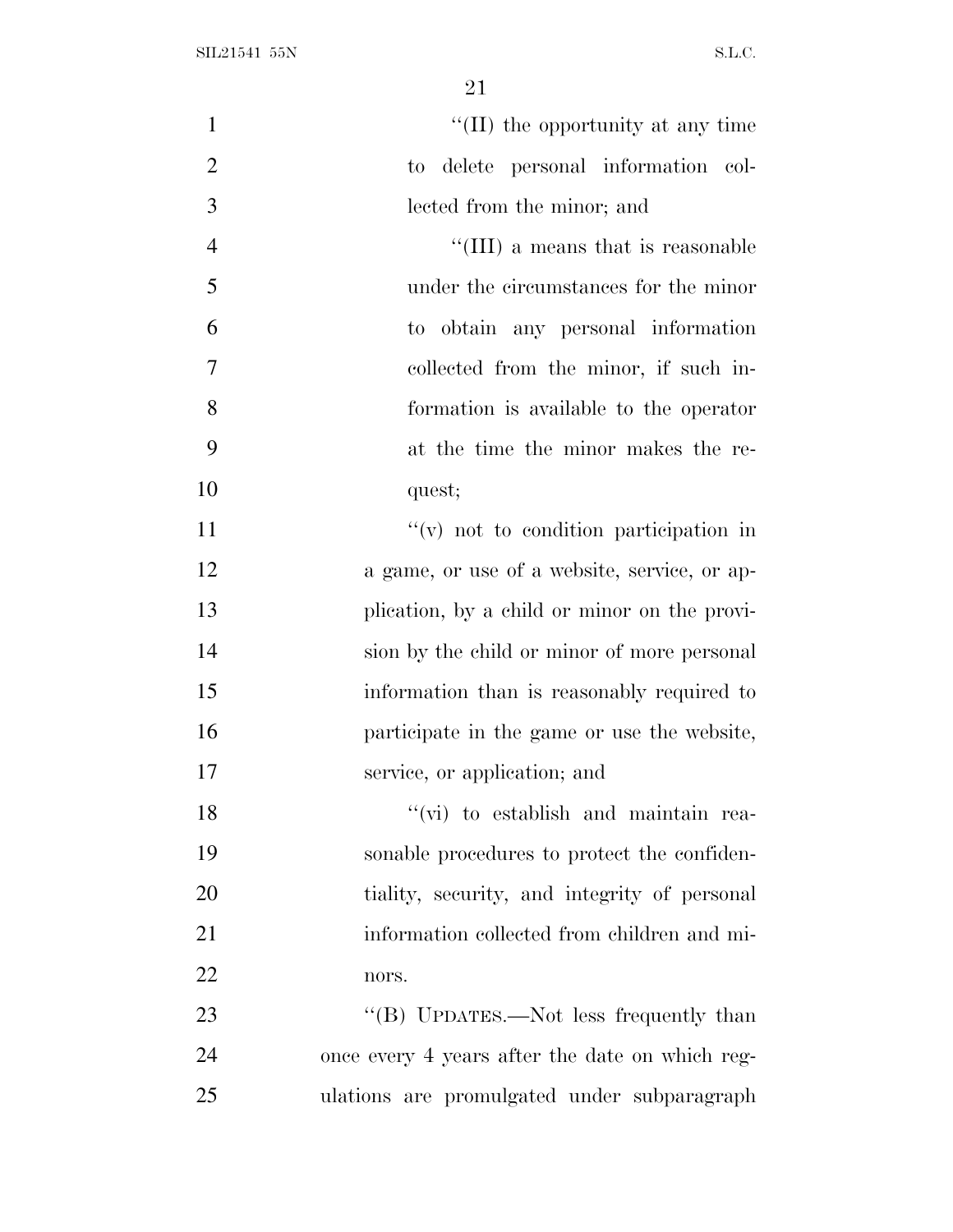| $\mathbf{1}$   | (A), the Commission shall update those regula- |
|----------------|------------------------------------------------|
| $\overline{2}$ | tions as necessary.";                          |
| 3              | (B) in paragraph $(2)$ —                       |
| $\overline{4}$ | (i) in the matter preceding subpara-           |
| 5              | $graph$ (A), by striking "verifiable parental  |
| 6              | consent" and inserting "verifiable con-        |
| $\tau$         | sent";                                         |
| 8              | (ii) in subparagraph $(A)$ —                   |
| 9              | $(I)$ by inserting "or minor" after            |
| 10             | "collected from a child";                      |
| 11             | $(II)$ by inserting "or minor" after           |
| 12             | "request from the child"; and                  |
| 13             | (III) by inserting "or minor or to             |
| 14             | contact a different child or minor"            |
| 15             | after "to recontact the child";                |
| 16             | (iii) in subparagraph $(B)$ —                  |
| 17             | (I) by striking "parent or child"              |
| 18             | inserting "parent, child, or<br>and            |
| 19             | minor"; and                                    |
| 20             | (II) by striking "parental con-                |
| 21             | sent" each place the term appears and          |
| 22             | inserting "verifiable consent";                |
| 23             | $(iv)$ in subparagraph $(C)$ —                 |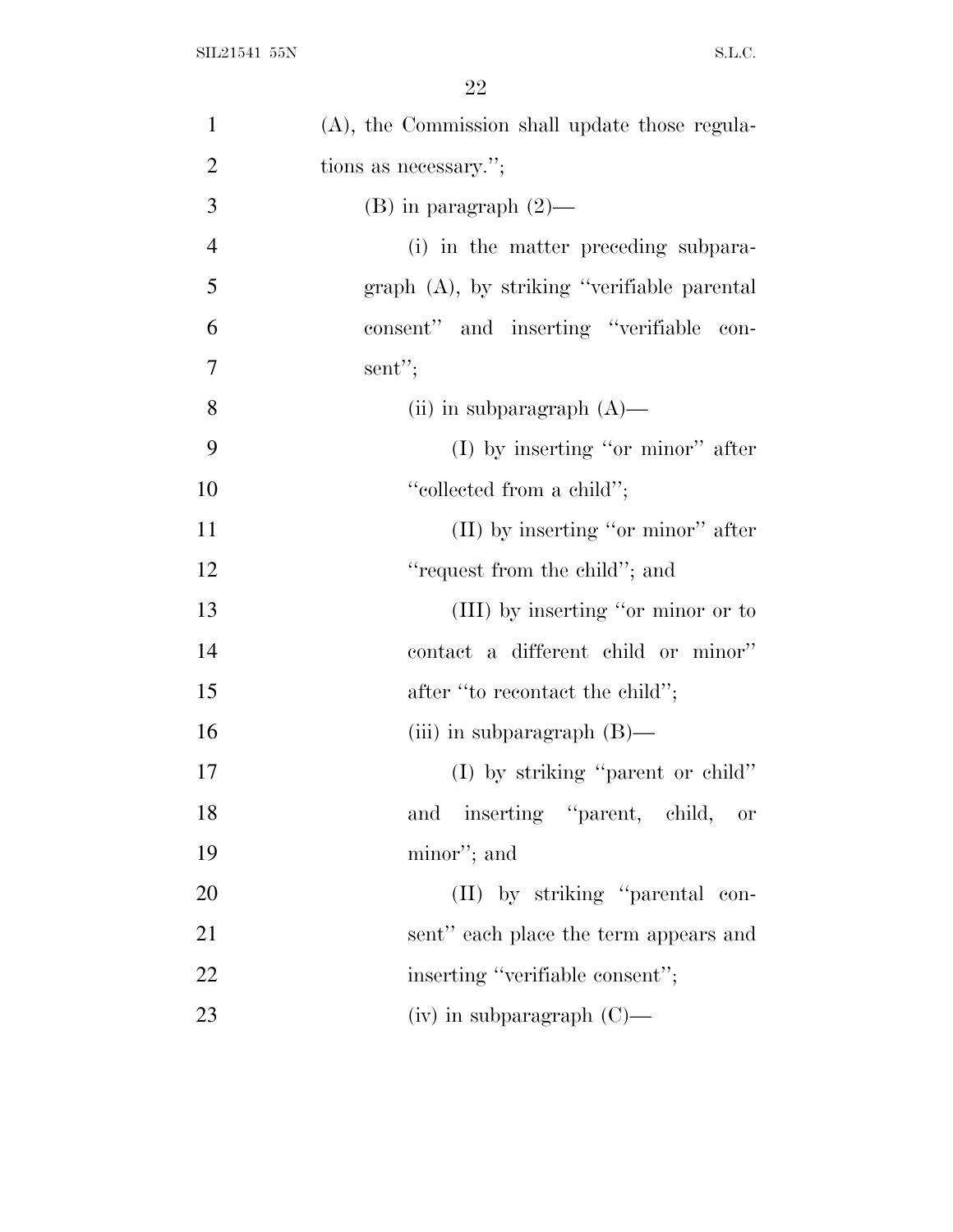| $\mathbf{1}$   | (I) in the matter preceding clause    |
|----------------|---------------------------------------|
| $\overline{2}$ | (i), by inserting "or minor" after    |
| 3              | "child" each place the term appears;  |
| $\overline{4}$ | $(II)$ in clause $(i)$ —              |
| 5              | (aa) by inserting "or minor"          |
| 6              | after "child" each place the term     |
| 7              | appears; and                          |
| 8              | (bb) by inserting "or minor,          |
| 9              | applicable," after "parent"<br>as     |
| 10             | each place the term appears; and      |
| 11             | $(III)$ in clause $(ii)$ —            |
| 12             | (aa) by inserting "or minor,          |
| 13             | as applicable," after "parent";       |
| 14             | and                                   |
| 15             | (bb) by inserting "or minor"          |
| 16             | after "child" each place the term     |
| 17             | appears; and                          |
| 18             | $(v)$ in subparagraph $(D)$ —         |
| 19             | (I) in the matter preceding clause    |
| 20             | $(i)$ , by inserting "or minor" after |
| 21             | "child" each place the term appears;  |
| 22             | $(II)$ in clause (ii), by inserting   |
| 23             | "or minor" after "child"; and         |
| 24             | (III) in the flush text following     |
| 25             | clause (iii)-                         |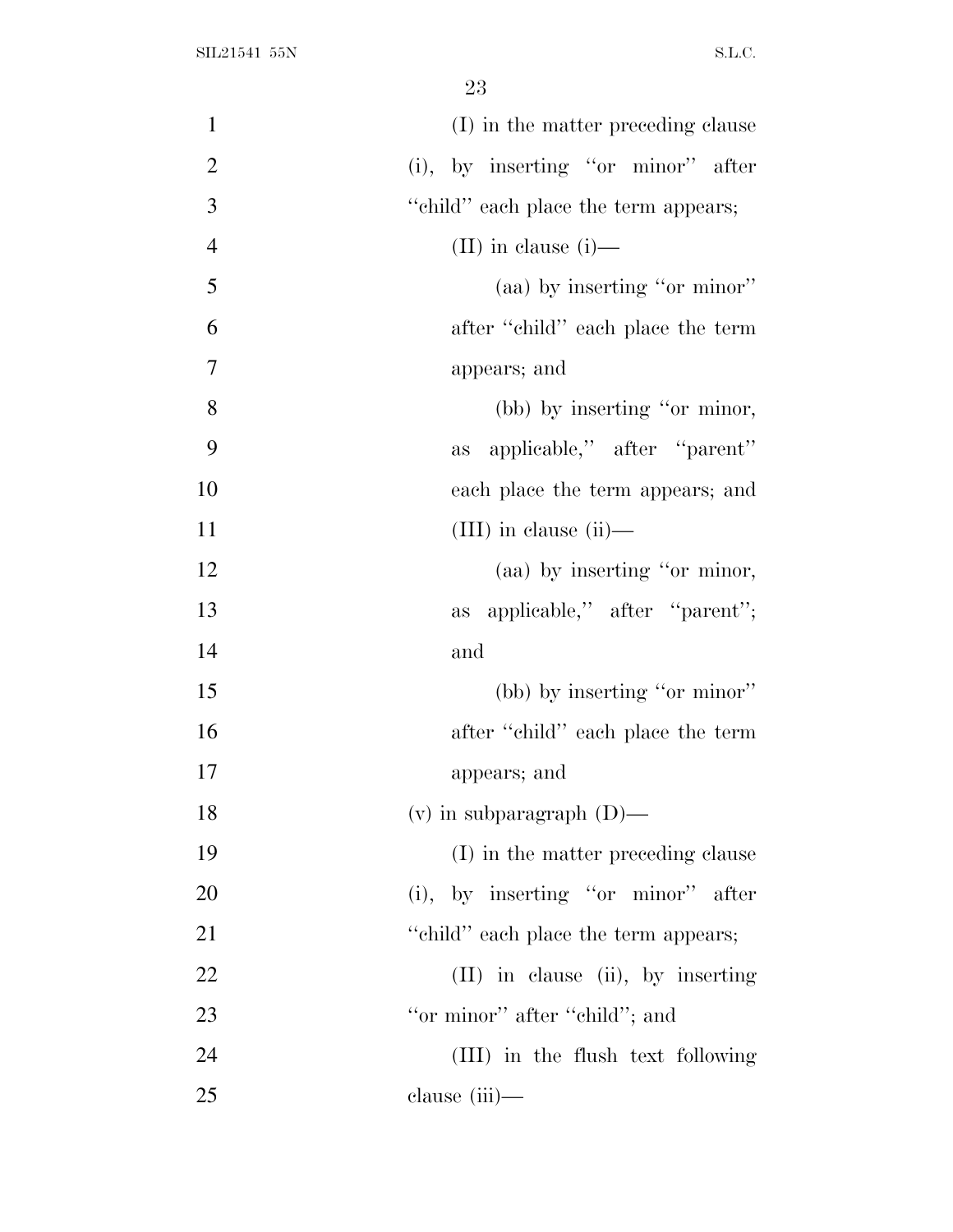| $\mathbf{1}$   | (aa) by inserting "or minor,                            |
|----------------|---------------------------------------------------------|
| $\overline{2}$ | applicable," after "parent"<br>as                       |
| 3              | each place the term appears; and                        |
| $\overline{4}$ | (bb) by inserting "or minor"                            |
| 5              | after "child"; and                                      |
| 6              | $(C)$ by amending paragraph $(3)$ to read as            |
| 7              | follows:                                                |
| 8              | "(3) CONTINUATION OF SERVICE.—The regula-               |
| 9              | tions shall prohibit an operator from discontinuing     |
| 10             | service provided to a child or minor on the basis of    |
| 11             | a request by the parent of the child or by the minor,   |
| 12             | under the regulations prescribed under clauses          |
| 13             | $(iii)(II)$ and $(iv)(II)$ , respectively, of paragraph |
| 14             | $(1)(A)$ to delete personal information collected from  |
| 15             | the child or minor, to the extent that the operator     |
| 16             | is capable of providing such service without such in-   |
| 17             | formation.";                                            |
| 18             | $(4)$ by redesignating subsections $(e)$ and $(d)$ as   |
| 19             | subsections (d) and (e), respectively; and              |
| 20             | $(5)$ by inserting after subsection (b) the fol-        |
| 21             | lowing:                                                 |
| 22             | "(c) CONSTRUCTIVE KNOWLEDGE.—                           |
| 23             | "(1) IN GENERAL.—Constructive knowledge                 |
| 24             | that personal information being collected is from a     |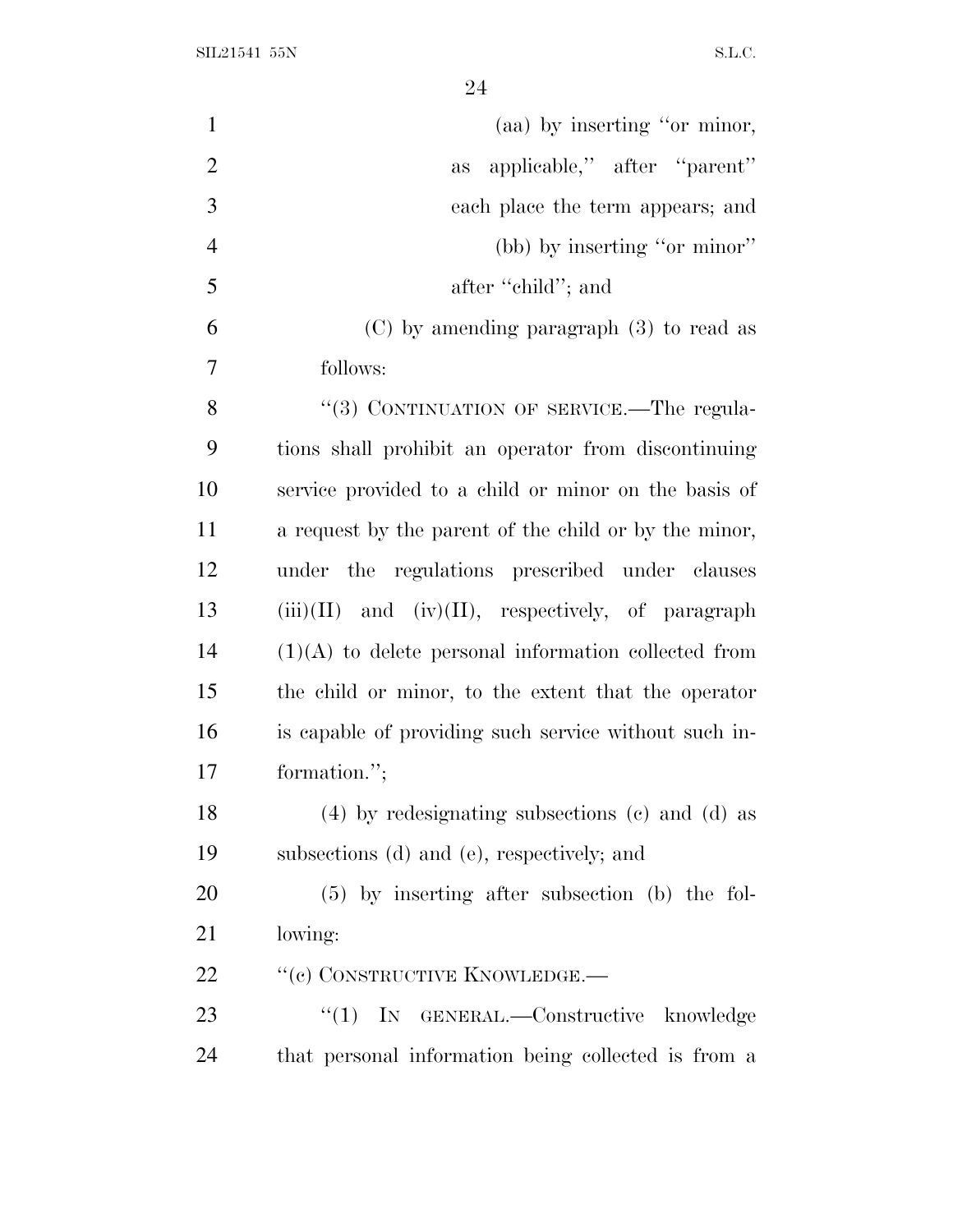child or minor under subsection (a) or (b) shall be imputed, at a minimum, to an operator if—

 $\langle (A)$  the operator directly or indirectly col- lects, uses, profiles, buys, sells, classifies, or analyzes (using an algorithm or other form of data analytics) data about a user or groups of users to estimate, identify, or classify the age, age range, or proxy thereof;

 ''(B) the operator directly or indirectly col- lects, uses, profiles, buys, sells, classifies or analyzes (using an algorithm or other form of data analytics) data about the nature of the content of the website, online service, online ap- plication, or mobile application that estimates, identifies, or classifies the content as child or minor-directed or similarly estimates, identifies, or classifies the intended or likely audience for the content;

 $\langle \text{C} \rangle$  the operator has or receives data or reporting related to the age of users on the website, online service, online application, or mobile application under the self-regulatory guidelines described in section 1304 that docu- ments risks and controls, including the exist-ence of operator-controlled data analytics and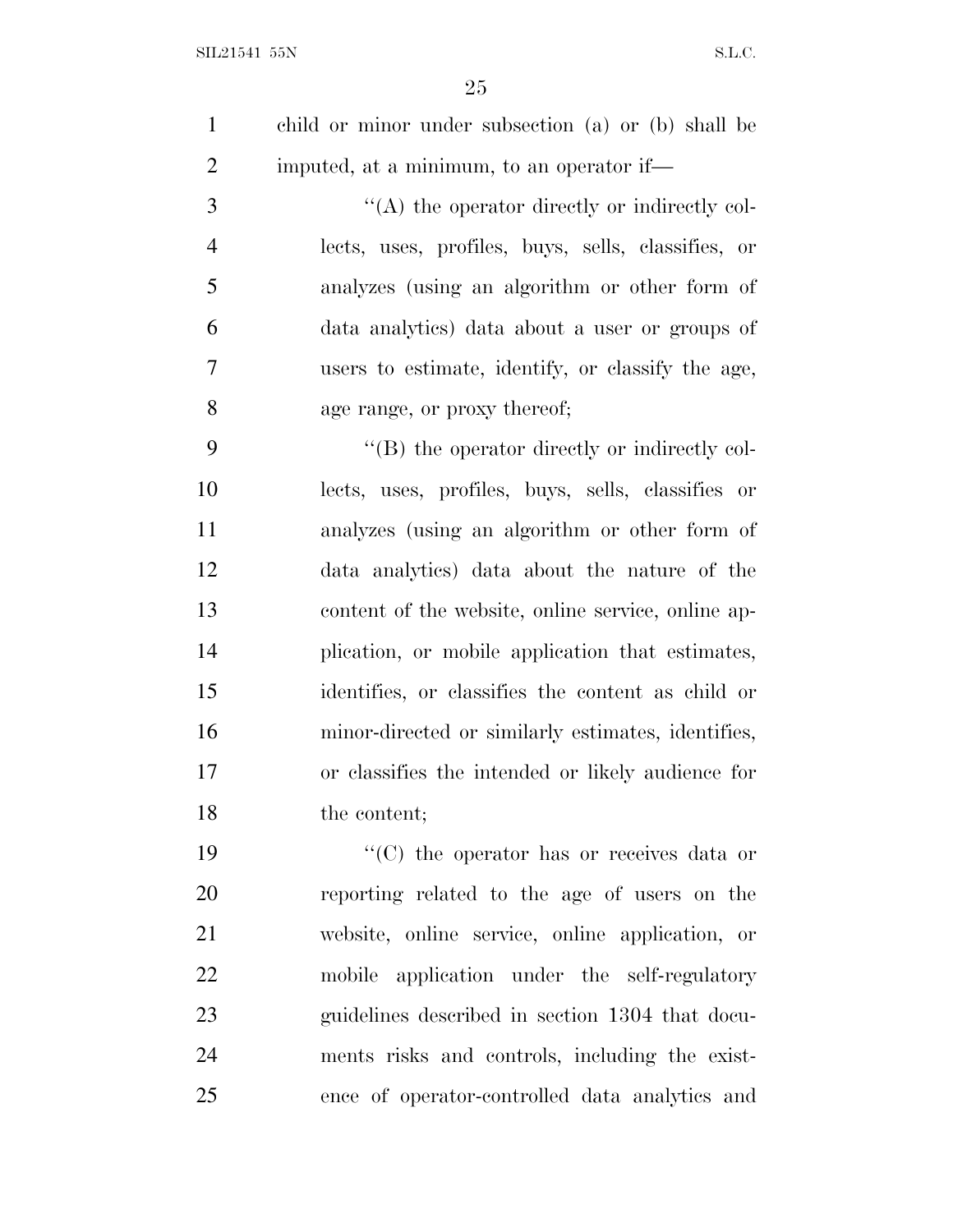content analytics capabilities and functions or outputs; 3  $\langle (D)$  the operator has or receives com-

 plaints from parents or other third parties about the age of users using its service, whether through the operators' complaint mechanism, by email, or other means conveniently accessible by the user;

9 ''(E) the operator has or receives data or reporting or information from the operator's in- ternal communications, including documenta- tion about its advertising practices, such as an advertisement insertion order, or other pro- motional material to marketers, that indicates that data is being collected from children or mi-nors that are using the product or service;

 $\langle f(\mathbf{F}) \rangle$  the operator has publicly available data or reporting regarding the operator's prod- uct or service indicating that children or minors are using its product or service; or

21 ''(G) a content provider on the operator's website, online service, online application, or mobile application communicates to an ad-net-work that the content is intended for children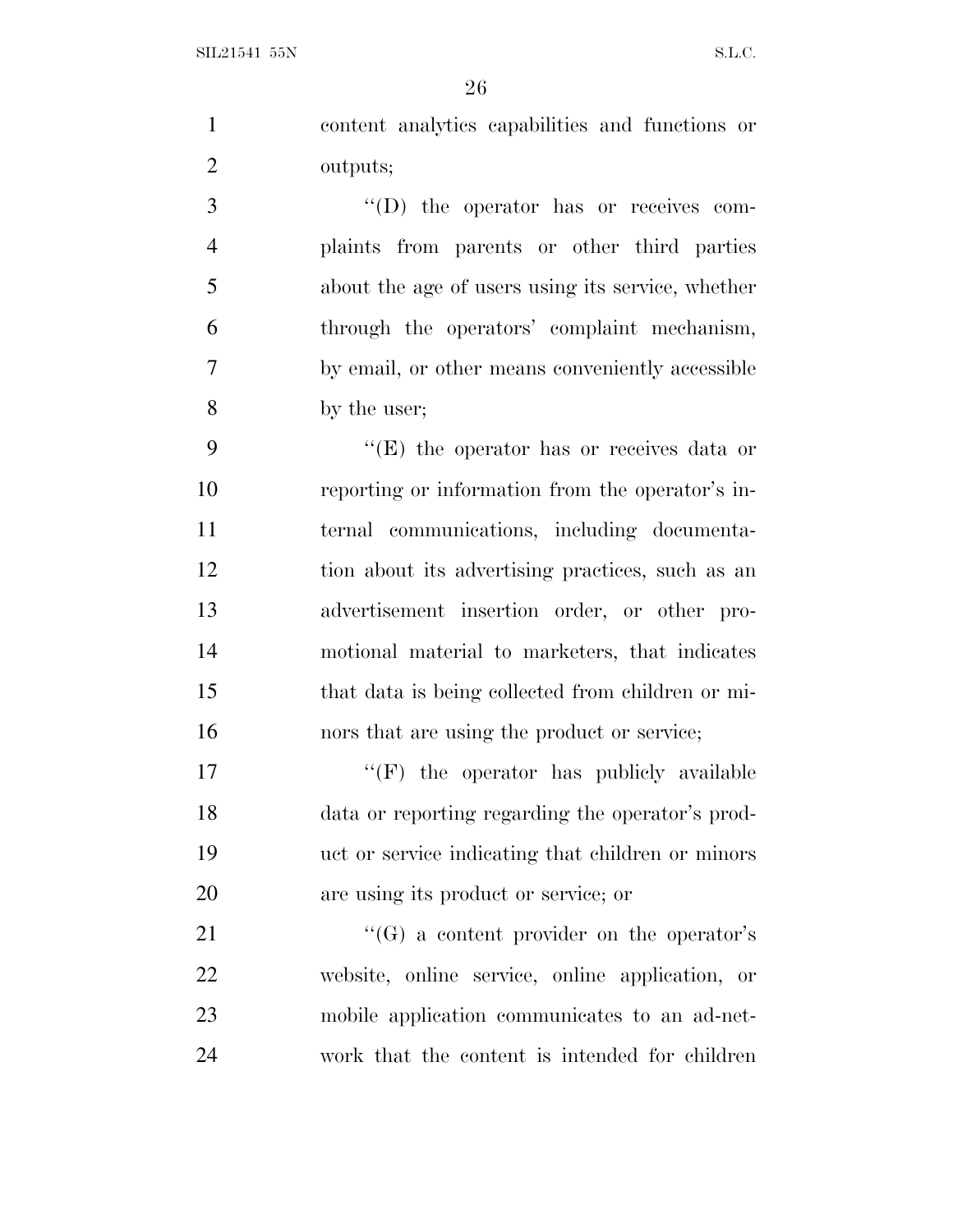SIL21541 55N S.L.C.

| $\mathbf{1}$   | or minors or likely to appeal to children or mi-         |
|----------------|----------------------------------------------------------|
| $\overline{2}$ | nors, whether directly or indirectly.                    |
| 3              | "(2) ADDITIONAL FACTORS.—The Commission                  |
| $\overline{4}$ | may issue guidance or promulgate rules that indicate     |
| 5              | factors, in addition to those described in paragraph     |
| 6              | $(1)$ , that should be considered to be constructive     |
| 7              | knowledge for purposes of this section.".                |
| $8\,$          | (c) SAFE HARBORS.—Section 1304 of the Children's         |
| 9              | Online Privacy Protection Act of 1998 (15 U.S.C. 6503)   |
| 10             | is amended—                                              |
| 11             | $(1)$ in subsection (b) $(1)$ , by inserting "and mi-    |
| 12             | nors" after "children"; and                              |
| 13             | $(2)$ by adding at the end the following:                |
| 14             | "(d) PUBLICATION.—The Commission shall publish           |
| 15             | on the internet website of the Commission any report or  |
| 16             | documentation required by regulation to be submitted to  |
| 17             | the Commission to carry out this section.".              |
| 18             | (d) ADMINISTRATION AND APPLICABILITY OF ACT.—            |
| 19             | Section 1306 of the Children's Online Privacy Protection |
| 20             | Act of 1998 $(15 \text{ U.S.C. } 6505)$ is amended—      |
| 21             | $(1)$ in subsection $(b)$ —                              |
| 22             | (A) in paragraph $(1)$ , by striking ", in the           |
| 23             | case of" and all that follows and inserting the          |
| 24             | following: "by the appropriate Federal banking"          |
| 25             | agency, with respect to any insured depository           |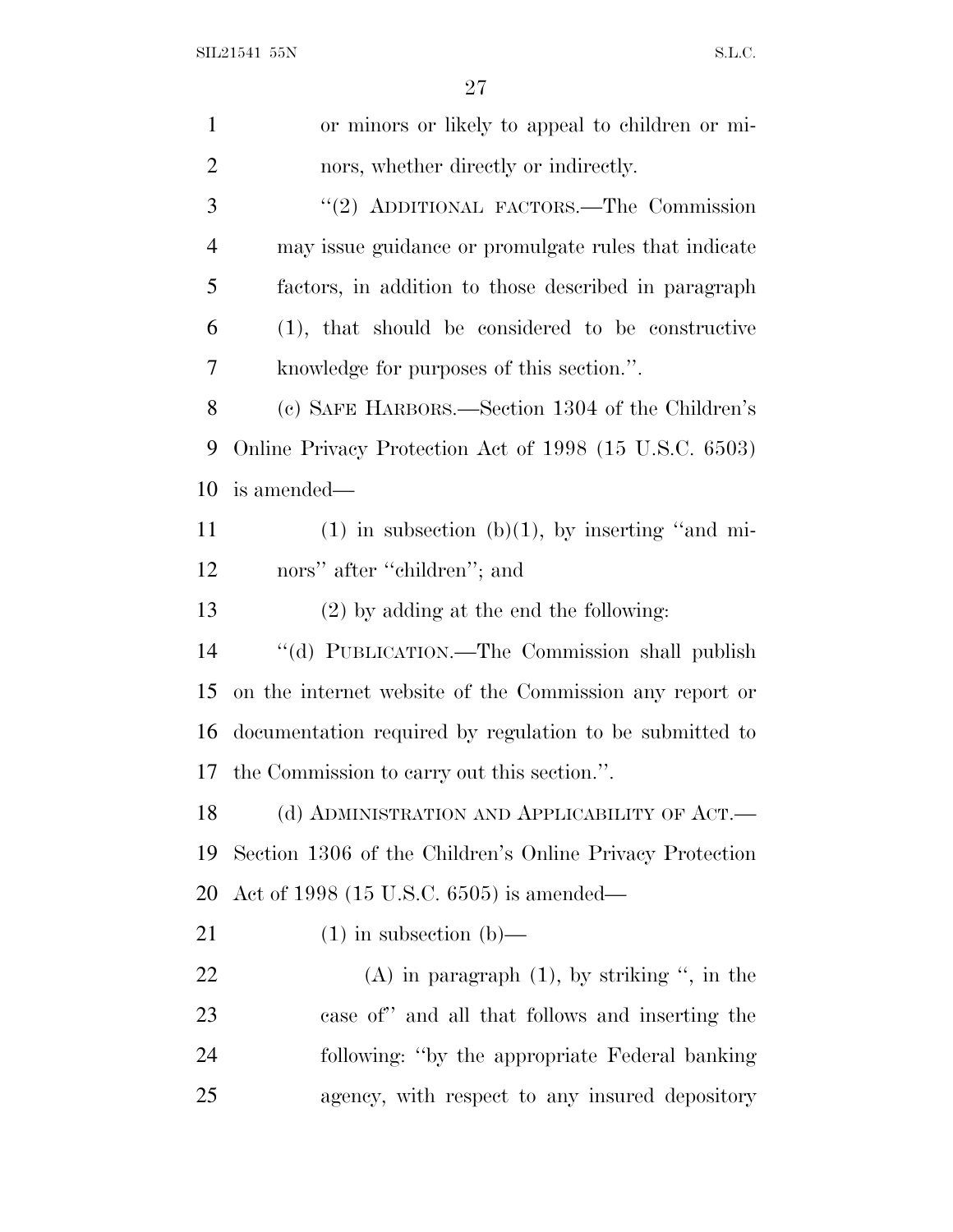| $\mathbf{1}$   | institution (as those terms are defined in sec-             |
|----------------|-------------------------------------------------------------|
| $\overline{2}$ | tion 3 of that Act $(12 \text{ U.S.C. } 1813))$ ;"; and     |
| 3              | $(B)$ by striking paragraph $(2)$ and redesig-              |
| $\overline{4}$ | nating paragraphs $(3)$ through $(6)$ as para-              |
| 5              | graphs $(2)$ through $(5)$ , respectively; and              |
| 6              | $(2)$ by adding at the end the following new sub-           |
| 7              | section:                                                    |
| 8              | "(f) TELECOMMUNICATIONS CARRIERS AND CABLE                  |
| 9              | OPERATORS.-                                                 |
| 10             | "(1) ENFORCEMENT BY COMMISSION.-Not-                        |
| 11             | withstanding section $5(a)(2)$ of the Federal Trade         |
| 12             | Commission Act $(15 \text{ U.S.C. } 45(a)(2))$ , compliance |
| 13             | with the requirements imposed under this title shall        |
| 14             | be enforced by the Commission with respect to any           |
| 15             | telecommunications carrier (as defined in section 3         |
| 16             | of the Communications Act of 1934 (47 U.S.C.                |
| 17             | $(153)$ .                                                   |
| 18             | "(2) RELATIONSHIP TO OTHER LAW.—To the                      |
| 19             | extent that section 222, 338(i), or 631 of the Com-         |
| <b>20</b>      | munications Act of 1934 (47 U.S.C. 222; 338(i);             |
| 21             | 551) is inconsistent with this title, this title con-       |
| <u>22</u>      | trols.".                                                    |
| 23             | SEC. 4. FAIR INFORMATION PRACTICES PRINCIPLES.              |
| 24             | The Fair Information Practices Principles described         |

in this section are the following: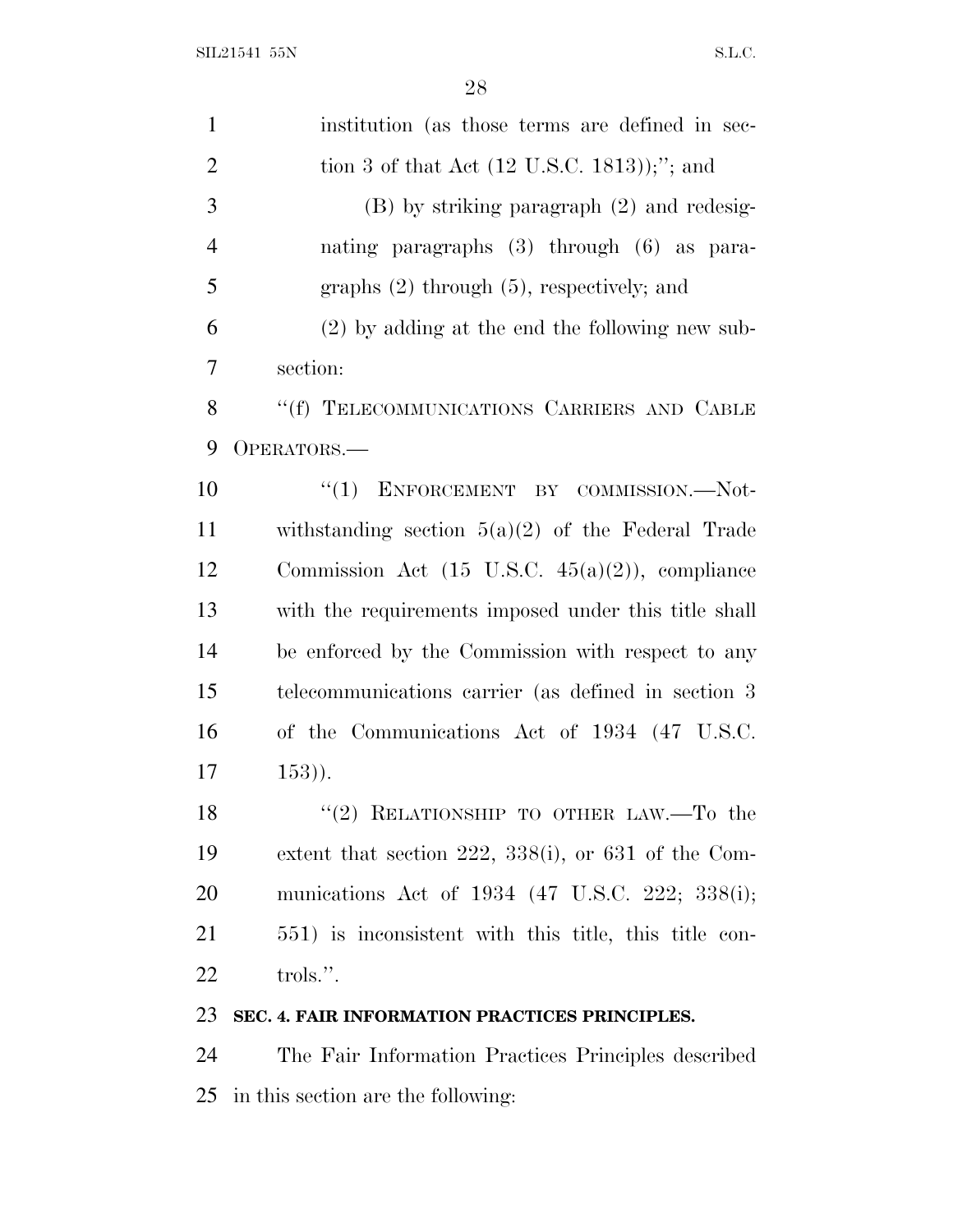| $\mathbf{1}$   | (1) COLLECTION LIMITATION PRINCIPLE.-Ex-              |
|----------------|-------------------------------------------------------|
| $\overline{2}$ | cept as provided in paragraph (3), personal informa-  |
| 3              | tion should be collected from a child or minor only   |
| $\overline{4}$ | when collection of the personal information is—       |
| 5              | $(A)$ consistent with the context of a par-           |
| 6              | ticular transaction or service or the relationship    |
| 7              | of the child or minor with the operator, includ-      |
| 8              | ing collection necessary to fulfill a transaction     |
| 9              | or provide a service requested by the child or        |
| 10             | minor; or                                             |
| 11             | (B) required or specifically authorized by            |
| 12             | law.                                                  |
| 13             | (2) DATA QUALITY PRINCIPLE.—The personal              |
| 14             | information of a child or minor should be accurate,   |
| 15             | complete, and kept up-to-date to the extent nec-      |
| 16             | essary to fulfill the purposes described in subpara-  |
| 17             | graphs $(A)$ through $(D)$ of paragraph $(3)$ .       |
| 18             | (3) PURPOSE SPECIFICATION PRINCIPLE.—The              |
| 19             | purposes for which personal information is collected  |
| 20             | should be specified to the parent of a child or to a  |
| 21             | minor not later than at the time of the collection of |
| 22             | the information. The subsequent use or disclosure of  |
| 23             | the information should be limited to—                 |
| 24             | (A) fulfillment of the transaction or service         |
| 25             | requested by the minor or parent of the child;        |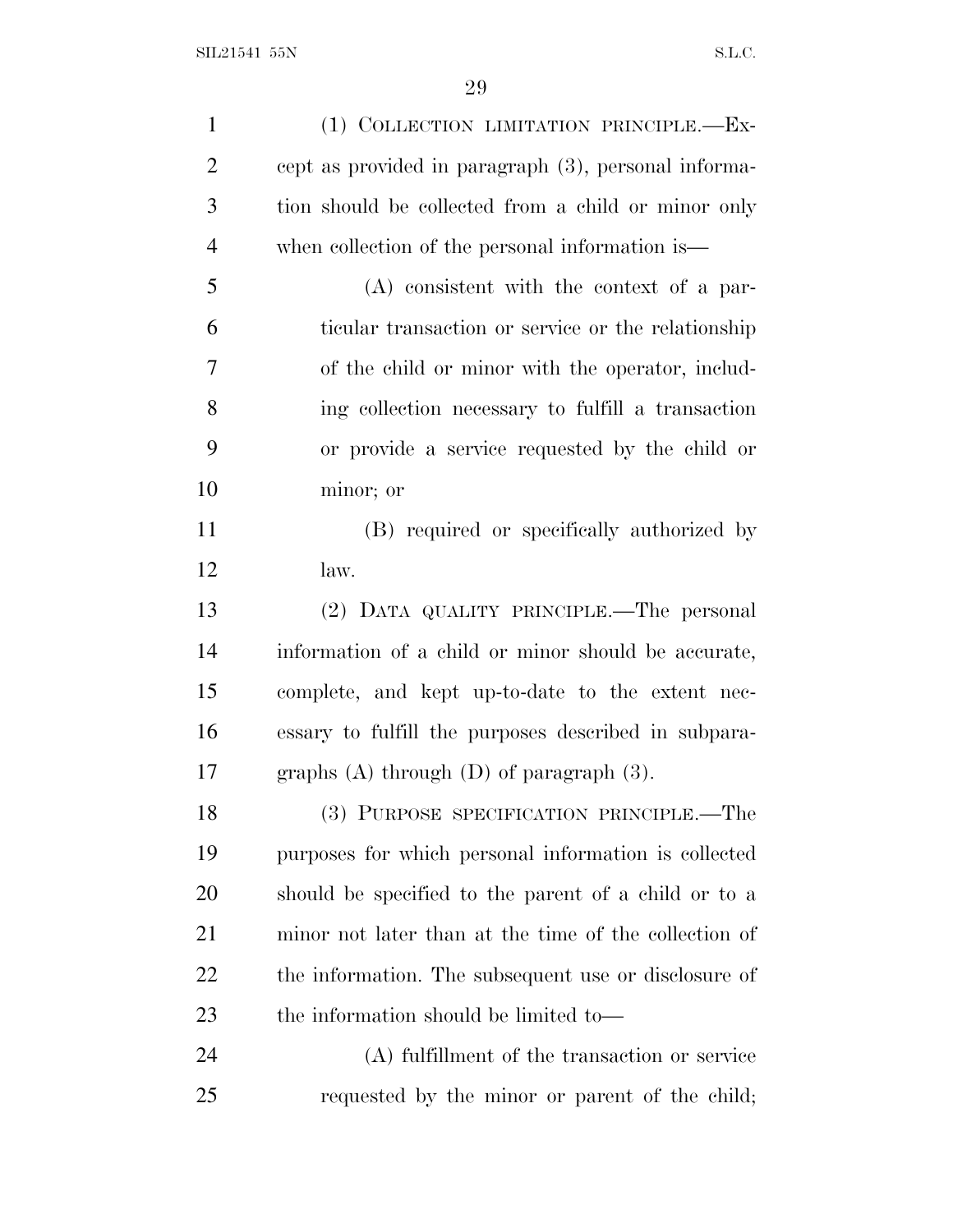| $\mathbf{1}$   | (B) support for the internal operations of         |
|----------------|----------------------------------------------------|
| $\overline{2}$ | the website, service, or application, as described |
| 3              | in section 312.2 of title 16, Code of Federal      |
| $\overline{4}$ | Regulations, excluding any activity relating to    |
| 5              | targeted marketing directed to children, minors,   |
| 6              | or a device of a child or minor if the support     |
| $\tau$         | for internal operations in consistent with the in- |
| 8              | terest of the child or minor;                      |
| 9              | (C) compliance with legal process or other         |
| 10             | purposes expressly authorized under specific       |
| 11             | legal authority; or                                |
| 12             | (D) other purposes—                                |
| 13             | (i) that are specified in a notice to the          |
| 14             | minor or parent of the child; and                  |
| 15             | (ii) to which the minor or parent of               |
| 16             | the child has consented under paragraph            |
| 17             | (7) before the information is used or dis-         |
| 18             | closed for such other purposes.                    |
| 19             | (4) RETENTION LIMITATION PRINCIPLE.—               |
| 20             | (A) IN GENERAL.—The personal informa-              |
| 21             | tion of a child or minor should not be retained    |
| 22             | for longer than is necessary to fulfill a trans-   |
| 23             | action or provide a service requested by the       |
| 24             | child or minor or such other purposes specified    |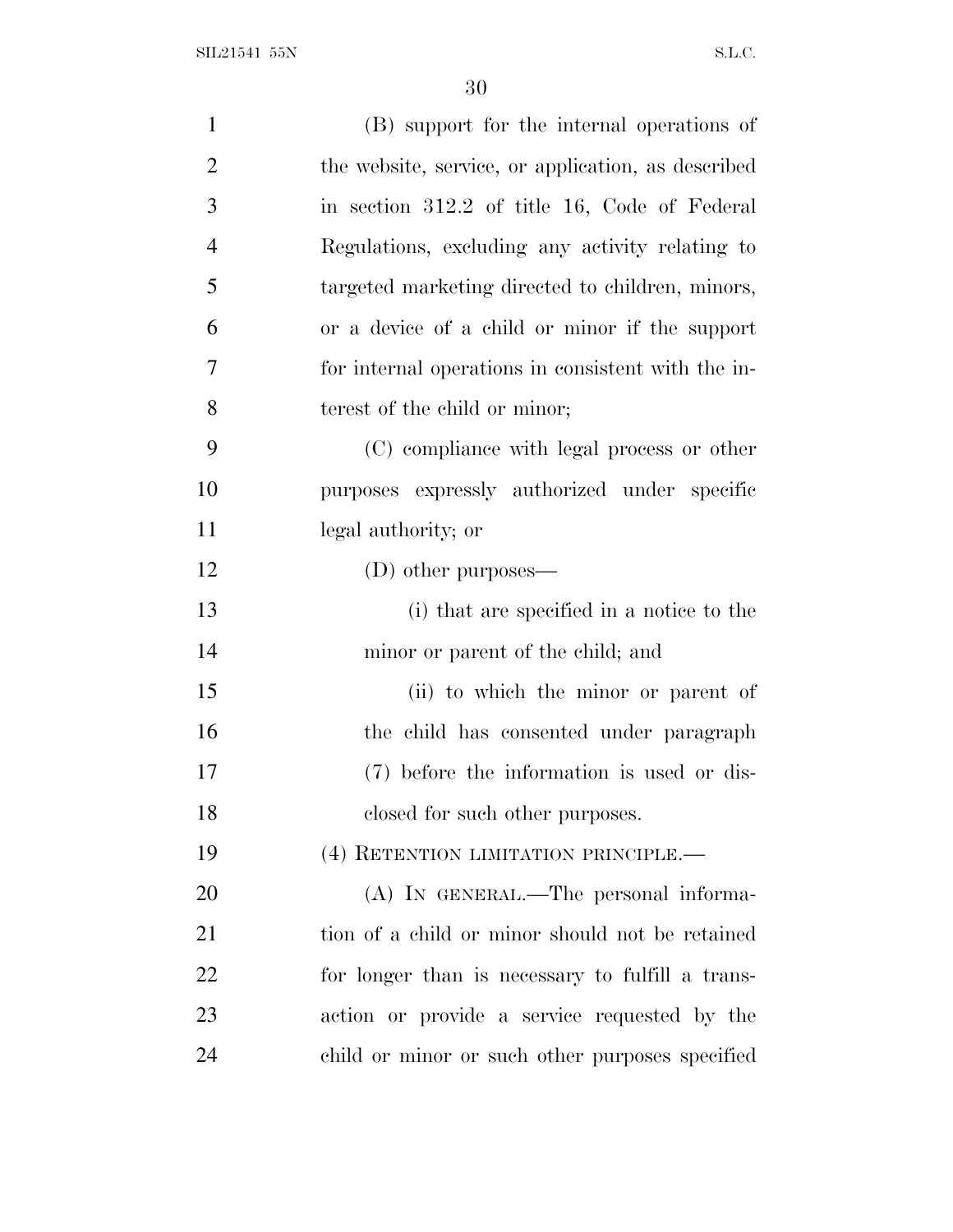|                | 31                                                      |
|----------------|---------------------------------------------------------|
| $\mathbf{1}$   | in subparagraphs $(A)$ through $(D)$ of paragraph       |
| $\overline{2}$ | (3).                                                    |
| 3              | (B) DATA DISPOSAL.—The operator should                  |
| $\overline{4}$ | implement a reasonable and appropriate data             |
| 5              | disposal policy based on the nature and sensi-          |
| 6              | tivity of personal information described in sub-        |
| 7              | paragraph $(A)$ .                                       |
| 8              | (5) SECURITY SAFEGUARDS PRINCIPLE.—The                  |
| 9              | personal information of a child or minor should be      |
| 10             | protected by reasonable and appropriate security        |
| 11             | safeguards against risks such as loss or unauthor-      |
| 12             | ized access, destruction, use, modification, or disclo- |
| 13             | sure.                                                   |
| 14             | $(6)$ OPENNESS PRINCIPLE.—                              |
| 15             | (A) GENERAL PRINCIPLE.—The operator                     |
| 16             | should maintain a general policy of openness            |
| 17             | about developments, practices, and policies with        |
| 18             | respect to the personal information of a child or       |
| 19             | minor.                                                  |
| 20             | PROVISION OF INFORMATION.-The<br>(B)                    |
| 21             | operator should provide to each parent of a             |
| 22             | child, or to each minor, using the website, on-         |
| 23             | line service, online application, or mobile appli-      |

cation of the operator with a clear and promi-

nent means—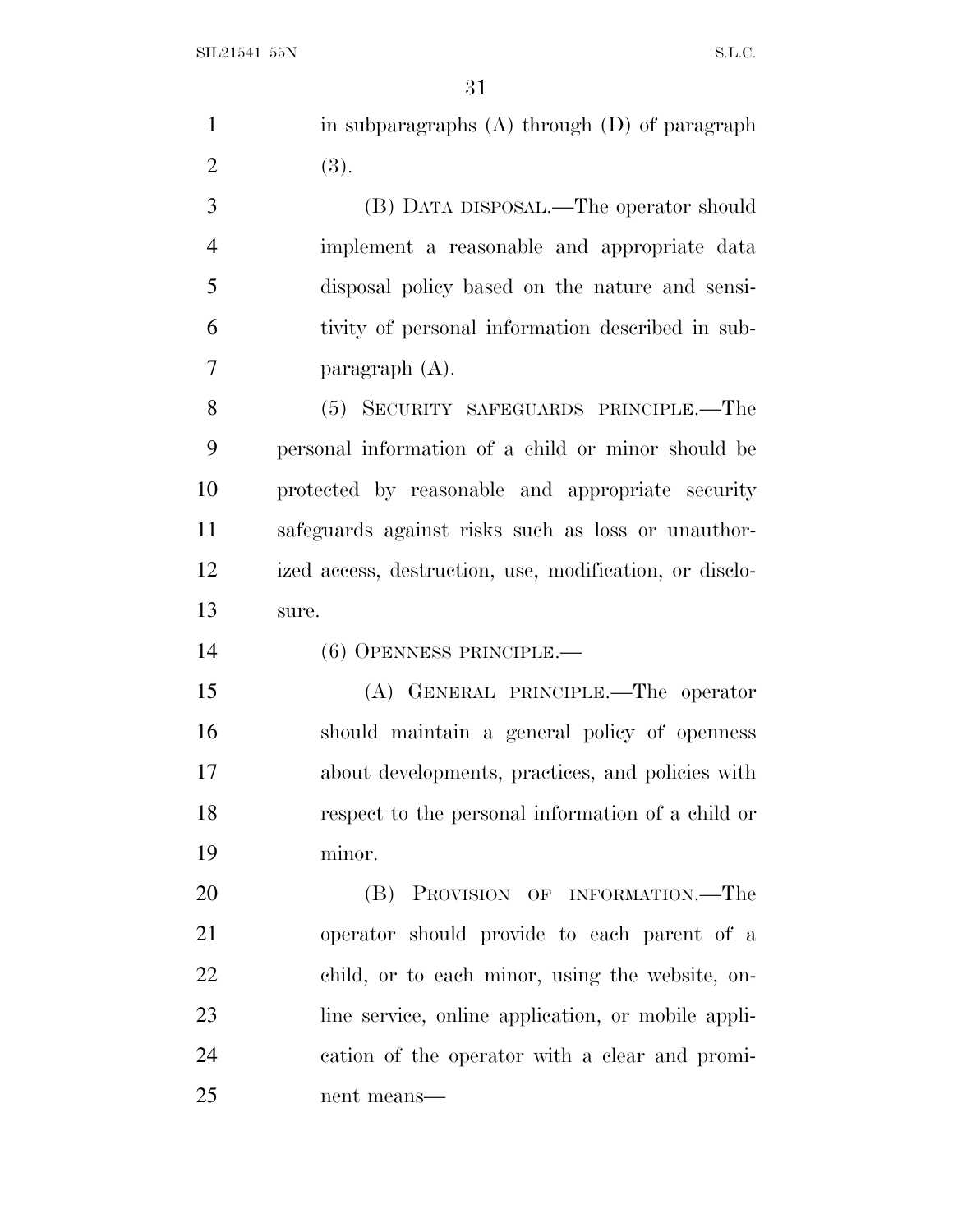| $\mathbf{1}$   | (i) to identify and contact the oper-       |
|----------------|---------------------------------------------|
| $\overline{2}$ | ator, by, at a minimum, disclosing, clearly |
| 3              | and prominently, the identity of the oper-  |
| $\overline{4}$ | ator and—                                   |
| 5              | (I) in the case of an operator              |
| 6              | who is an individual, the address of        |
| $\tau$         | the principal residence of the operator     |
| 8              | and an email address and telephone          |
| 9              | number for the operator; or                 |
| 10             | (II) in the case of any other op-           |
| 11             | erator, the address of the principal        |
| 12             | place of business of the operator and       |
| 13             | an email address and telephone num-         |
| 14             | ber for the operator;                       |
| 15             | (ii) to determine whether the operator      |
| 16             | possesses any personal information of the   |
| 17             | child or minor, the nature of any such in-  |
| 18             | formation, and the purposes for which the   |
| 19             | information was collected and is being re-  |
| 20             | tained;                                     |
| 21             | (iii) to obtain any personal informa-       |
| 22             | tion of the child or minor that is in the   |
| 23             | possession of the operator from the oper-   |
| 24             | ator, or from a person specified by the op- |
| 25             | erator, within a reasonable time after mak- |
|                |                                             |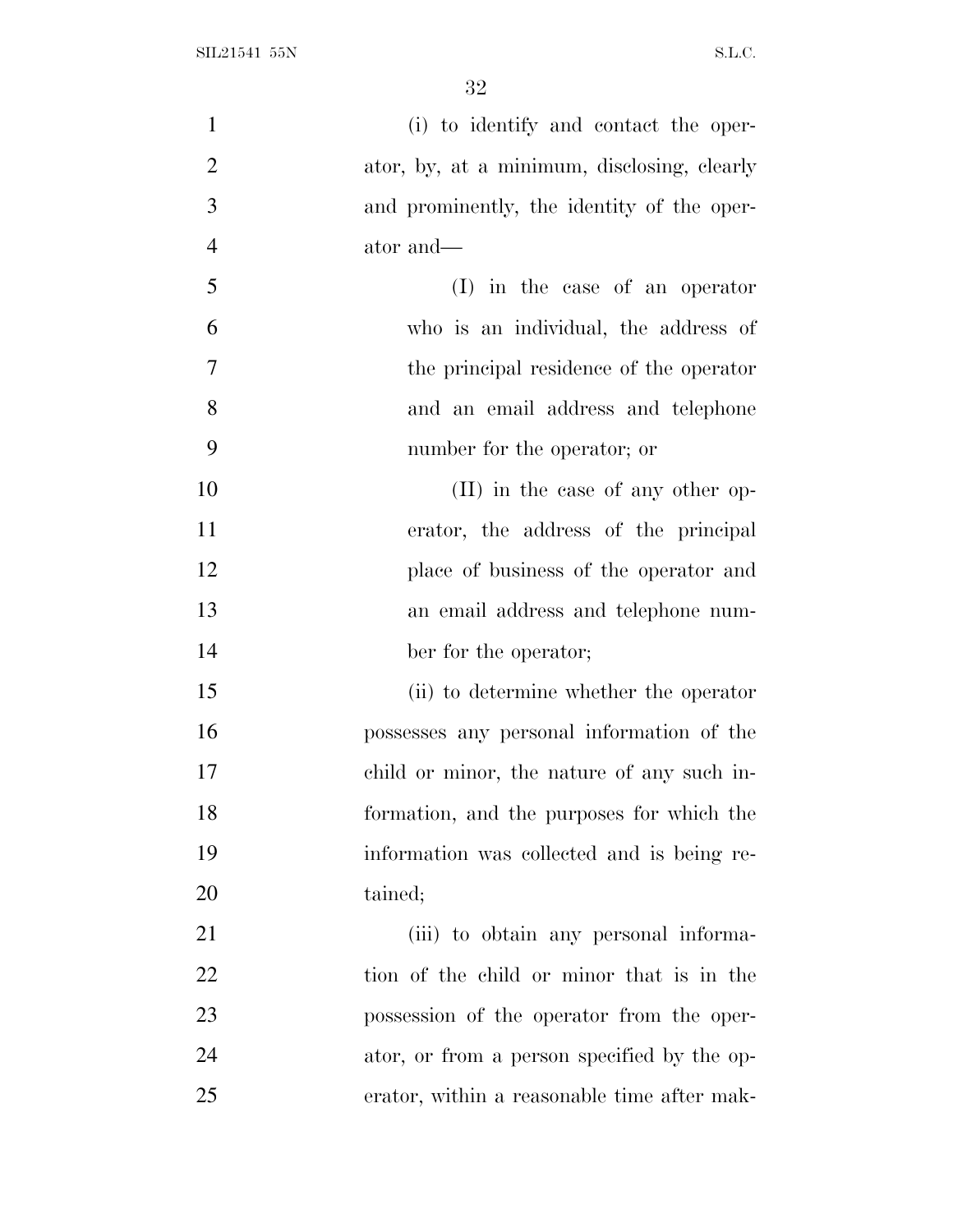SIL21541 55N S.L.C.

| $\mathbf{1}$   | ing a request, at a charge (if any) that is    |
|----------------|------------------------------------------------|
| $\overline{2}$ | not excessive, in a reasonable manner, and     |
| 3              | in a form that is readily intelligible to the  |
| $\overline{4}$ | child or minor;                                |
| 5              | (iv) to challenge the accuracy of per-         |
| 6              | sonal information of the child or minor        |
| $\overline{7}$ | that is in the possession of the operator;     |
| 8              | (v) to determine if the child or minor         |
| 9              | has established the inaccuracy of personal     |
| 10             | information in a challenge under clause        |
| 11             | (iv) in order to have such information         |
| 12             | erased, corrected, completed, or otherwise     |
| 13             | amended; and                                   |
| 14             | (vi) to determine the method by which          |
| 15             | the operator obtains data relevant to the      |
| 16             | child or minor.                                |
| 17             | (C) LIMITATION.—Nothing in this para-          |
| 18             | graph shall be construed to permit an operator |
| 19             | to erase or otherwise modify personal informa- |
| 20             | tion requested by a law enforcement agency     |
| 21             | pursuant to legal authority.                   |
| 22             | (7) INDIVIDUAL PARTICIPATION PRINCIPLE.—       |
| 23             | The operator should—                           |
| 24             | (A) obtain consent from a parent of a child    |
| 25             | or from a minor before using or disclosing the |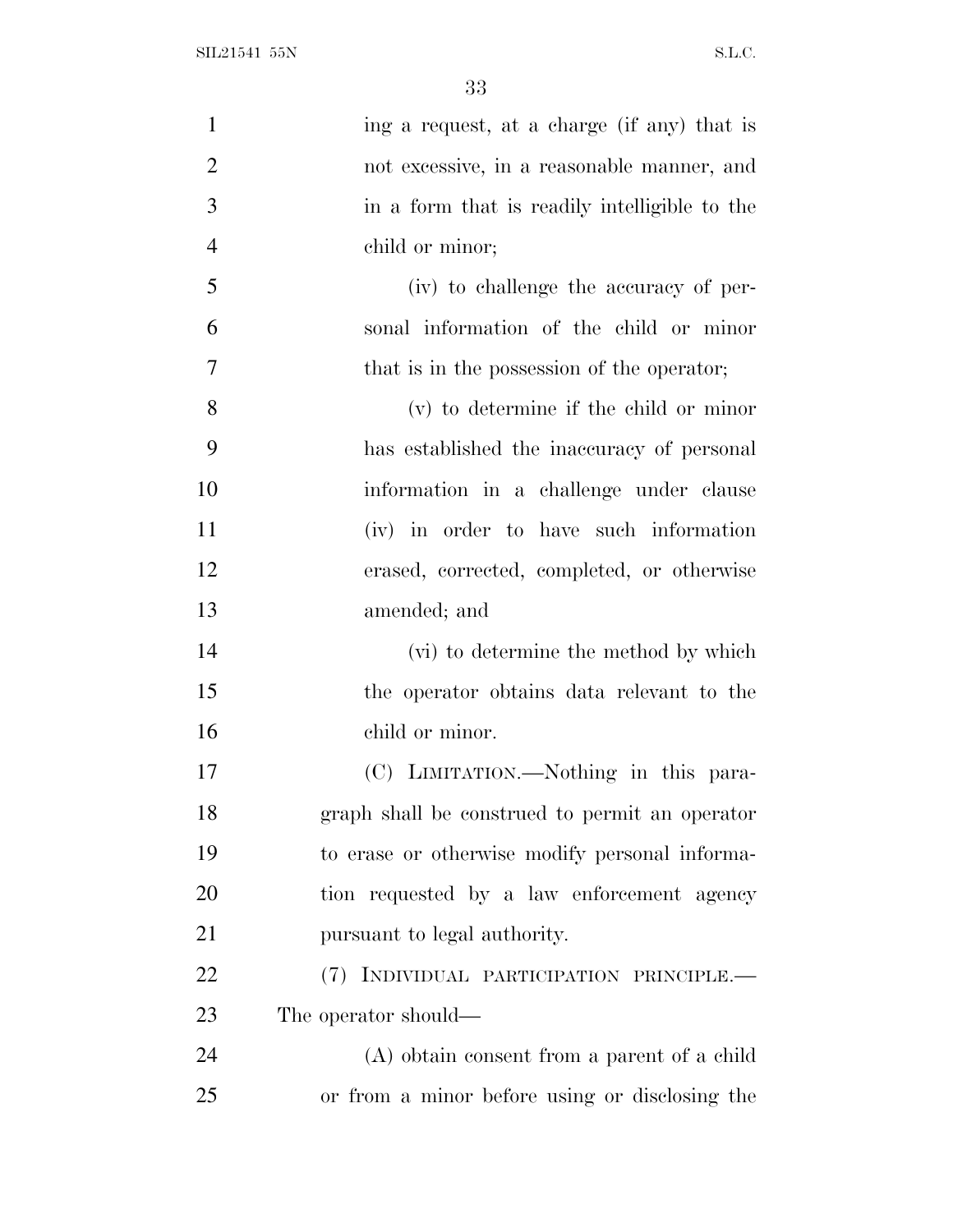personal information of the child or minor for any purpose other than the purposes described in subparagraphs (A) through (C) of paragraph (3); and (B) obtain affirmative express consent from a parent of a child or from a minor before using or disclosing previously collected personal information of the child or minor for purposes that constitute a material change in practice from the original purposes specified to the child or minor under paragraph (3). (8) RACIAL AND SOCIOECONOMIC PROFILING.— The personal information of a child or minor shall not be used to direct content to the child or minor, or a group of individuals similar to the child or

 minor, on the basis of race, socioeconomic factors, or any proxy thereof.

**SEC. 5. DIGITAL MARKETING BILL OF RIGHTS FOR MINORS.**

- (a) ACTS PROHIBITED.—
- (1) PROHIBITION.—

 (A) IN GENERAL.—Except as provided in subparagraph (B), it shall be unlawful for an operator of a website, online service, online ap- plication, or mobile application to collect per-sonal information from a minor if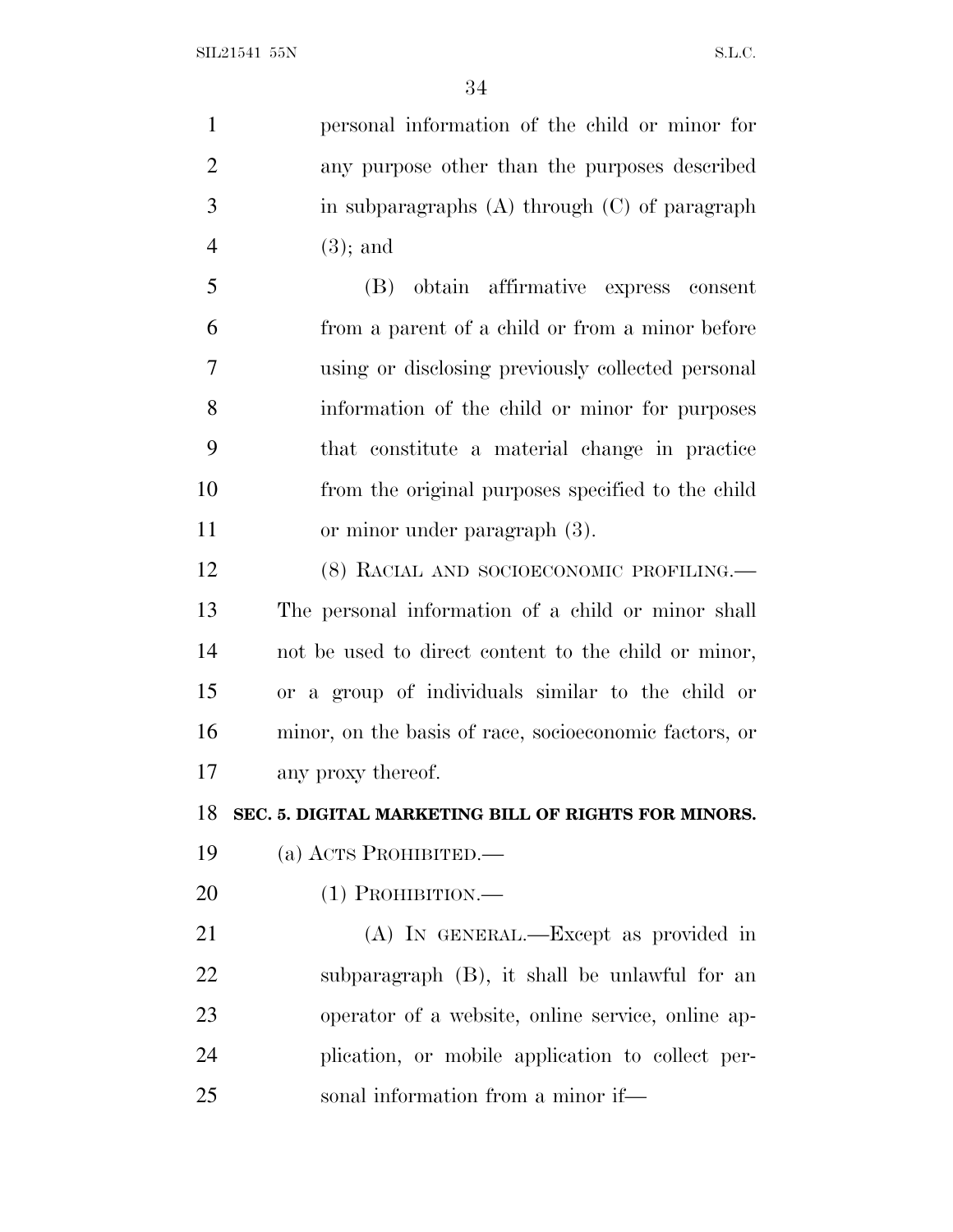SIL21541 55N S.L.C.

| $\mathbf{1}$     | $(i)(I)$ the minor is a user of the                 |
|------------------|-----------------------------------------------------|
| $\overline{2}$   | website, online service, online application,        |
| 3                | or mobile application; and                          |
| $\overline{4}$   | (II) the operator has constructive                  |
| 5                | knowledge that personal information is              |
| 6                | being collected from a minor or minors; or          |
| $\boldsymbol{7}$ | (ii) the website, online service, online            |
| 8                | application, or mobile application is di-           |
| 9                | rected to minors.                                   |
| 10               | (B) EXCEPTION.—Subparagraph (A) shall               |
| 11               | not apply to an operator that has adopted and       |
| 12               | complies with a Digital Marketing Bill of           |
| 13               | Rights for Minors that is consistent with the       |
| 14               | Fair Information Practices Principles described     |
| 15               | in section 4.                                       |
| 16               | (2) EFFECTIVE DATE.—This subsection shall           |
| 17               | take effect on the date that is 180 days after the  |
| 18               | promulgation of regulations under subsection (b).   |
| 19               | (b) REGULATIONS.—                                   |
| 20               | $(1)$ IN GENERAL.—Not later than 1 year after       |
| 21               | the date of enactment of this Act, the Commission   |
| 22               | shall promulgate, under section 553 of title 5,     |
| 23               | United States Code, regulations to implement this   |
| 24               | section, including regulations further defining the |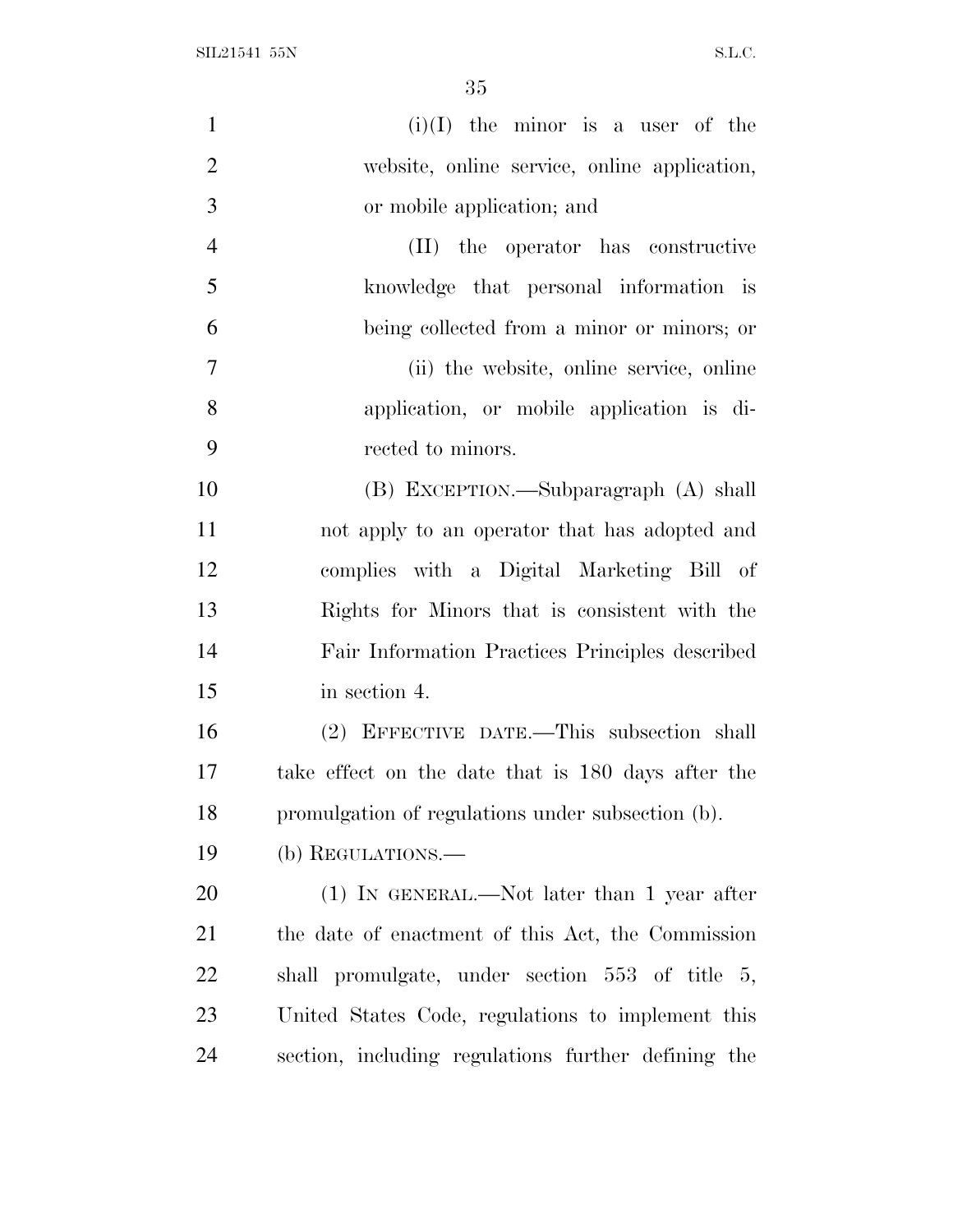SIL21541 55N S.L.C.

| $\mathbf{1}$   | Fair Information Practices Principles described in       |
|----------------|----------------------------------------------------------|
| $\overline{2}$ | section 4.                                               |
| 3              | (2) UPDATES.—Not less frequently than once               |
| $\overline{4}$ | every 4 years after the date on which regulations are    |
| 5              | promulgated under paragraph (1), the Commission          |
| 6              | shall update those regulations as necessary.             |
| 7              | SEC. 6. TARGETED MARKETING TO CHILDREN OR MINORS.        |
| 8              | (a) ACTS PROHIBITED.                                     |
| 9              | (1) CHILDREN.—It shall be unlawful for an op-            |
| 10             | erator of a website, online service, online application, |
| 11             | or mobile application to use, disclose to third par-     |
| 12             | ties, or compile personal information of a child for     |
| 13             | purposes of targeted marketing if—                       |
| 14             | $(A)(i)$ the child is a user of the website,             |
| 15             | online service, online application, or mobile ap-        |
| 16             | plication; and                                           |
| 17             | (ii) the operator has constructive knowl-                |
| 18             | edge that personal information is being col-             |
| 19             | lected from a child or children; or                      |
| 20             | (B) the website, online service, online ap-              |
| 21             | plication, or mobile application is directed to a        |
| 22             | child.                                                   |
| 23             | $(2)$ MINORS.—                                           |
| 24             | (A) PROHIBITION.—Except as provided in                   |
| 25             | subparagraph (B), it shall be unlawful for an            |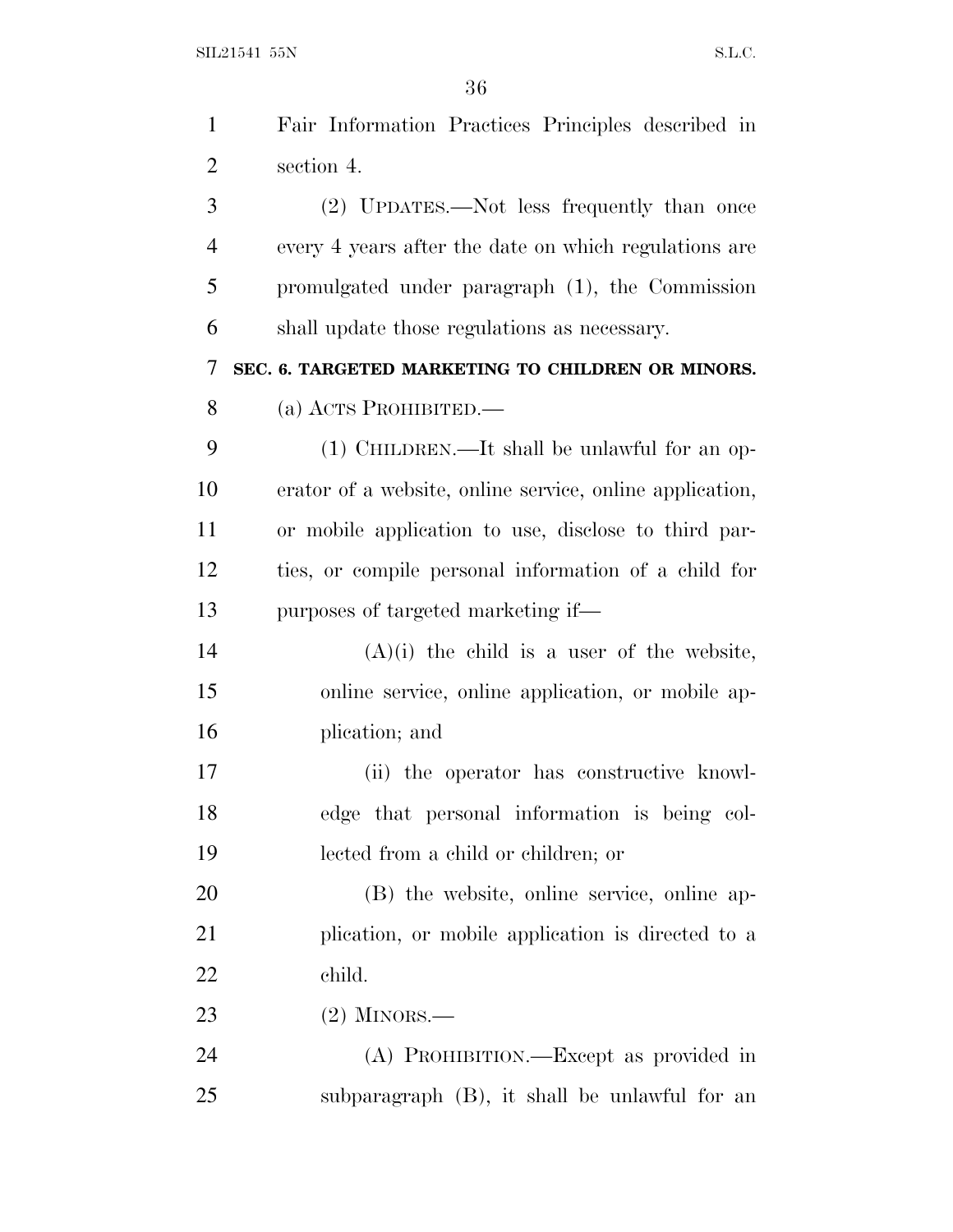| $\mathbf{1}$   | operator of a website, online service, online ap-  |
|----------------|----------------------------------------------------|
| $\overline{2}$ | plication, or mobile application to use, disclose  |
| 3              | to third parties, or compile personal informa-     |
| $\overline{4}$ | tion of a minor for purposes of targeted mar-      |
| 5              | keting if-                                         |
| 6              | $(i)(I)$ the minor is a user of the                |
| $\overline{7}$ | website, online service, online application,       |
| 8              | or mobile application; and                         |
| 9              | the operator has constructive<br>(II)              |
| 10             | knowledge that the minor is a minor; or            |
| 11             | (ii) the website, online service, online           |
| 12             | application, or mobile application is di-          |
| 13             | rected to a minor.                                 |
| 14             | (B) EXCEPTION.—Subparagraph (A) shall              |
| 15             | not apply to an operator that has obtained the     |
| 16             | verifiable consent of the relevant minor.          |
| 17             | (3) EFFECTIVE DATE.—This subsection shall          |
| 18             | take effect on the date that is 180 days after the |
| 19             | promulgation of regulations under subsection (b).  |
| 20             | (b) REGULATIONS.—                                  |
| 21             | $(1)$ IN GENERAL.—Not later than 1 year after      |
| 22             | the date of enactment of this Act, the Commission  |
| 23             | shall promulgate, under section 553 of title 5,    |
| 24             | United States Code, regulations to implement this  |
| 25             | section.                                           |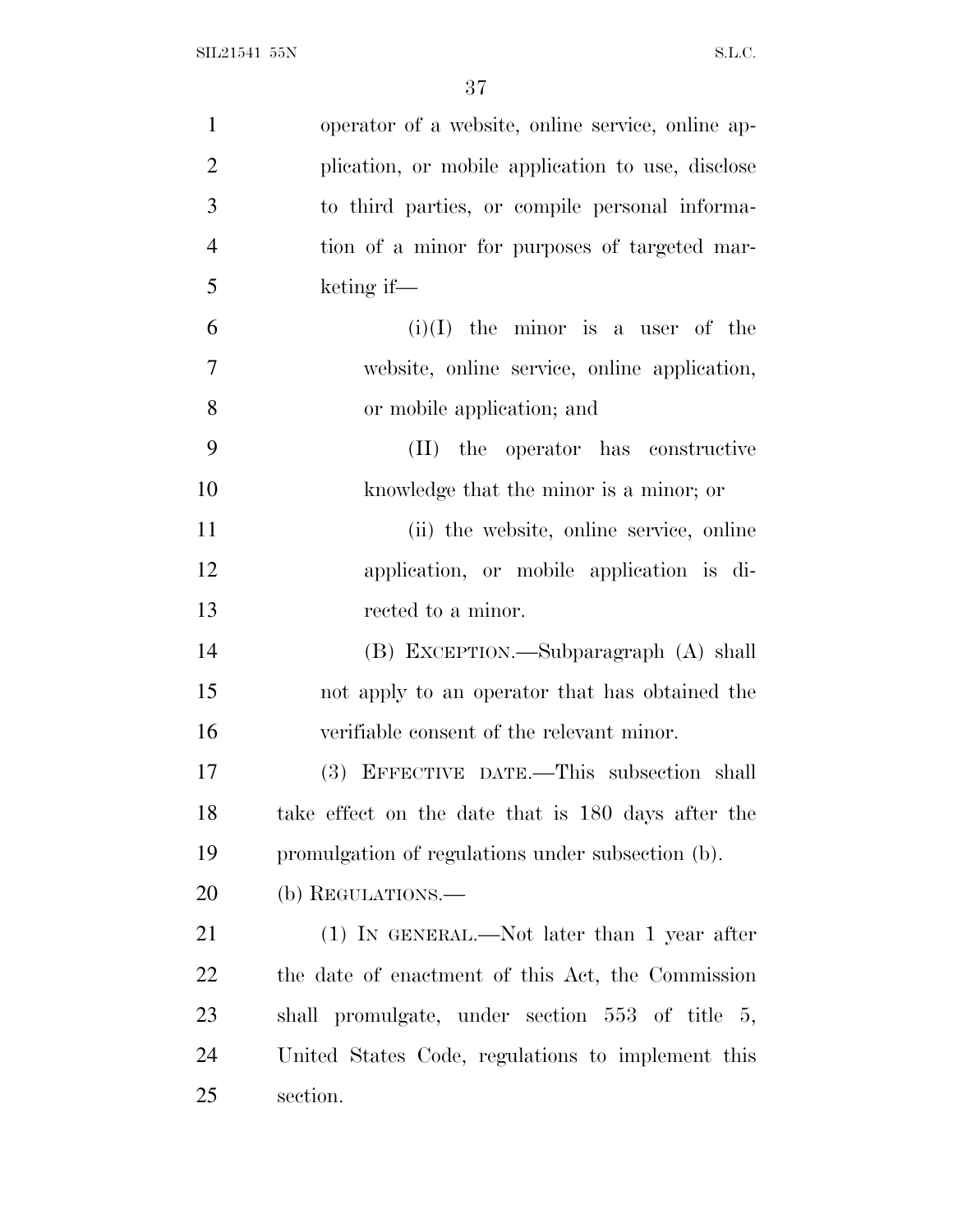SIL21541 55N S.L.C.

 (2) UPDATES.—Not less frequently than once every 4 years after the date on which regulations are promulgated under paragraph (1), the Commission shall update those regulations as necessary.

#### **SEC. 7. REMOVAL OF CONTENT.**

 (a) ACTS PROHIBITED.—It is unlawful for an oper- ator to make publicly available through a website, online service, online application, or mobile application content or information that contains or displays personal informa- tion of children or minors in a manner that violates sub-section (b).

(b) REQUIREMENT.—

 (1) IN GENERAL.—An operator, to the extent technologically feasible, shall—

 (A) implement mechanisms that permit a user of the website, online service, online appli- cation, or mobile application of the operator to erase or otherwise eliminate content or informa-tion that is—

 (i) submitted to the website, online service, online application, or mobile appli-22 cation by that user;

23 (ii) publicly available through the website, online service, online application, or mobile application; and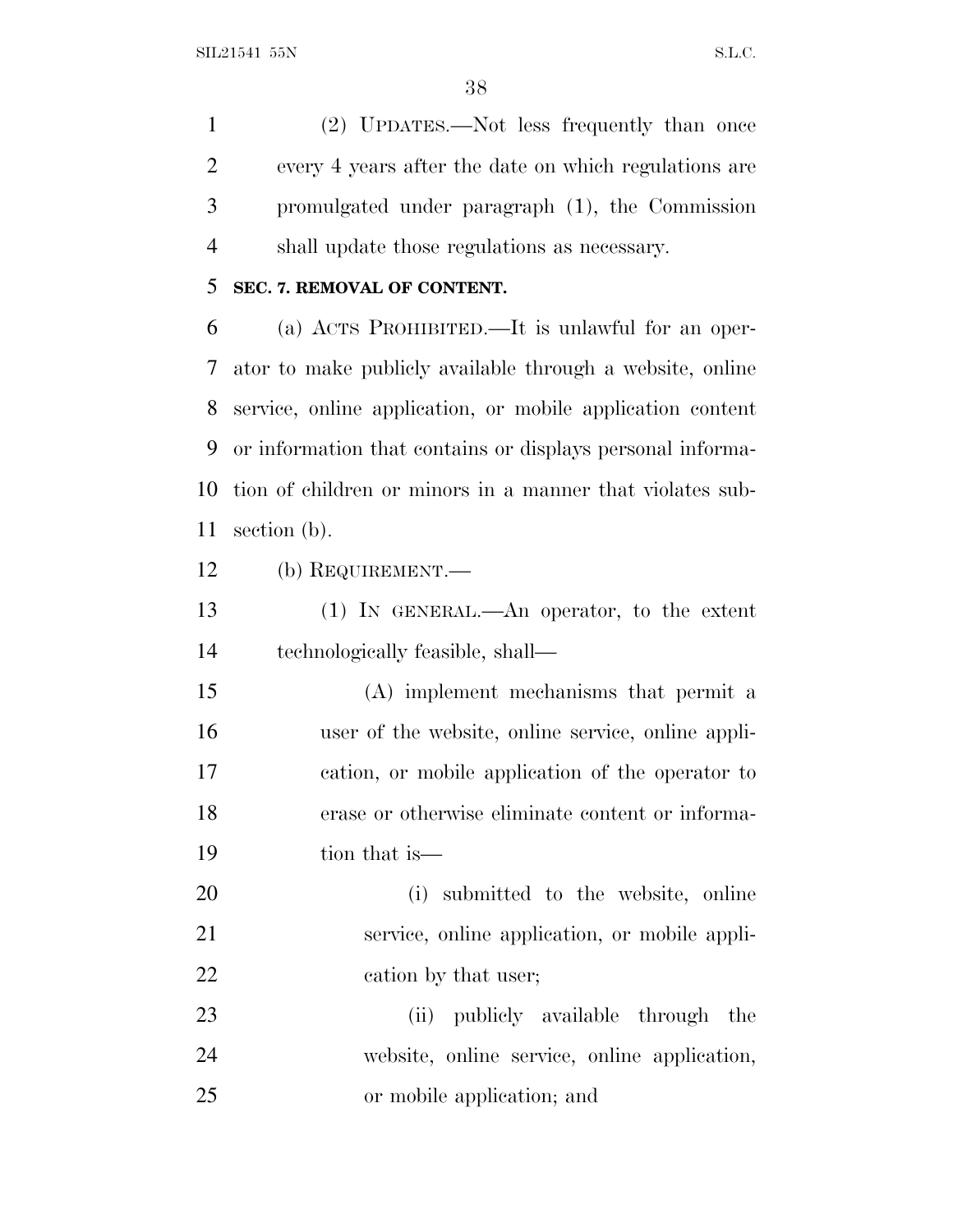SIL21541 55N S.L.C.

| $\mathbf{1}$   | (iii) contains or displays personal in-             |
|----------------|-----------------------------------------------------|
| $\overline{2}$ | formation of children or minors; and                |
| 3              | (B) take appropriate steps to—                      |
| $\overline{4}$ | (i) make users aware of the mecha-                  |
| 5              | nisms described in subparagraph $(A)$ ; and         |
| 6              | (ii) provide notice to users that the               |
| 7              | mechanisms described in subparagraph (A)            |
| 8              | do not necessarily provide comprehensive            |
| 9              | removal of the content or information sub-          |
| 10             | mitted by users.                                    |
| 11             | (2) EXCEPTIONS.—Paragraph (1) shall not be          |
| 12             | construed to require an operator or third party to  |
| 13             | erase or otherwise eliminate content or information |
| 14             | $that$ —                                            |
| 15             | (A) any other provision of Federal or State         |
| 16             | law requires the operator or third party to         |
| 17             | maintain; or                                        |
| 18             | (B) was submitted to the website, online            |
| 19             | service, online application, or mobile application  |
| 20             | of the operator by any person other than the        |
| 21             | user who is attempting to erase or otherwise        |
| 22             | eliminate the content or information, including     |
| 23             | content or information submitted by the user        |
| 24             | that was republished or resubmitted by another      |
| 25             | person.                                             |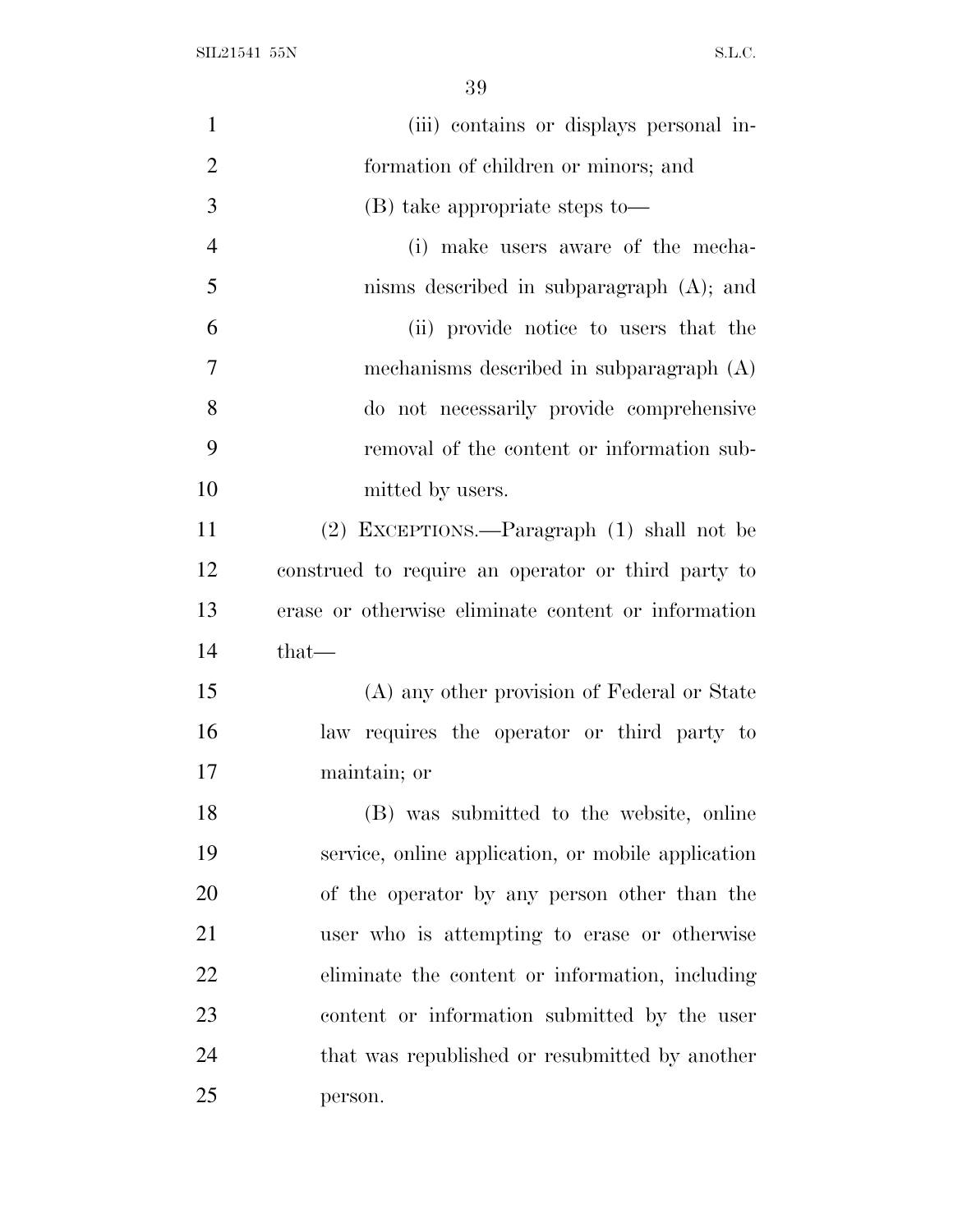(c) LIMITATION.—Nothing in this section shall be construed to limit the authority of a law enforcement agency to obtain any content or information from an oper- ator as authorized by law or pursuant to an order of a court of competent jurisdiction.

 (d) EFFECTIVE DATE.—This section shall take effect on the date that is 180 days after the date of enactment of this Act.

## **SEC. 8. PRIVACY DASHBOARD FOR CONNECTED DEVICES FOR CHILDREN AND MINORS.**

 (a) I<sup>N</sup> GENERAL.—A manufacturer of a connected device directed to a child or minor shall prominently dis- play on the packaging for the connected device a standard- ized and easy-to-understand privacy dashboard, detailing whether, what, and how personal information of a child or minor is—

- 17 (1) collected from the connected device;
- (2) transmitted from the connected device;
- (3) retained on the connected device;
- (4) retained by the manufacturer or affiliated person;
- (5) used by the manufacturer or affiliated per-son; and
- (6) protected.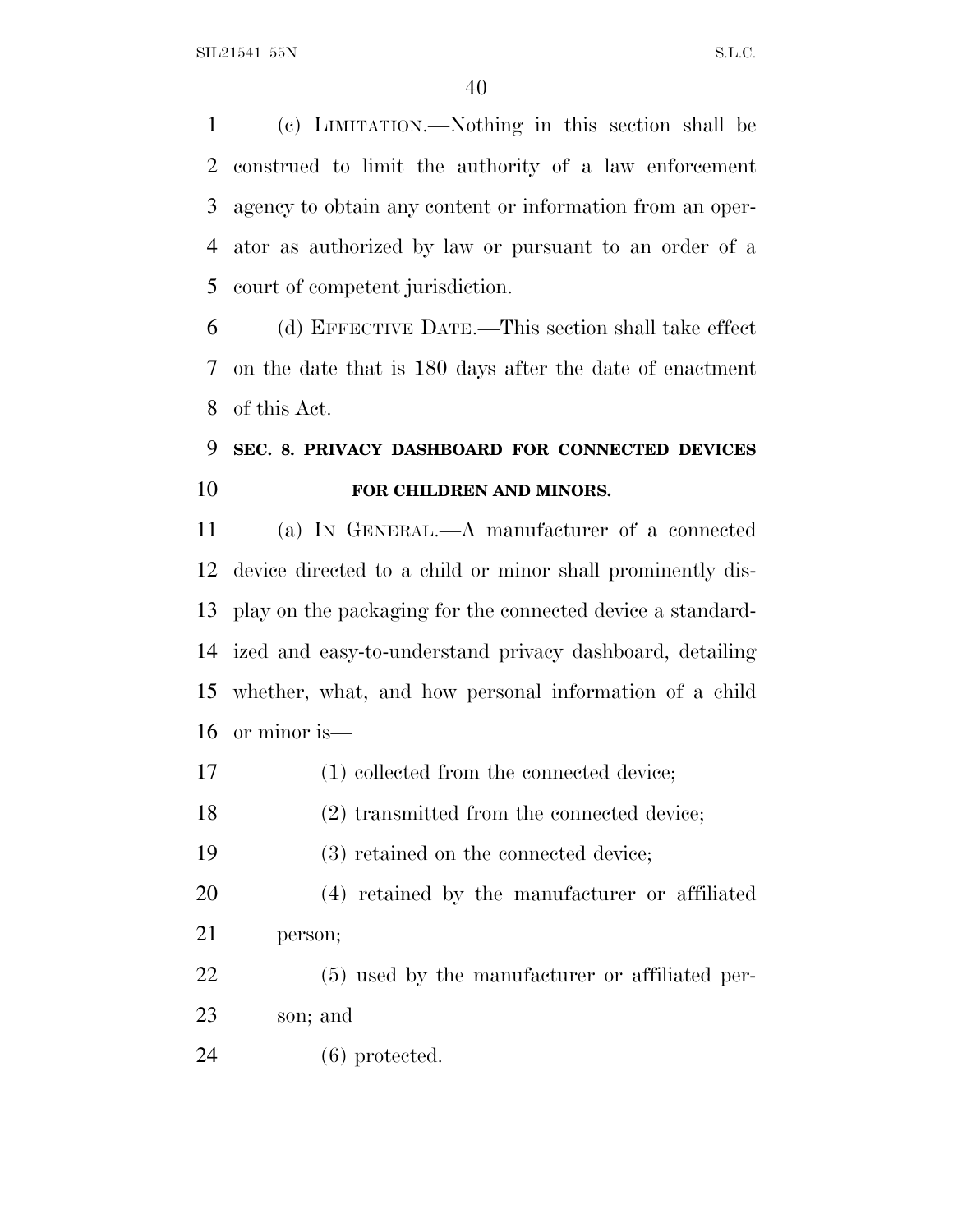| 1              | (b) FEATURES.—A privacy dashboard under sub-          |
|----------------|-------------------------------------------------------|
| $\overline{2}$ | section (a) shall inform a consumer of—               |
| 3              | (1) the extent to which the connected device          |
| $\overline{4}$ | meets the highest cybersecurity and data security     |
| 5              | standards, including if and how to obtain security    |
| 6              | patches;                                              |
| 7              | (2) the extent to which the connected device          |
| 8              | gives—                                                |
| 9              | $(A)$ a parent meaningful control over the            |
| 10             | information of a child of the parent; and             |
| 11             | (B) a minor meaningful control over the               |
| 12             | information of the minor;                             |
| 13             | (3) the extent to which the device minimizes the      |
| 14             | collection, retention, and use of information from a  |
| 15             | child or minor;                                       |
| 16             | (4) the location of privacy policies;                 |
| 17             | (5) the type of personal information the con-         |
| 18             | nected device may collect;                            |
| 19             | $(6)$ the minimum length of time during which         |
| 20             | a connected device will received security patches and |
| 21             | software updates;                                     |
| 22             | (7) whether the connected device can be used          |
| 23             | without being connected to the internet; and          |
| 24             | $(8)$ any other information as the Commission         |
| 25             | considers appropriate.                                |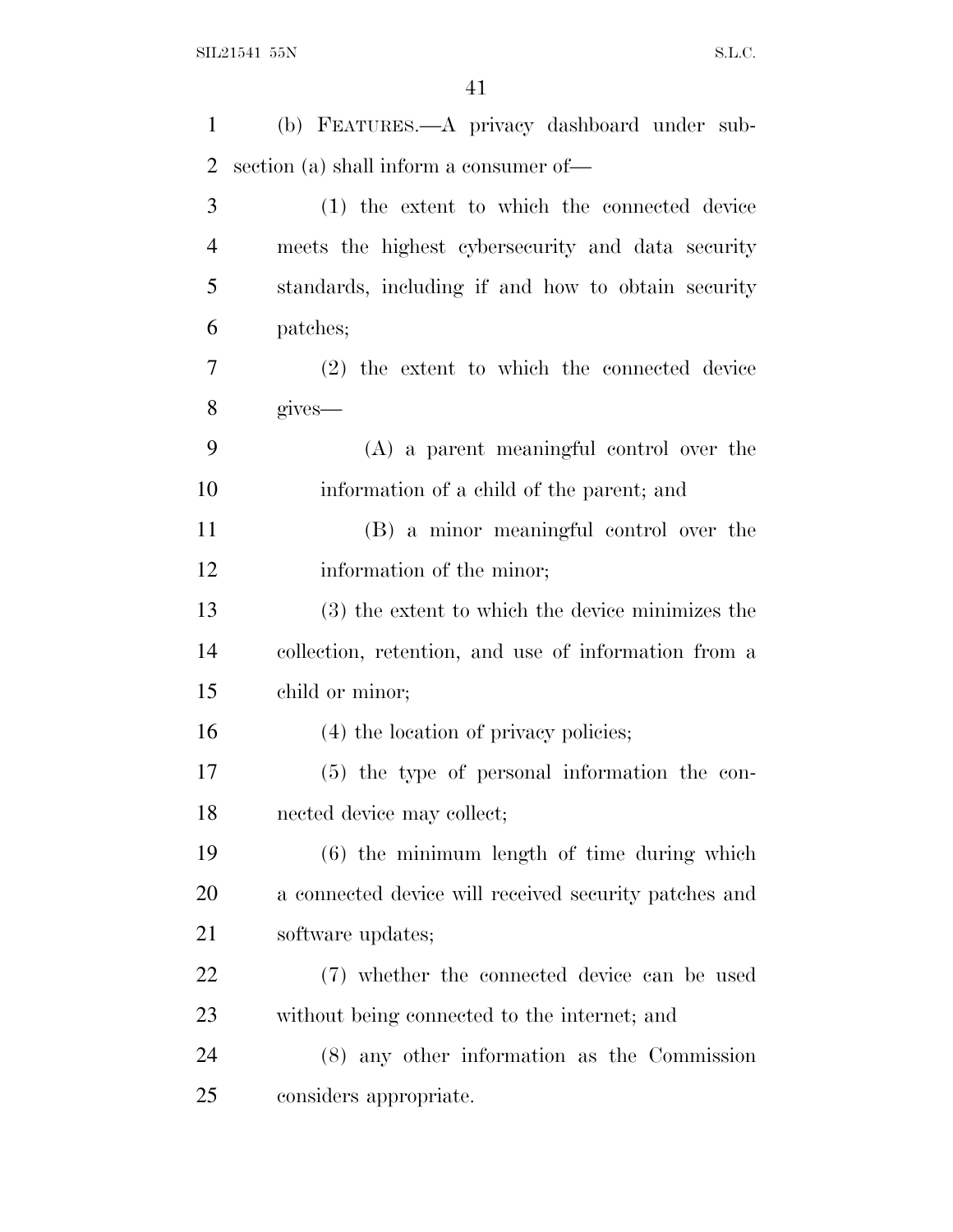(c) REGULATIONS.—

 (1) IN GENERAL.—Not later than 1 year after the date of enactment of this Act, the Commission shall promulgate, under section 553 of title 5, United States Code, regulations to implement this section.

 (2) UPDATES.—Not less frequently than once every 4 years after the date on which regulations are promulgated under paragraph (1), the Commission shall update those regulations as necessary.

 (d) EFFECTIVE DATE.—Subsections (a) and (b) shall take effect on the date that is 180 days after the promul-gation of regulations under subsection (c).

 **SEC. 9. PROHIBITION ON SALE OF CONNECTED DEVICES FOR CHILDREN AND MINORS THAT FAIL TO**

### **MEET APPROPRIATE CYBERSECURITY AND**

**DATA SECURITY STANDARDS.**

 (a) PROHIBITION.—Beginning 1 year after the date of enactment of this Act, no person may sell a connected device unless the connected device meets appropriate cy- bersecurity and data security standards established by the Commission.

 (b) CYBERSECURITY AND DATA SECURITY STAND-ARDS.—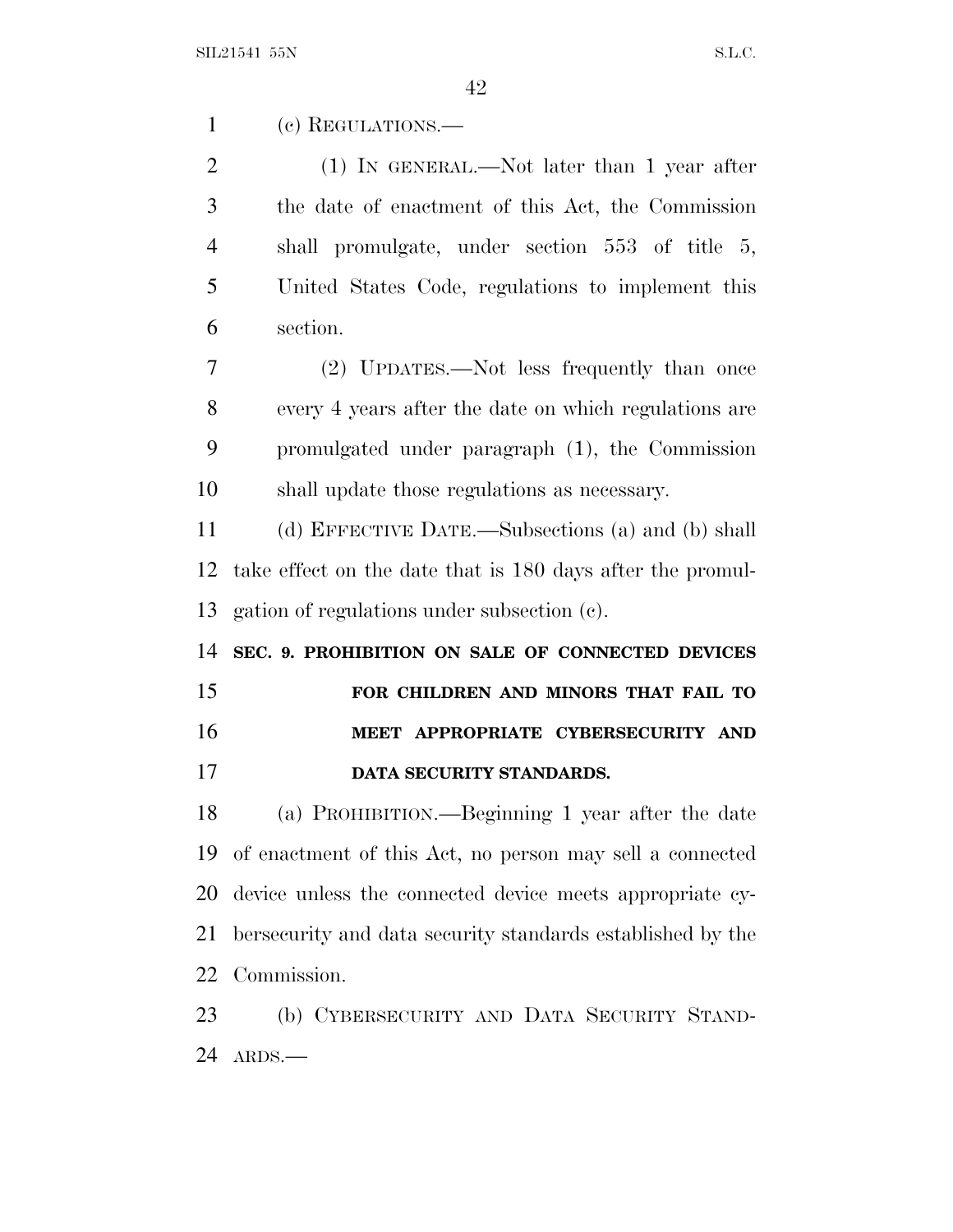| $\mathbf{1}$   | (1) IN GENERAL.—The Commission shall pro-            |
|----------------|------------------------------------------------------|
| $\overline{2}$ | mulgate, under section 553 of title 5, United States |
| 3              | Code, cybersecurity and data security standards de-  |
| $\overline{4}$ | scribed in subsection (a).                           |
| 5              | (2) CONSIDERATIONS.—In promulgating cyber-           |
| 6              | security and data security standards under para-     |
| 7              | $graph(1)$ , the Commission shall—                   |
| 8              | (A) create cybersecurity and data security           |
| 9              | standards for different subsets of connected de-     |
| 10             | vices based on the varying degrees of—               |
| 11             | (i) cybersecurity and data security                  |
| 12             | risk associated with each subset of con-             |
| 13             | nected device;                                       |
| 14             | (ii) sensitivity of information collected,           |
| 15             | stored, or transmitted by each subset of             |
| 16             | connected device; and                                |
| 17             | (iii) functionality of each subset of                |
| 18             | connected device;                                    |
| 19             | (B) consider incorporating, to the extent            |
| <b>20</b>      | practicable, existing cybersecurity and data se-     |
| 21             | curity standards; and                                |
| 22             | (C) ensure that the cybers ecurity and data          |
| 23             | security standards—                                  |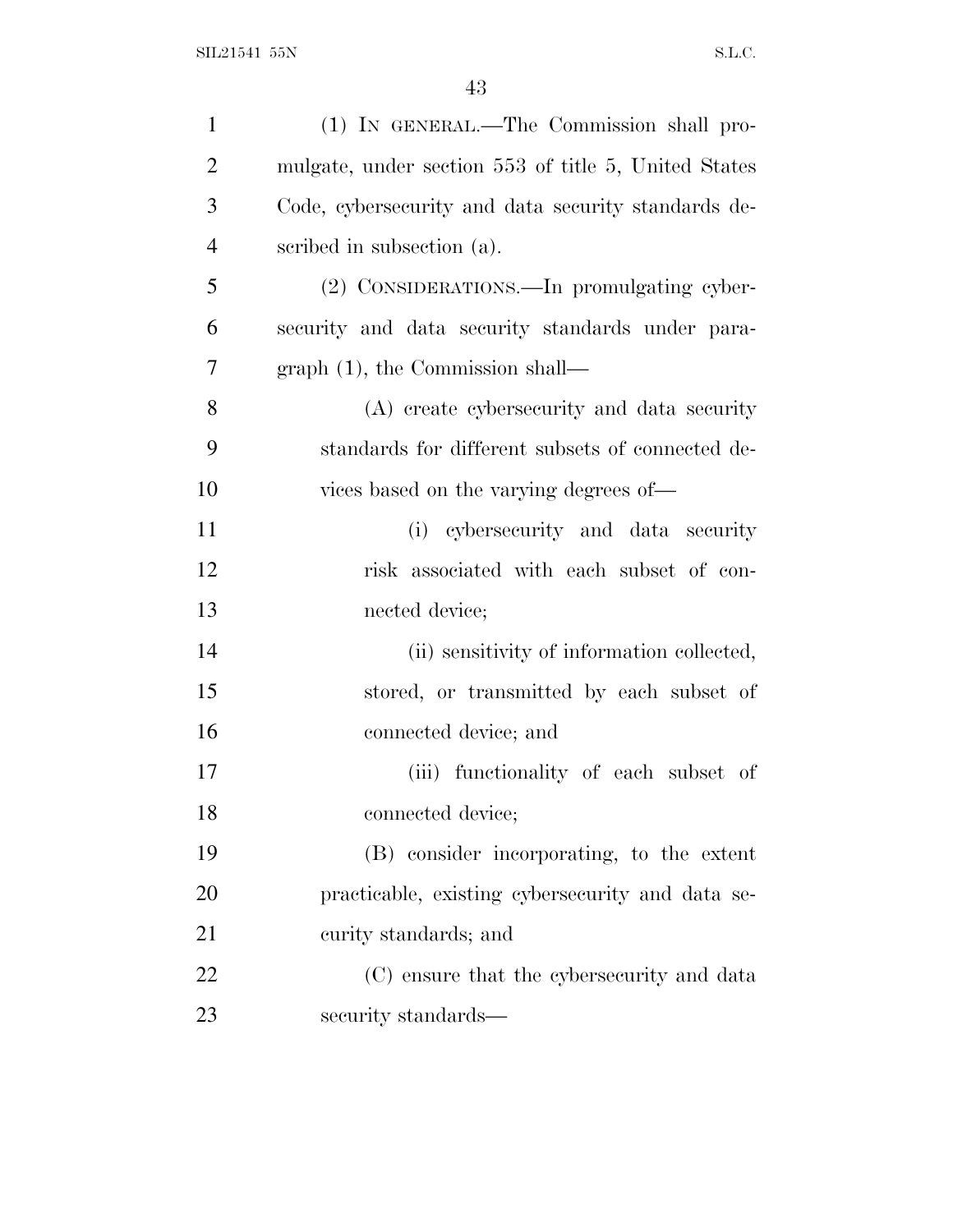SIL21541 55N S.L.C.

|                | (i) are consistent with Fair Informa-                         |
|----------------|---------------------------------------------------------------|
| 2              | tion Practice Principles described in sec-                    |
| 3              | tion 4; and                                                   |
| $\overline{4}$ | (ii) promote data minimization.                               |
| 5              | SEC. 10. RULE FOR TREATMENT OF USERS OF WEBSITES,             |
| 6              | SERVICES, AND APPLICATIONS DIRECTED TO                        |
| 7              | <b>CHILDREN OR MINORS.</b>                                    |
| 8              | For the purposes of this Act, an operator of a                |
| 9              | website, online service, online application, or mobile appli- |
|                | 10 cation that is directed to children or minors shall treat  |

 each user of that website, online service, online applica- tion, or mobile application as a child or minor, except as permitted by the Commission pursuant to a regulation promulgated under this Act.

 **SEC. 11. STUDY OF MOBILE AND ONLINE APPLICATION OVERSIGHT.**

 Not later than 2 years after the date of enactment of this Act, the Commission shall submit to each com- mittee of the Senate and each committee of the House of Representatives that has jurisdiction over the Commis- sion a report on the processes of platforms that offer mo- bile and online applications for ensuring that, of those ap- plications that are directed to children or minors, the ap-plications operate in accordance with—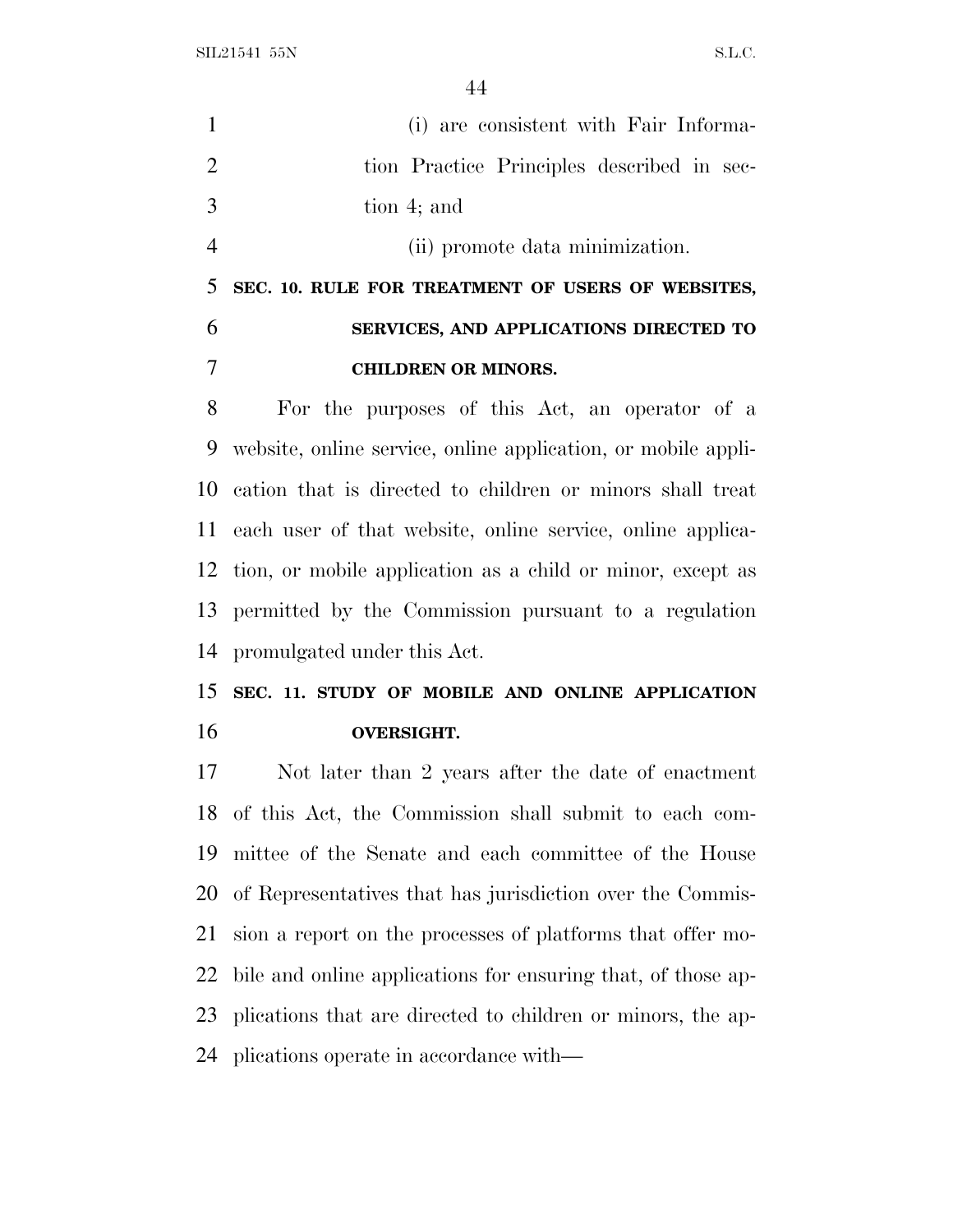| $\mathbf{1}$   | $(1)$ this Act, the amendments made by this Act,             |
|----------------|--------------------------------------------------------------|
| 2              | and rules promulgated under this Act;                        |
| 3              | (2) rules promulgated by the Commission under                |
| $\overline{4}$ | section 5 of the Federal Trade Commission Act (15)           |
| 5              | U.S.C. 45) relating to unfair or deceptive acts or           |
| 6              | practices in marketing; and                                  |
| 7              | (3) any other Federal or State law relating to               |
| 8              | the privacy of children or minors.                           |
| 9              | SEC. 12. YOUTH PRIVACY AND MARKETING DIVISION.               |
| 10             | (a) ESTABLISHMENT.—There is established within               |
| 11             | the Commission a division to be known as the Youth Pri-      |
| 12             | vacy and Marketing Division.                                 |
| 13             | (b) DIRECTOR.—The Youth Privacy and Marketing                |
| 14             | Division shall be headed by a Director, who shall be ap-     |
| 15             | pointed by the Chairman of the Commission.                   |
| 16             | (c) DUTIES.—The Youth Privacy and Marketing Di-              |
| 17             | vision established under subsection (a) shall be responsible |
| 18             | for addressing, as it relates to this Act and the amend-     |
| 19             | ments made by this Act—                                      |
| 20             | (1) the privacy of children and minors; and                  |
| 21             | (2) marketing directed at children and minors.               |
| 22             | (d) STAFF.—The Director of the Youth Privacy and             |
| 23             | Marketing Division shall hire adequate staff to carry out    |
| 24             | the duties under subsection (c), including individuals who   |
|                |                                                              |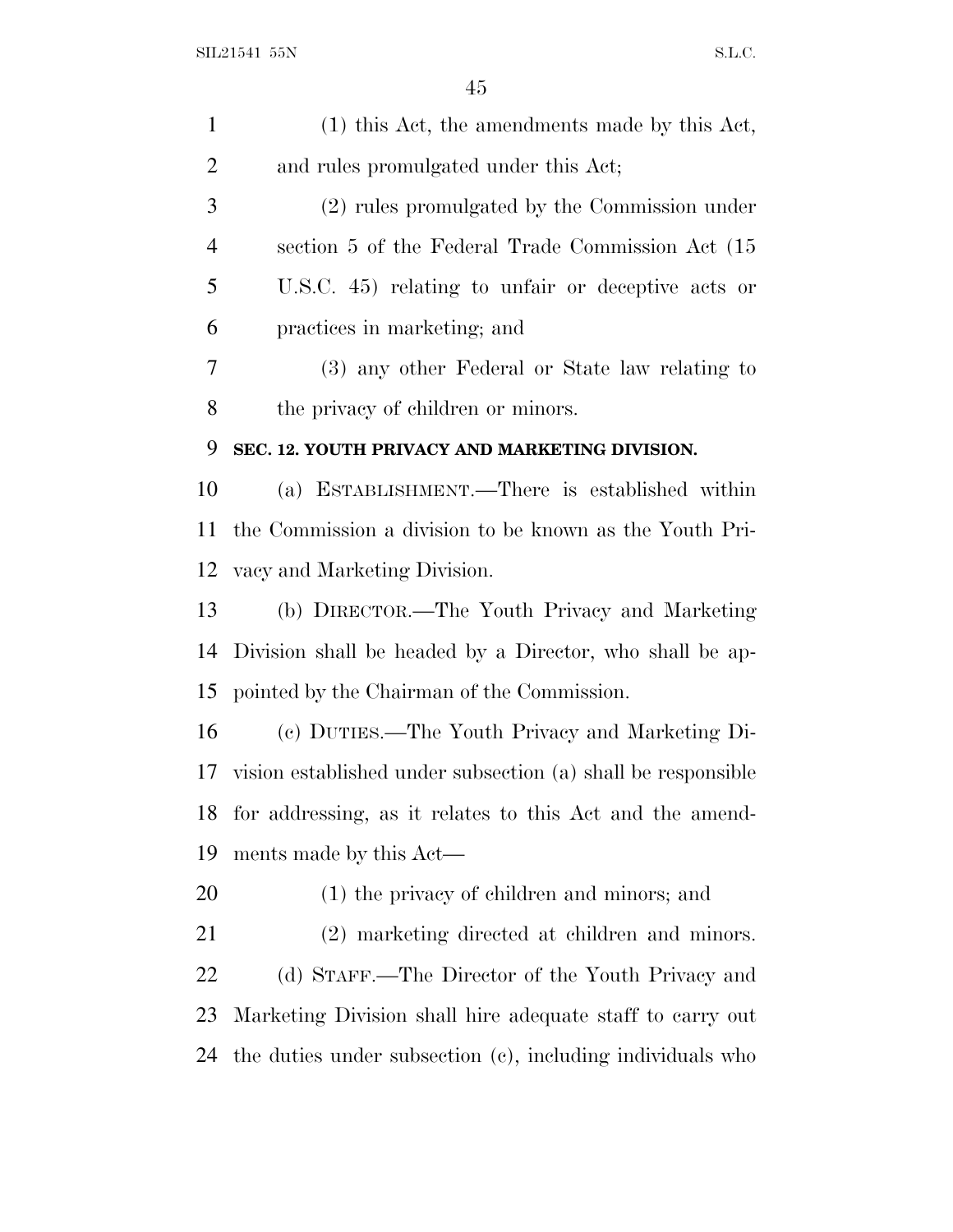$SLL21541$  55N S.L.C.

 are experts in data protection, digital advertising, data analytics, and youth development.

 (e) REPORTS.—Not later than 1 year after the date of enactment of this Act, and each year thereafter, the Director of the Youth and Privacy Marketing Division shall submit to the Committee on Commerce, Science, and Transportation of the Senate and the Committee on En- ergy and Commerce of the House of Representatives a re-port that includes—

 (1) a description of the work of the Youth Pri- vacy and Marketing Division on emerging concerns relating to youth privacy and marketing practices; and

 (2) an assessment of how effectively the Com- mission has, during the period for which the report is submitted, addressed youth privacy and marketing practices.

#### **SEC. 13. ENFORCEMENT AND APPLICABILITY.**

(a) ENFORCEMENT BY THE COMMISSION.—

 (1) IN GENERAL.—Except as otherwise pro- vided, this Act and the regulations prescribed under this Act shall be enforced by the Commission under the Federal Trade Commission Act (15 U.S.C. 41 et seq.).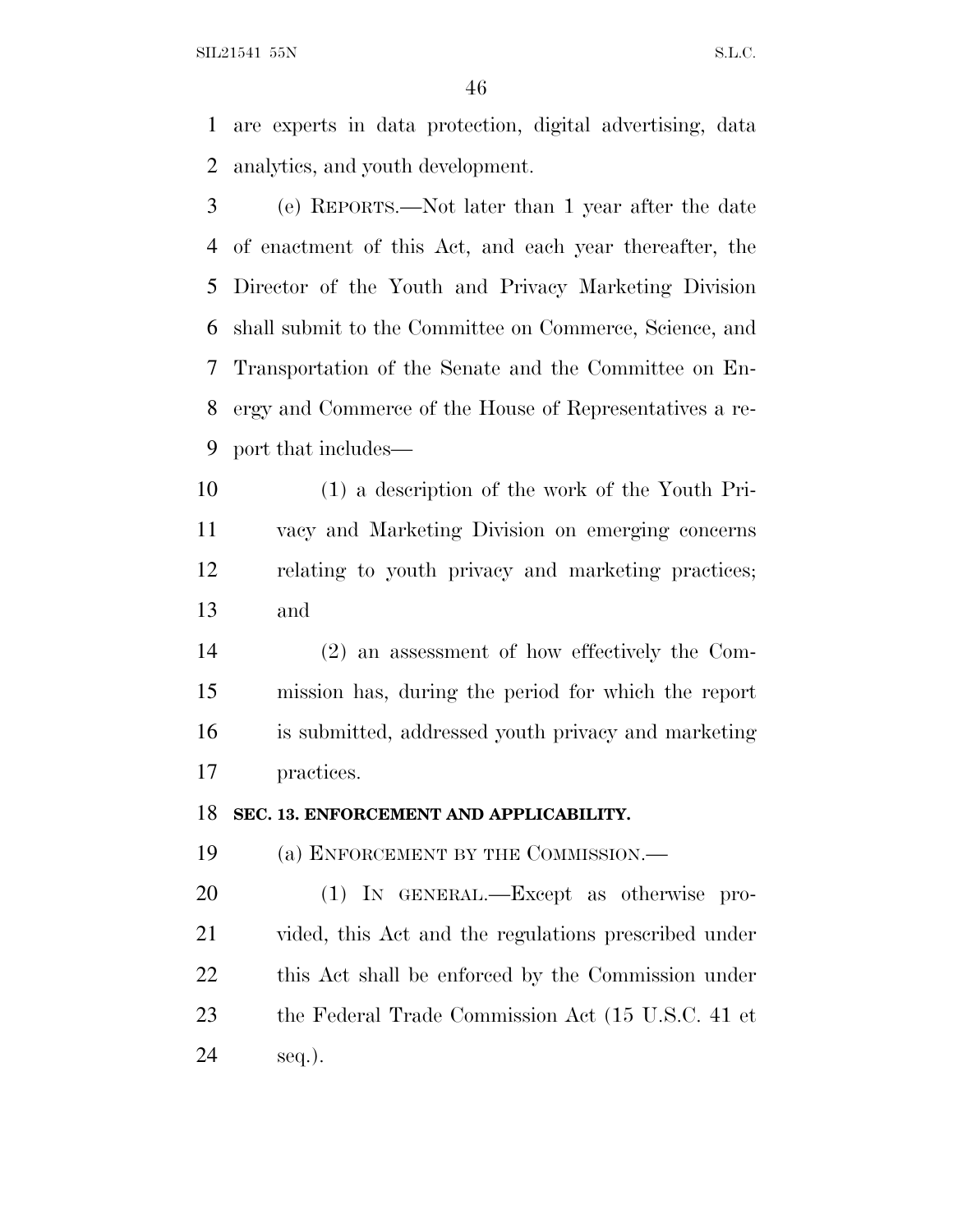| $\mathbf{1}$   | (2) UNFAIR OR DECEPTIVE ACTS OR PRAC-                  |
|----------------|--------------------------------------------------------|
| $\overline{2}$ | TICES.—Subject to subsection (b), a violation of this  |
| 3              | Act or a regulation prescribed under this Act shall    |
| $\overline{4}$ | be treated as a violation of a rule defining an unfair |
| 5              |                                                        |
|                | or deceptive act or practice prescribed under section  |
| 6              | $18(a)(1)(B)$ of the Federal Trade Commission Act      |
| 7              | $(15 \text{ U.S.C. } 57a(a)(1)(B)).$                   |
| 8              | $(3)$ ACTIONS BY THE COMMISSION.—                      |
| 9              | (A) IN GENERAL.—Subject to subsection                  |
| 10             | (b), and except as provided in subsection $(d)(1)$ ,   |
| 11             | the Commission shall prevent any person from           |
| 12             | violating this Act or a regulation prescribed          |
| 13             | under this Act in the same manner, by the              |
| 14             | same means, and with the same jurisdiction,            |
| 15             | powers, and duties as though all applicable            |
| 16             | terms and provisions of the Federal Trade              |
| 17             | Commission Act (15 U.S.C. 41 et seq.) were in-         |
| 18             | corporated into and made a part of this Act,           |
| 19             | and any person who violates this Act or such           |
| 20             | regulation shall be subject to the penalties and       |
| 21             | entitled to the privileges and immunities pro-         |
| 22             | vided in the Federal Trade Commission Act.             |
| 23             | (B) VIOLATIONS.—                                       |
| 24             | (i)<br>IN GENERAL.—In an action                        |
| 25             | brought by the Commission to enforce this              |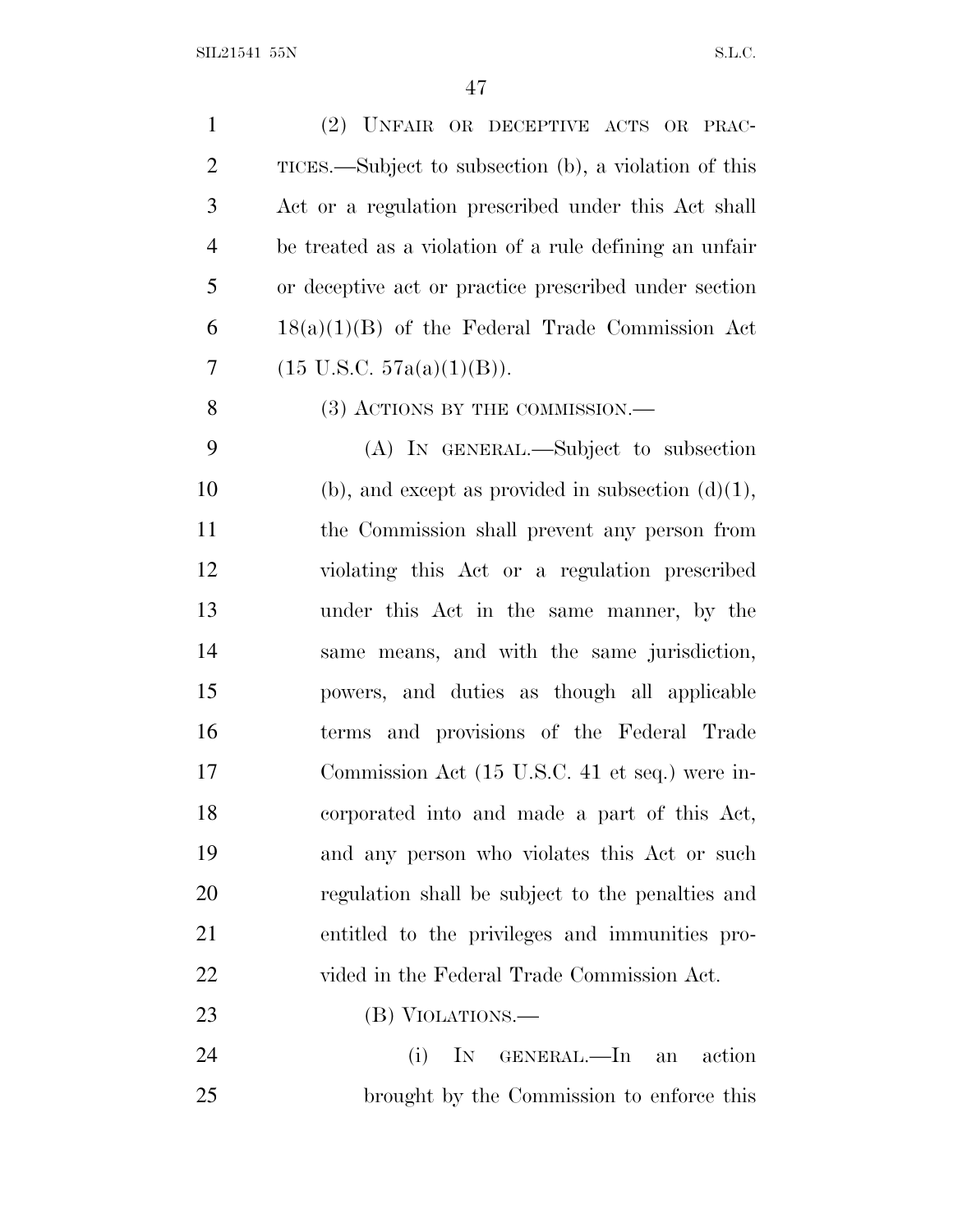$\text{SIL21541 55N} \tag{S.L.C.}$ 

| $\mathbf{1}$   | Act and the regulations prescribed under              |
|----------------|-------------------------------------------------------|
| $\overline{2}$ | this Act, each connected device that fails to         |
| 3              | meet a standard promulgated under this                |
| $\overline{4}$ | Act shall be treated as a separate violation.         |
| 5              | CIVIL PENALTY.-Notwith-<br>(ii)                       |
| 6              | standing section $5(m)$ of the Federal Trade          |
| 7              | Commission Act $(15 \text{ U.S.C. } 45(m))$ , a civil |
| 8              | penalty recovered for a violation of this Act         |
| 9              | or a regulation prescribed under this Act             |
| 10             | may be in excess of the amounts provided              |
| 11             | for in that section as the court finds ap-            |
| 12             | propriate to deter violations of this Act             |
| 13             | and regulations prescribed under this Act.            |
| 14             | (iii) FIRST VIOLATIONS.—In an action                  |
| 15             | brought by the Commission to enforce this             |
| 16             | Act and the regulations prescribed under              |
| 17             | this Act, the Commission may seek a civil             |
| 18             | penalty for any violation of this Act or reg-         |
| 19             | ulation prescribed under this Act, including          |
| 20             | any violation that is the first violation of          |
| 21             | this Act or a regulation prescribed under             |
| 22             | this Act that a person against whom the               |
| 23             | action is brought has committed.                      |
| 24             | (b) ENFORCEMENT BY CERTAIN OTHER AGEN-                |
|                |                                                       |

CIES.—Notwithstanding subsection (a), compliance with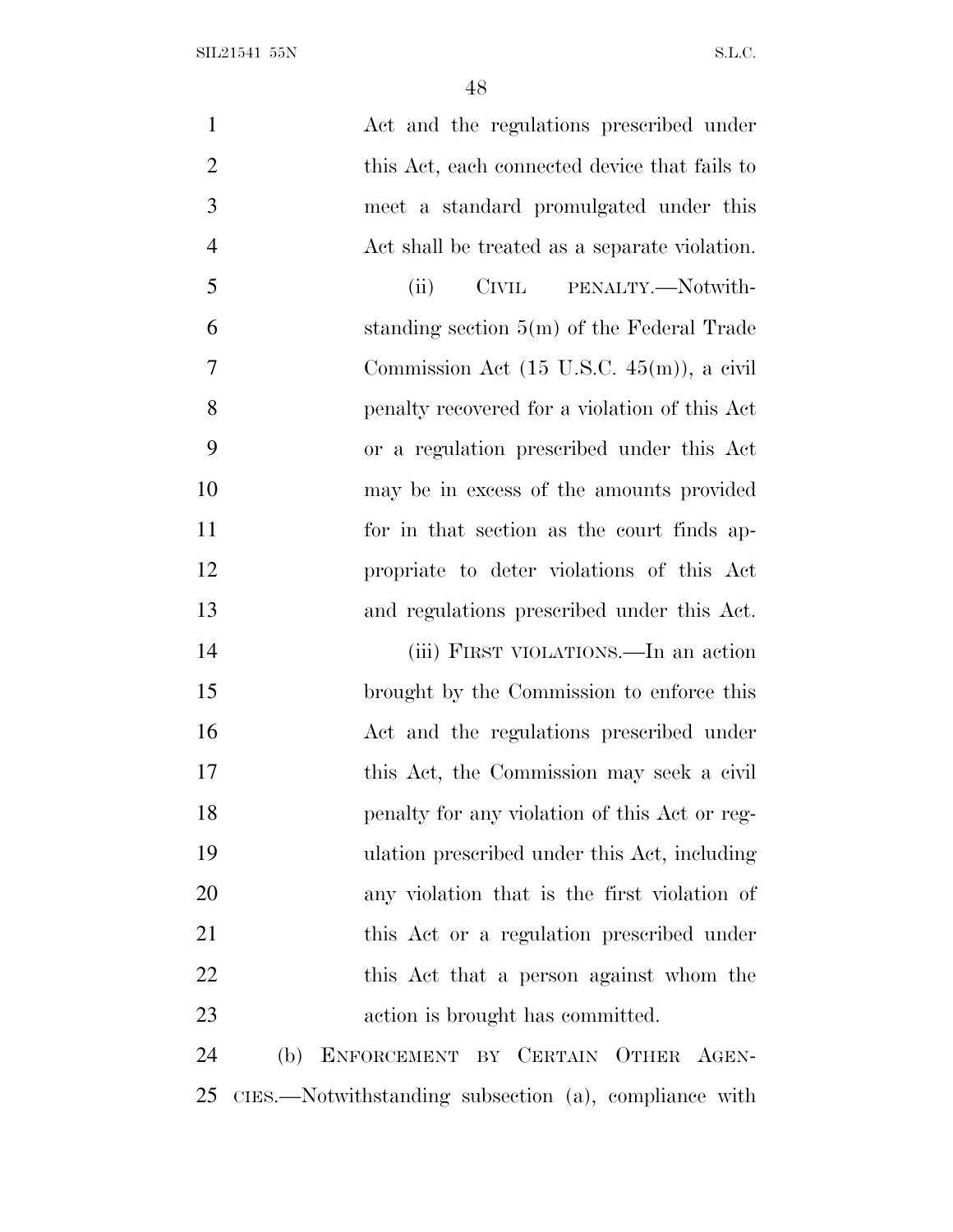the requirements imposed under this Act shall be enforced as follows:

 (1) Under section 8 of the Federal Deposit In- surance Act (12 U.S.C. 1818) by the appropriate Federal banking agency, with respect to an insured depository institution (as such terms are defined in section 3 of such Act (12 U.S.C. 1813)).

 (2) Under the Federal Credit Union Act (12 U.S.C. 1751 et seq.) by the National Credit Union Administration Board, with respect to any Federal credit union.

 (3) Under part A of subtitle VII of title 49, United States Code, by the Secretary of Transpor- tation, with respect to any air carrier or foreign air carrier subject to such part.

 (4) Under the Packers and Stockyards Act, 1921 (7 U.S.C. 181 et seq.) (except as provided in section 406 of that Act (7 U.S.C. 226; 227)) by the Secretary of Agriculture, with respect to any activi-ties subject to that Act.

 (5) Under the Farm Credit Act of 1971 (12 U.S.C. 2001 et seq.) by the Farm Credit Adminis- tration, with respect to any Federal land bank, Fed- eral land bank association, Federal intermediate credit bank, or production credit association.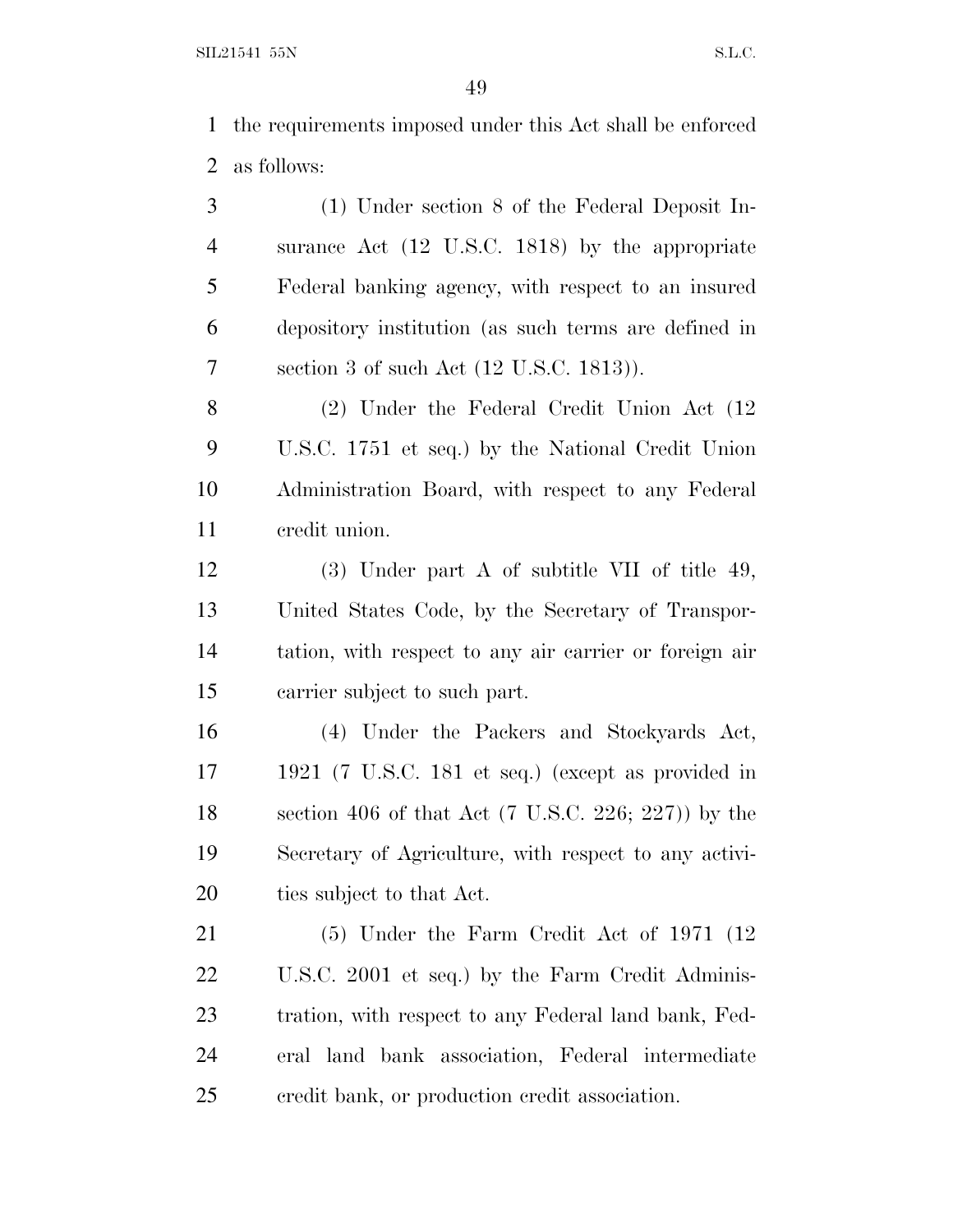(c) ENFORCEMENT BY STATE ATTORNEYS GEN-ERAL.—

(1) IN GENERAL.—

 (A) CIVIL ACTIONS.—In any case in which the attorney general of a State has reason to believe that an interest of the residents of that State has been or is threatened or adversely af- fected by the engagement of any person in a practice that violates this Act or a regulation prescribed under this Act, the State, as parens patriae, may bring a civil action on behalf of the residents of the State in a district court of the United States of appropriate jurisdiction to—

15 (i) enjoin that practice;

 (ii) enforce compliance with this Act or such regulation;

 (iii) obtain damages, restitution, or other compensation on behalf of residents of the State; or

 (iv) obtain such other relief as the 22 court may consider to be appropriate.

(B) NOTICE.—

 (i) IN GENERAL.—Before filing an ac-25 tion under subparagraph (A), the attorney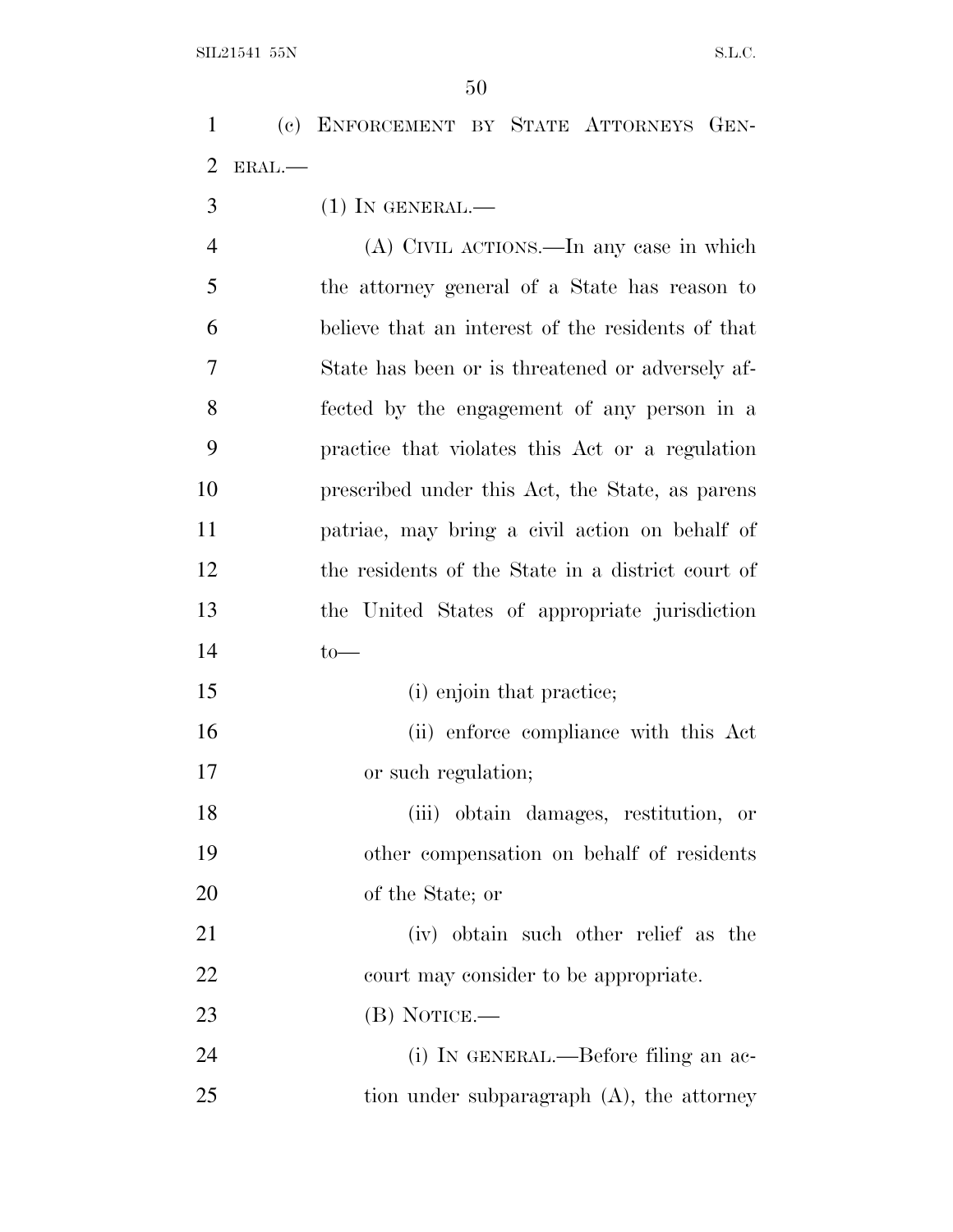| 1              | general of the State involved shall provide     |
|----------------|-------------------------------------------------|
| $\overline{2}$ | to the Commission—                              |
| 3              | (I) written notice of that action;              |
| $\overline{4}$ | and                                             |
| 5              | $(II)$ a copy of the complaint for              |
| 6              | that action.                                    |
| 7              | (ii) EXEMPTION.—                                |
| 8              | IN GENERAL.-Clause<br>(I)<br>(i)                |
| 9              | shall not apply with respect to the fil-        |
| 10             | ing of an action by an attorney gen-            |
| 11             | eral of a State under this paragraph            |
| 12             | if the attorney general of the State            |
| 13             | determines that it is not feasible to           |
| 14             | provide the notice described in that            |
| 15             | clause before the filing of the action.         |
| 16             | (II) NOTIFICATION.—In an ac-                    |
| 17             | tion described in subclause (I), the at-        |
| 18             | torney general of a State shall provide         |
| 19             | notice and a copy of the complaint to           |
| 20             | the Commission at the same time as              |
| 21             | the attorney general files the action.          |
| 22             | (2) INTERVENTION.-                              |
| 23             | (A) IN GENERAL.—On receiving notice             |
| 24             | under paragraph $(1)(B)$ , the Commission shall |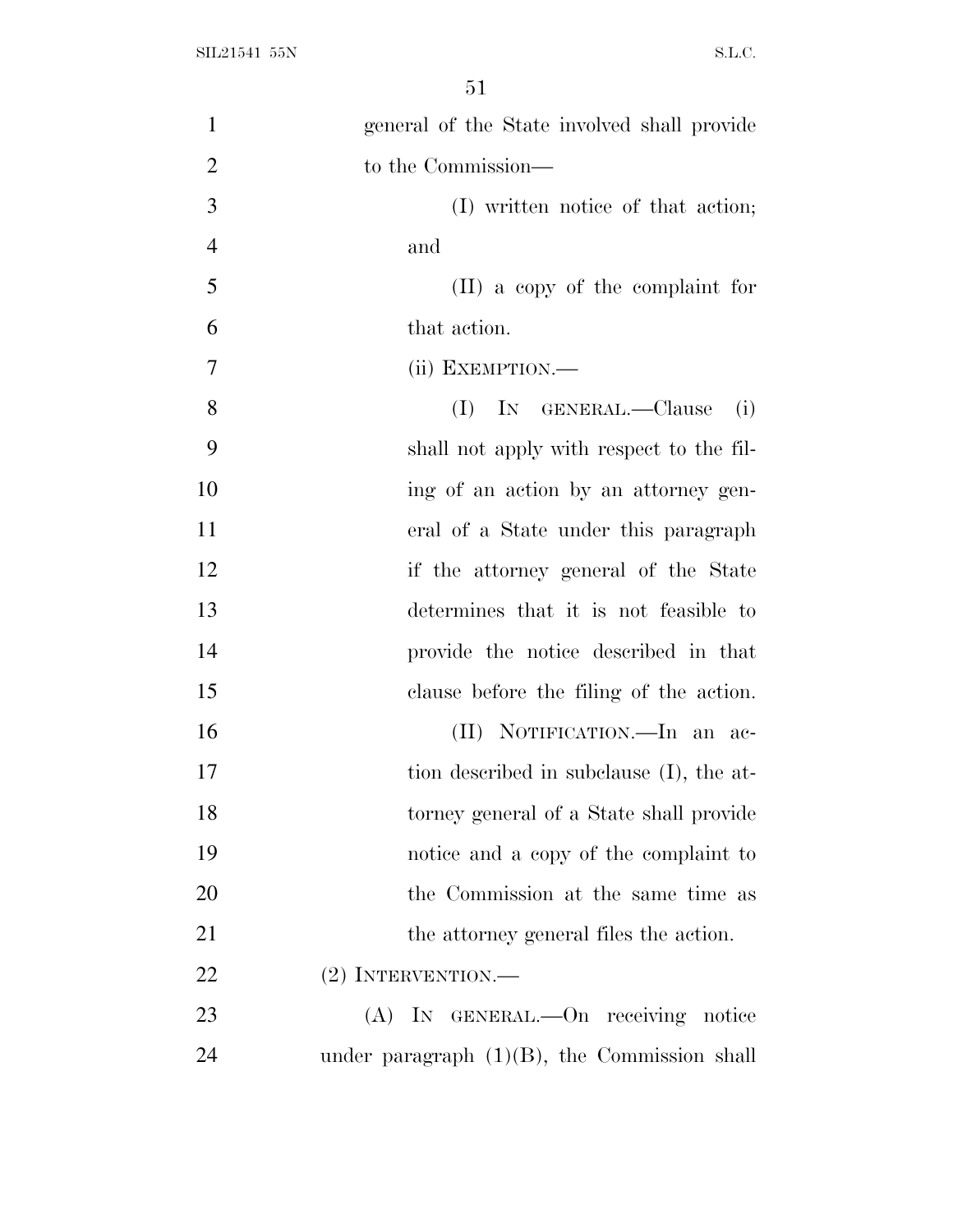| $\mathbf{1}$   | have the right to intervene in the action that is     |
|----------------|-------------------------------------------------------|
| $\overline{2}$ | the subject of the notice.                            |
| 3              | (B) EFFECT OF INTERVENTION.—If the                    |
| $\overline{4}$ | Commission intervenes in an action under para-        |
| 5              | $graph(1)$ , it shall have the right—                 |
| 6              | (i) to be heard with respect to any                   |
| 7              | matter that arises in that action; and                |
| 8              | (ii) to file a petition for appeal.                   |
| 9              | (3) CONSTRUCTION.—For purposes of bringing            |
| 10             | any civil action under paragraph (1), nothing in this |
| 11             | Act shall be construed to prevent an attorney gen-    |
| 12             | eral of a State from exercising the powers conferred  |
| 13             | on the attorney general by the laws of that State     |
| 14             | $to-$                                                 |
| 15             | (A) conduct investigations;                           |
| 16             | (B) administer oaths or affirmations; or              |
| 17             | (C) compel the attendance of witnesses or             |
| 18             | the production of documentary and other evi-          |
| 19             | dence.                                                |
| 20             | (4) ACTIONS BY THE COMMISSION.—In any                 |
| 21             | case in which an action is instituted by or on behalf |
| 22             | of the Commission for violation of this Act or a reg- |
| 23             | ulation prescribed under this Act, no State may,      |
| 24             | during the pendency of that action, institute an ac-  |
| 25             | tion under paragraph (1) against any defendant        |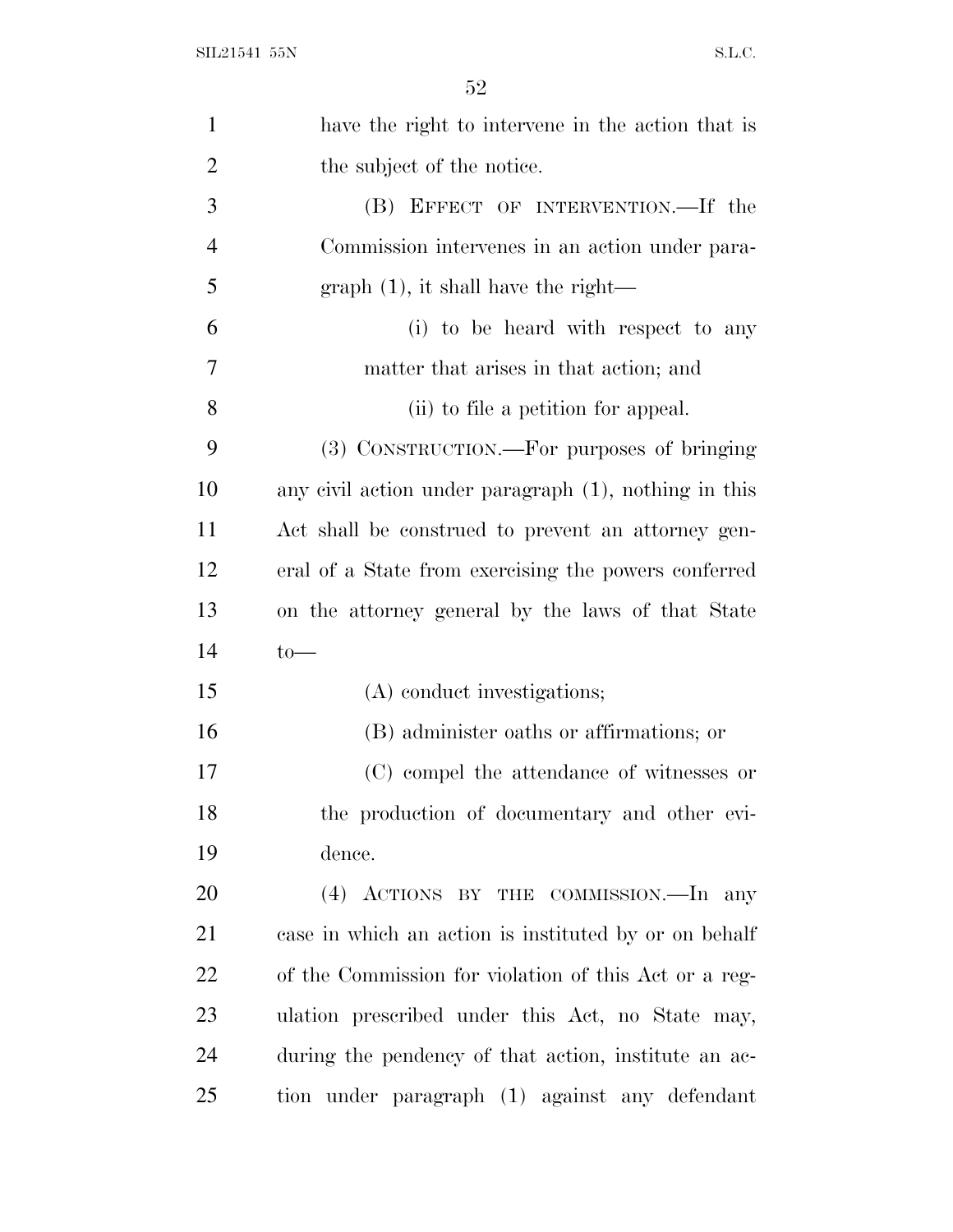| $\mathbf{1}$   | named in the complaint in the action instituted by            |
|----------------|---------------------------------------------------------------|
|                |                                                               |
| $\overline{2}$ | or on behalf of the Commission for that violation.            |
| 3              | (5) VENUE; SERVICE OF PROCESS.—                               |
| $\overline{4}$ | (A) VENUE.—Any action brought under                           |
| 5              | paragraph (1) may be brought in the district                  |
| 6              | court of the United States that meets applicable              |
| 7              | requirements relating to venue under section                  |
| 8              | 1391 of title 28, United States Code.                         |
| 9              | (B) SERVICE OF PROCESS.—In an action                          |
| 10             | brought under paragraph (1), process may be                   |
| 11             | served in any district in which the defendant—                |
| 12             | (i) is an inhabitant; or                                      |
| 13             | (ii) may be found.                                            |
| 14             | (d) TELECOMMUNICATIONS CARRIERS AND CABLE                     |
| 15             | OPERATORS.—                                                   |
| 16             | (1) ENFORCEMENT BY COMMISSION.—Notwith-                       |
| 17             | standing section $5(a)(2)$ of the Federal Trade Com-          |
| 18             | mission Act $(15 \text{ U.S.C. } 45(a)(2))$ , compliance with |
| 19             | the requirements imposed under this Act shall be en-          |
| 20             | forced by the Commission with respect to any tele-            |
| 21             | communications carrier (as defined in section 3 of            |
| 22             | the Communications Act of 1934 (47 U.S.C. 153)).              |
| 23             | (2) RELATIONSHIP TO OTHER LAWS.—To the                        |
| 24             | extent that section 222, 338(i), or 631 of the Com-           |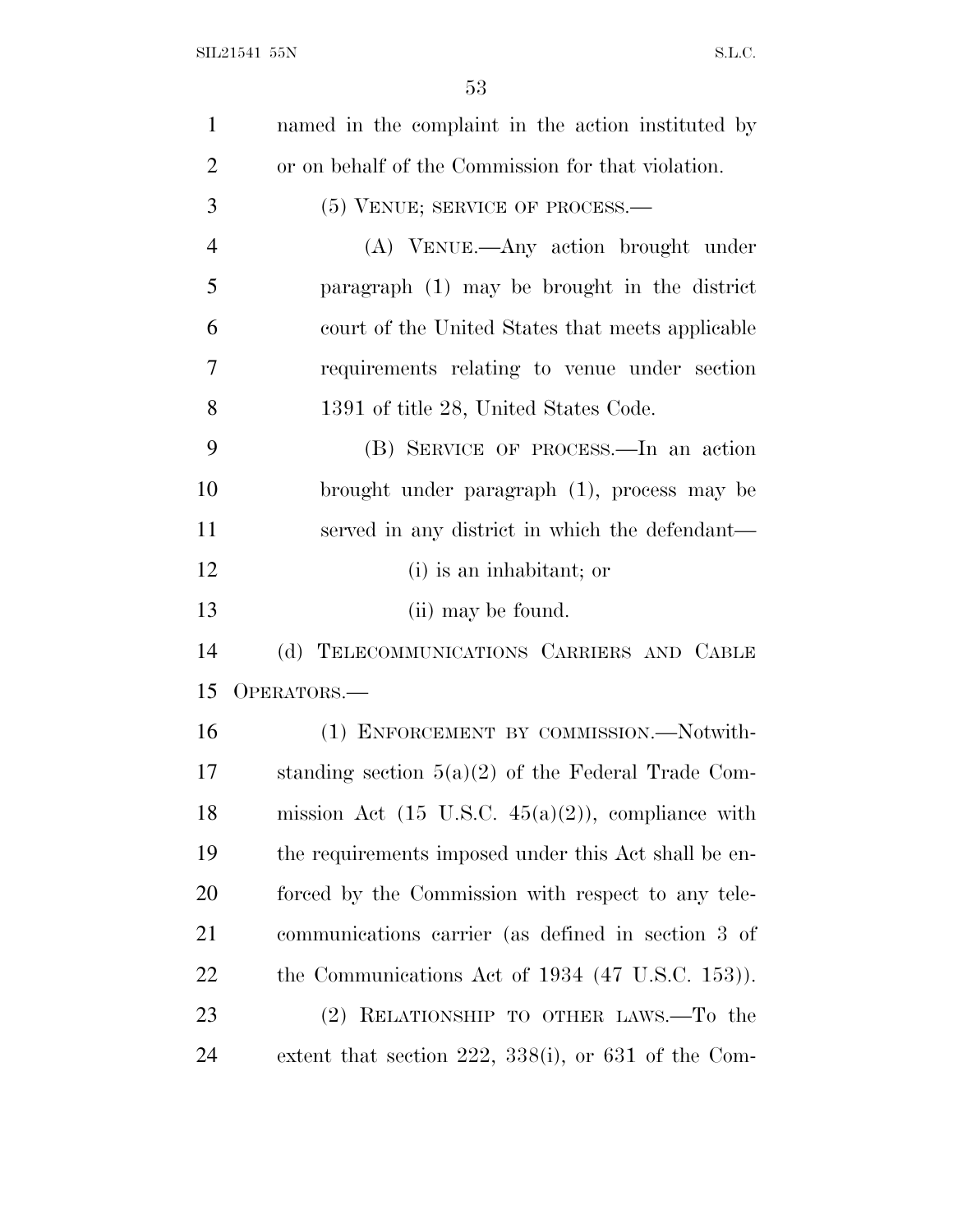| $\mathbf{1}$   | munications Act of 1934 (47 U.S.C. 222; 338(i);        |
|----------------|--------------------------------------------------------|
| $\overline{2}$ | 551) is inconsistent with this Act, this Act controls. |
| 3              | (e) SAFE HARBORS.—                                     |
| $\overline{4}$ | $(1)$ DEFINITION.—In this subsection—                  |
| 5              | $(A)$ the term "applicable section" means              |
| 6              | section 5, 6, 7, 8, or 9 of this Act;                  |
| 7              | (B) the term "covered operator" means an               |
| 8              | operator subject to guidelines approved under          |
| 9              | paragraph $(2)$ ;                                      |
| 10             | (C) the term "requesting entity" means an              |
| 11             | entity that submits a safe harbor request to the       |
| 12             | Commission; and                                        |
| 13             | (D) the term "safe harbor request" means               |
| 14             | a request to have self-regulatory guidelines de-       |
| 15             | scribed in paragraph $(2)(A)$ approved under           |
| 16             | that paragraph.                                        |
| 17             | $(2)$ GUIDELINES.—                                     |
| 18             | (A) IN GENERAL.—An operator may sat-                   |
| 19             | isfy the requirements of regulations issued            |
| 20             | under an applicable section by following a set of      |
| 21             | self-regulatory guidelines, issued by representa-      |
| 22             | tives of the marketing or online industries, or        |
| 23             | by other persons, that, after notice and an op-        |
| 24             | portunity for comment, are approved by the             |
| 25             | Commission upon making a determination that            |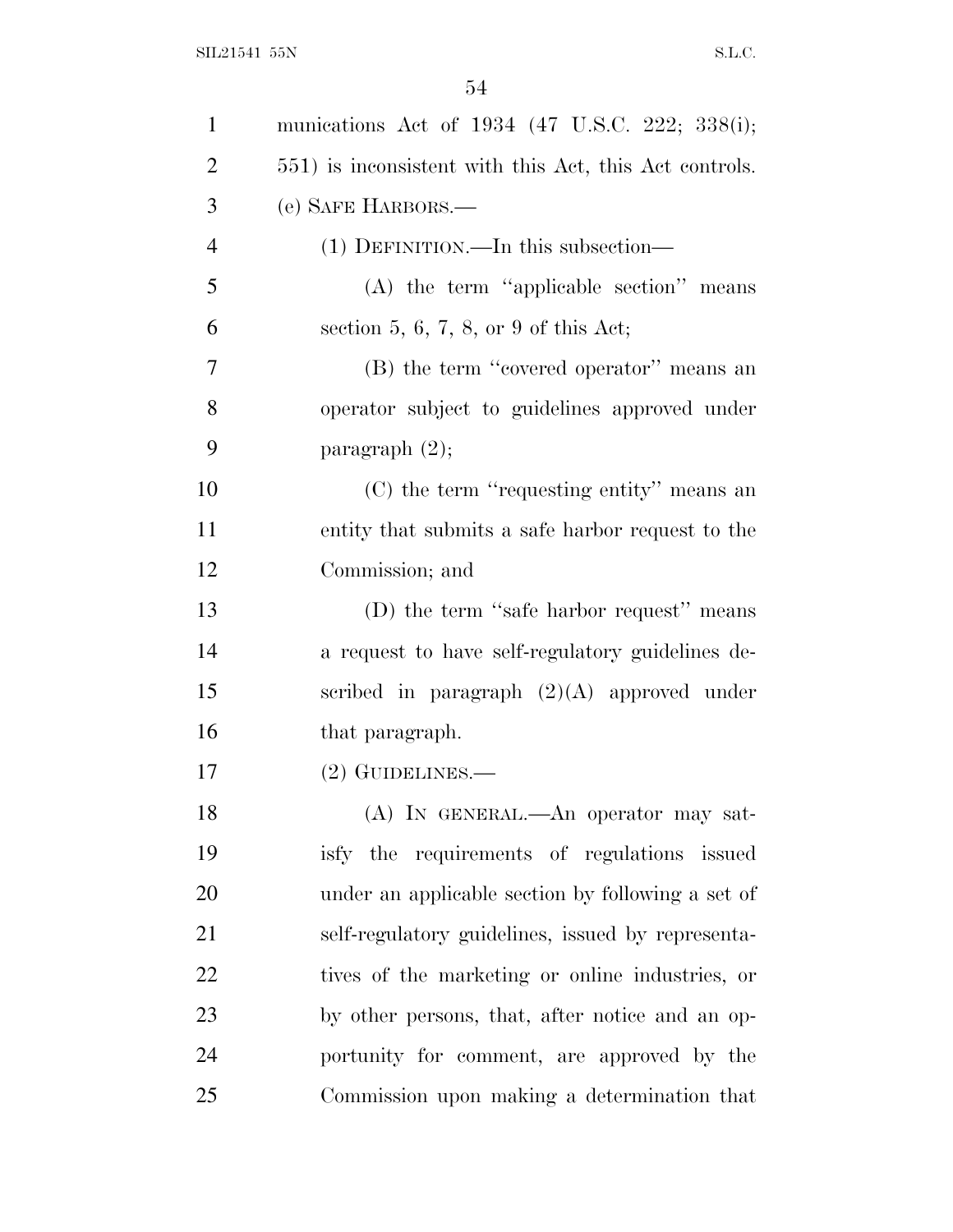1 the guidelines meet the requirements of the reg- ulations issued under that applicable section. (B) EXPEDITED RESPONSE TO RE- QUESTS.—Not later than 180 days after the date on which a safe harbor request is filed under subparagraph (A), the Commission shall act upon the request set forth in writing the conclusions of the Commission with regard to the request. (C) APPEALS.—A requesting entity may appeal the final action of the Commission under subparagraph (B), or a failure by the Commis- sion to act in the period described in that para- graph, to a district court of the United States of appropriate jurisdiction, as provided for in section 706 of title 5, United States Code. 17 (3) INCENTIVES.— (A) SELF-REGULATORY INCENTIVES.—In prescribing regulations under an applicable sec- tion, the Commission shall provide incentives for self-regulation by covered operators to im- plement the protections afforded children and minors, as applicable, under the regulatory re-quirements described in those sections.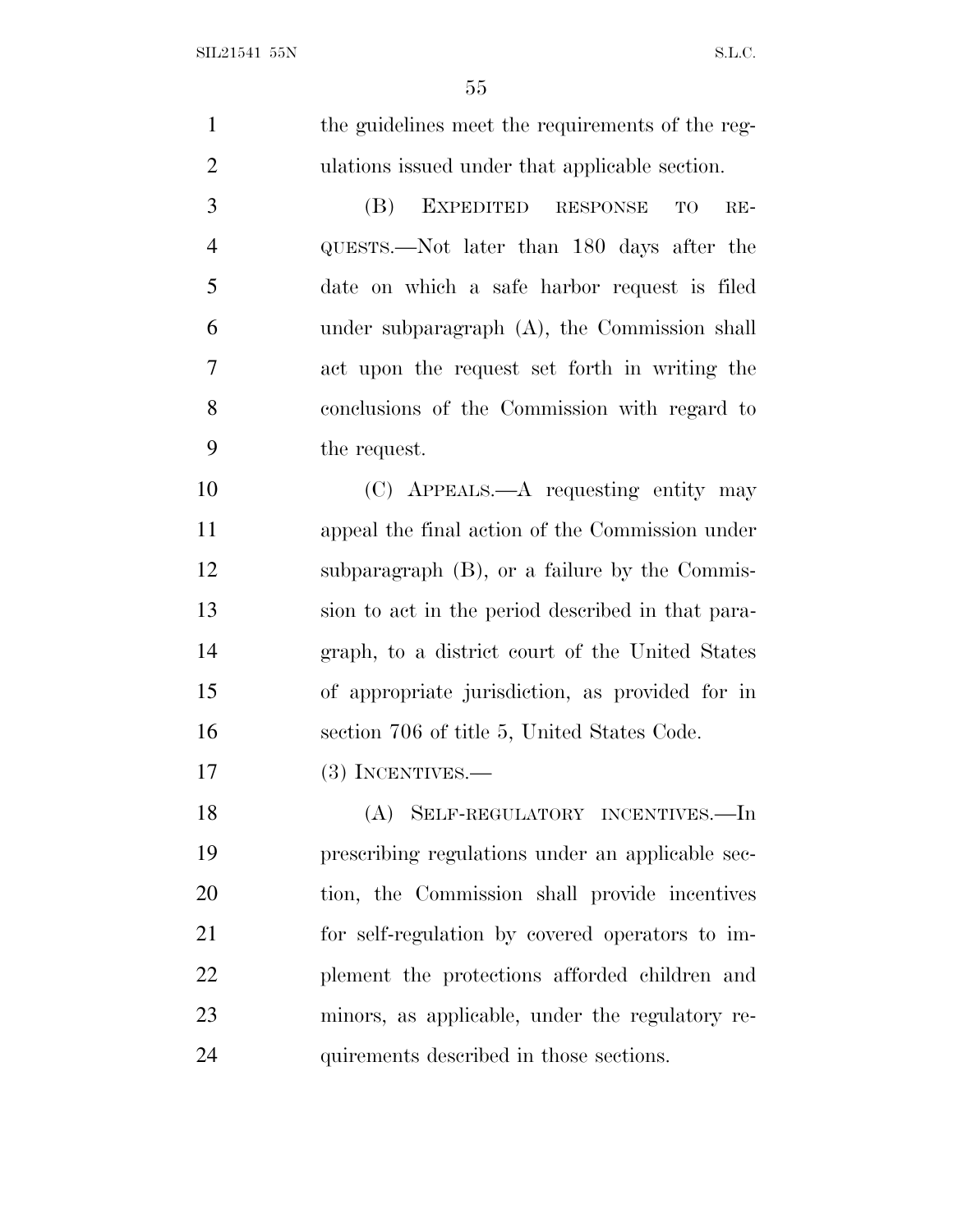SIL21541 55N S.L.C.

| $\mathbf{1}$   | (B) DEEMED COMPLIANCE.—The incen-                    |
|----------------|------------------------------------------------------|
| $\overline{2}$ | tives under subparagraph (A) shall include pro-      |
| 3              | visions for ensuring that a covered operator will    |
| $\overline{4}$ | be deemed to be in compliance with the require-      |
| 5              | ments of the regulations under an applicable         |
| 6              | section if that person complies with guidelines      |
| 7              | approved under paragraph $(2)$ .                     |
| 8              | (4) REGULATIONS.—In prescribing regulations          |
| 9              | relating to safe harbor guidelines under an applica- |
| 10             | ble section, the Commission shall—                   |
| 11             | (A) establish criteria for the approval of           |
| 12             | guidelines that will ensure that a covered oper-     |
| 13             | ator provides substantially the same or greater      |
| 14             | protections for children and minors, as applica-     |
| 15             | ble, as those contained in the regulations issued    |
| 16             | under the applicable section; and                    |
| 17             | (B) require that any report or documenta-            |
| 18             | tion required to be submitted to the Commis-         |
| 19             | sion by a covered operator or requesting entity      |
| 20             | will be published on the internet website of the     |
| 21             | Commission.                                          |
| 22             | (5) REPORT BY THE INSPECTOR GENERAL.-                |
| 23             | (A) IN GENERAL.—Not later than 2 years               |
| 24             | after the date of enactment of this Act, and         |
| 25             | once each 2 years thereafter, the Inspector Gen-     |